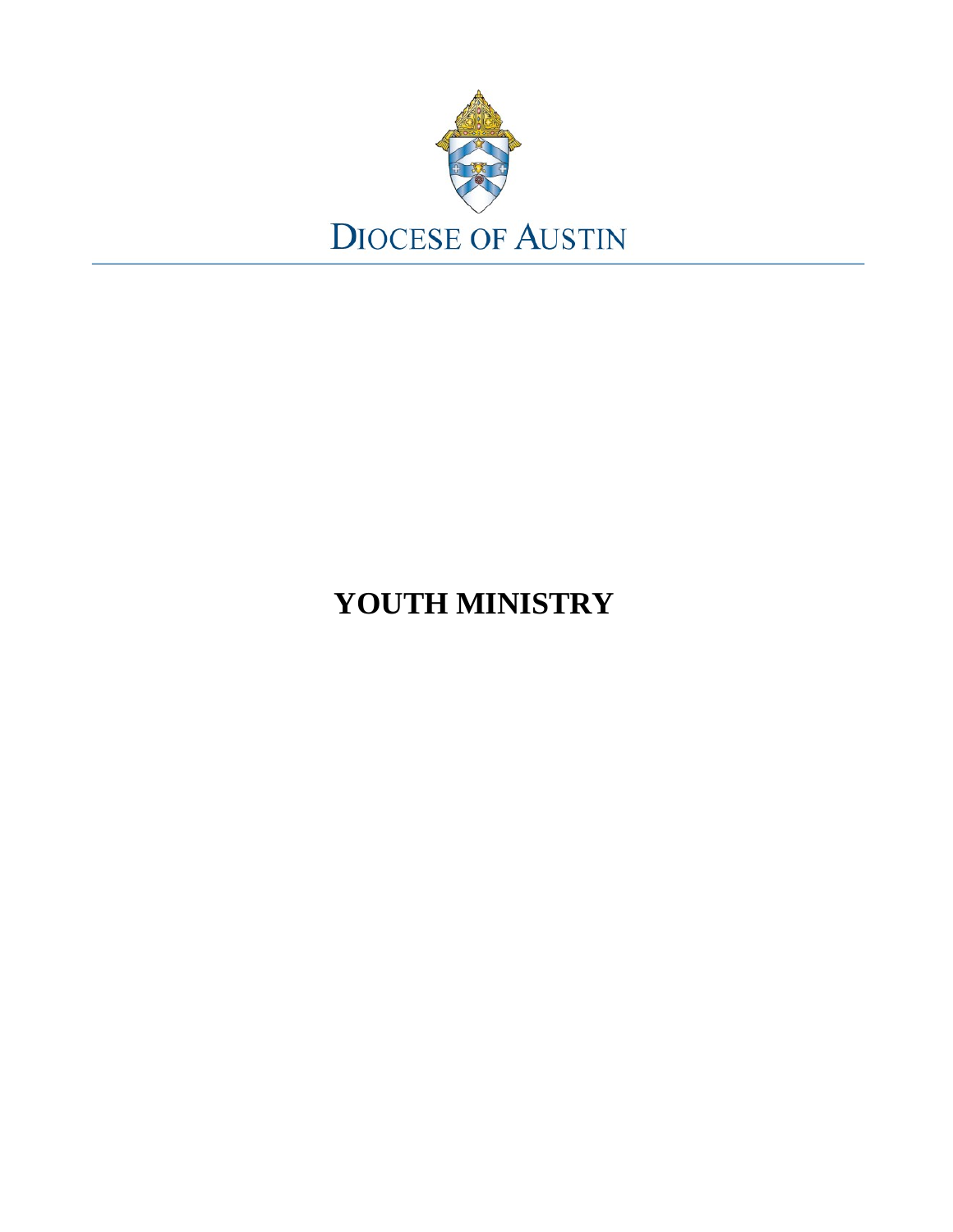

## **Overview of Comprehensive Youth Ministry** *Renewing the Vision*

### I. Definition of Catholic Youth Ministry

The definition of youth ministry offered by the Bishops is formed by our love for and our commitment to youth: youth have needs we care for and gifts to share. "Youth ministry is the response of the Christian community to the needs of young people and the sharing of the unique gifts of youth with the larger community."  $(RTV<sup>1</sup>1)$ 

### II. Three Goals of Catholic Youth Ministry

In *Renewing the Vision*, three goals serve as directions for ministry with youth.

A. Empowerment

"To empower young people to live as disciples of Jesus Christ in our world today" (RTV 9)

B. Participation

"To draw young people to responsible participation in the life, mission, and work of the Catholic faith community" (RTV 11)

C. Growth

"To foster the total personal and spiritual growth of each young person" (RTV 15)

<span id="page-1-0"></span><sup>&</sup>lt;sup>1</sup> Renewing the Vision: A Framework for Catholic Youth Ministry (USCCB, 1997)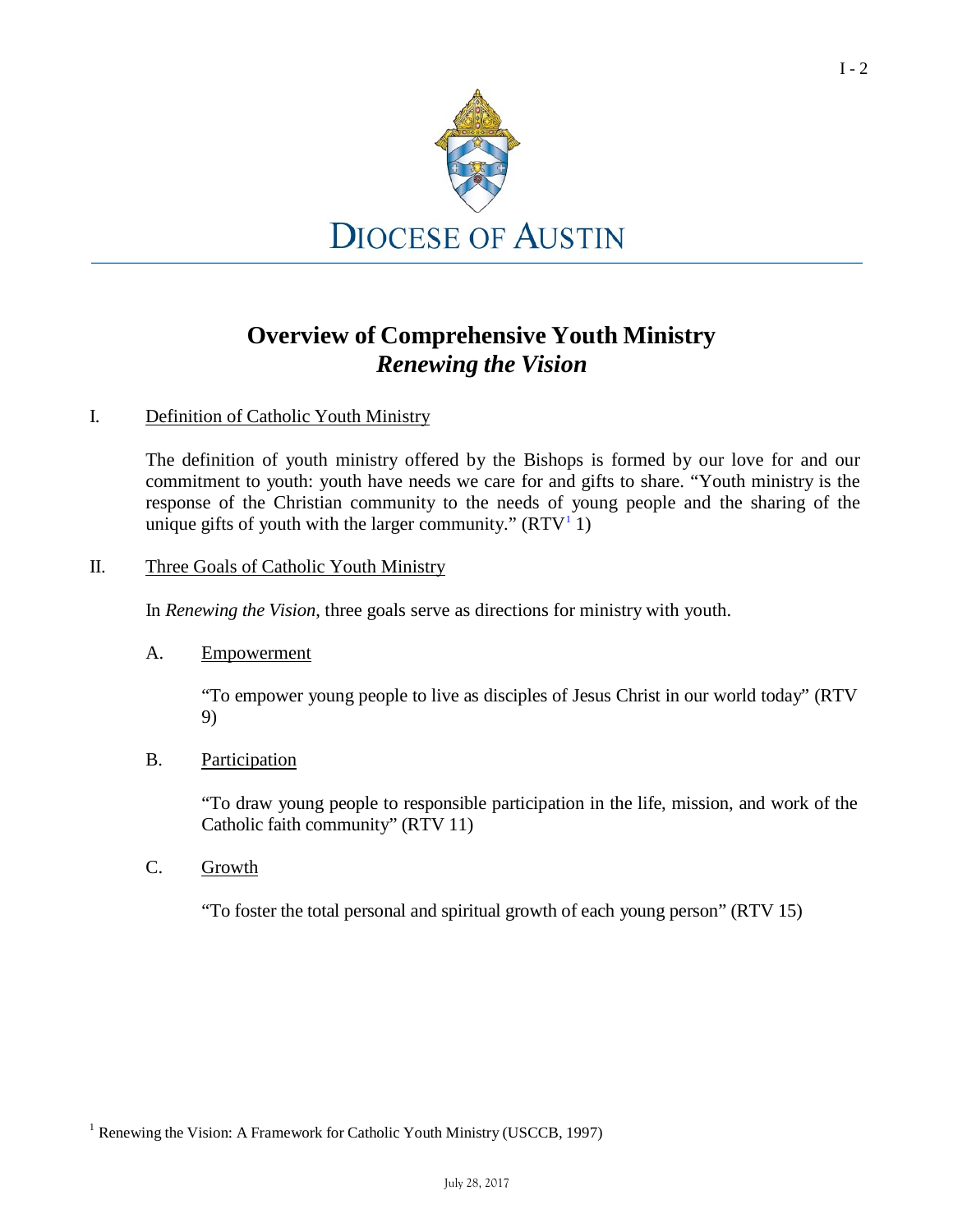### III. Seven Themes of Comprehensive Youth Ministry

The themes of a comprehensive vision presented in *Renewing the Vision* provide a guide for ministry development that helps us to use all of our resources and to be inclusive and responsive in our ministry efforts.

### A. Developmentally Appropriate

Effective ministry responds to the developmental growth of adolescents by developing programs and strategies that are age-appropriate and strategically focused to contribute to the positive development of youth.

### B. Family Friendly

Effective ministry recognizes the family as an important setting for ministry and provides links between the programs of youth ministry and the family home through the sharing of information, inclusive programs, and resources.

### C. Intergenerational

Effective ministry utilizes the intergenerational parish community by developing shared programs and by connecting youth to adults in the community.

### D. Multicultural

Effective ministry provides ministry to youth in the context of their culture and ethnic heritage. Effective ministry also promotes cross-cultural understanding and appreciation.

### E. Community-wide Collaboration

Effective ministry promotes collaboration with leaders, agencies, and congregations in the wider community. This collaboration includes sharing information, sponsoring programs, and developing advocacy efforts.

### F. Leadership

Effective ministry mobilizes the people of the faith community to become involved in youth ministry efforts by providing for diverse roles and commitments for adults and youth.

### G. Flexible and Adaptable Programming

Effective ministry provides flexible and adaptable program structures and ministry responses to address the variety of youth and families in our communities.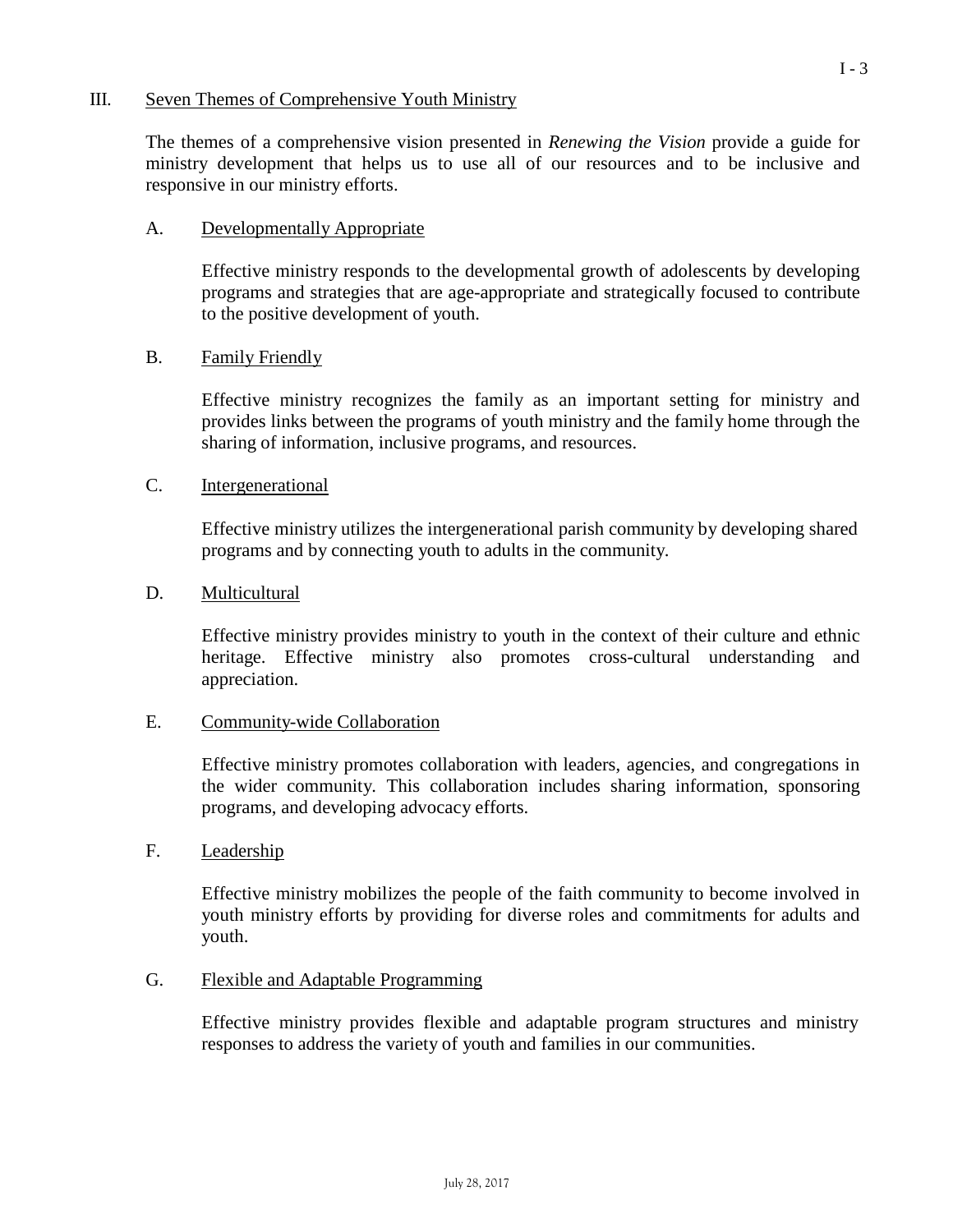### IV. Eight Components of Comprehensive Youth Ministry

The components describe specific areas of the mission of the Church that work together to provide ministry with or to adolescents. These components provide a framework for the Catholic community to respond to the needs of young people and to involve young people in sharing their unique gifts with the larger community (RTV 26).

### A. Advocacy

The ministry of advocacy engages the Church to examine its priorities and practices to determine how well young people are integrated into the life, mission, and work of the Catholic community.

1. It places adolescents and families first by analyzing every policy and program – diocesan, parish, domestic, and international – for its impact on adolescents and families.

### B. Catechesis

- 1. The ministry of catechesis helps adolescents develop a deeper relationship with Jesus Christ and the Christian community, and increase their knowledge of the core content of the Catholic faith.
- 2. The ministry of catechesis also helps young people enrich and expand their understanding of the Scriptures and Sacred Tradition and their application to life today and live more faithfully as disciples of Jesus Christ in their daily lives, especially through a life of prayer, justice, and loving service.

### C. Community Life

- 1. The ministry of community life builds an environment of love, support, appreciation for diversity, and judicious acceptance that models Catholic principles, develops meaningful relationships, and nurtures Catholic faith.
- 2. The ministry of Community Life is not only *what* we do (activity), but *who* we are (identity) and *how* we interact (relationships).

### D. Evangelization

The ministry of evangelization shares the Good News of the reign of God and invites young people to hear about the Word Made Flesh.

1. The starting point for the ministry of evangelization is our recognition of the presence of God already in young people, their experiences, their families, and their culture.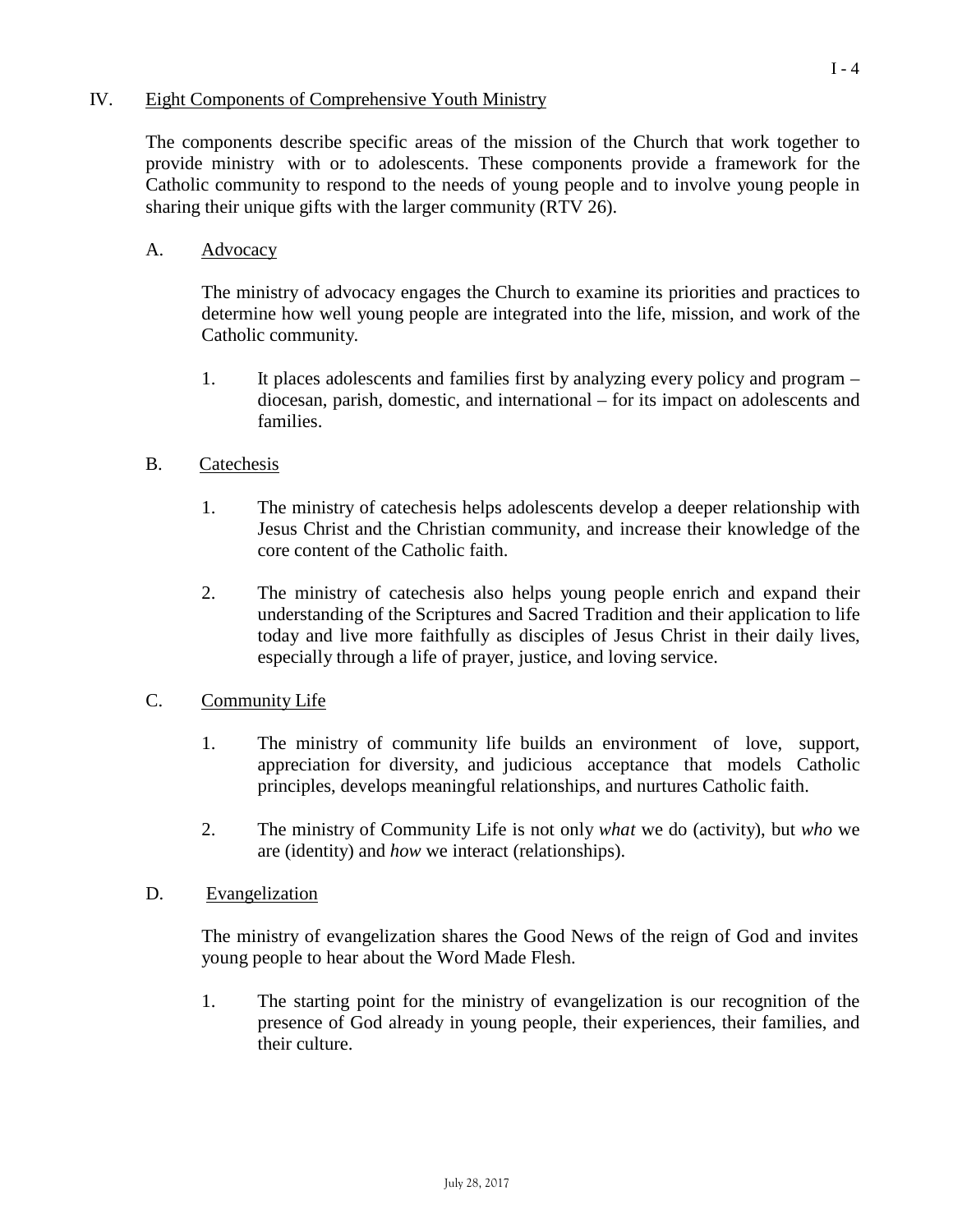- 2. Evangelization, therefore, enables young people to uncover and name the experience of God already active and present in their lives. This provides "an openness to the gift of the Good News of Jesus Christ" (*Challenges of Catholic Youth Evangelization: Called to be Witnesses and Storytellers* (NFCY[M2](#page-4-0) , 1993)).
- 3. The ministry of evangelization incorporates several essential elements: witness, outreach, proclamation, invitation, conversion, and discipleship.

### E. Justice and Service

The ministry of justice and service nurtures in young people a social consciousness and a commitment to a life of justice and service rooted in their faith in Jesus Christ, in the Scriptures, and in Catholic social teaching; empowers young people to work for justice by concrete efforts to address the causes of human suffering, to serve those in need, to pursue peace, and to defend the life, dignity, and rights of all people; and infuses the concepts of justice, peace, and human dignity into all ministerial efforts.

### F. Leadership Development

The ministry of leadership development calls forth, affirms, and empowers the diverse gifts, talents, and abilities of adults and young people in our faith communities for comprehensive ministry with adolescents.

- 1. Leadership roles in adolescent ministry are key. Leaders must be trained and encouraged.
- 2. This approach involves a wide diversity of adult and youth leaders in a variety of roles.

### G. Pastoral Care

The ministry of pastoral care is a compassionate presence in imitation of Jesus' care of people, especially those who are hurting and in need.

- 1. The ministry of pastoral care involves promoting positive adolescent and family development through a variety of positive (preventive) strategies:
	- a. Caring for adolescents and families in crisis through support, counseling, and referral to appropriate community agencies
	- b. Providing guidance as young people face life decisions and make moral choices
	- c. Challenging systems that are obstacles to positive development (advocacy)

<span id="page-4-0"></span><sup>&</sup>lt;sup>2</sup> National Federation of Catholic Youth Ministry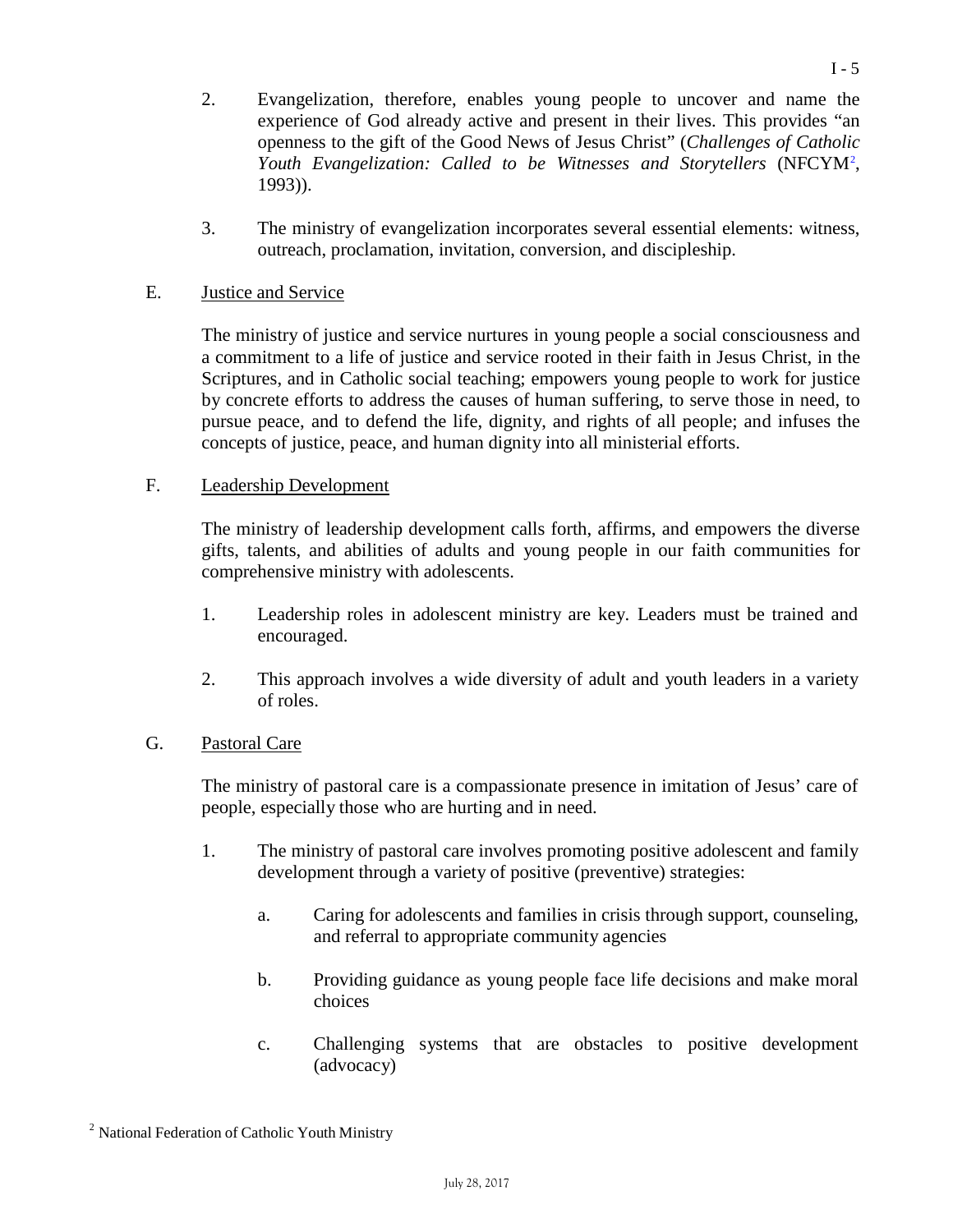- 2. Pastoral care is most fundamentally a relationship a ministry of compassionate presence.
- 3. Pastoral care enables healing and growth to take place within individuals and their relationships.

### H. Prayer and Worship

The ministry of prayer and worship celebrates and deepens young people's relationship with Jesus Christ through the bestowal of grace, communal prayer, and liturgical experiences.

- 1. It awakens their awareness of the spirit at work in their lives.
- 2. It incorporates young people more fully into the sacramental life of the Church, especially the Eucharist.
- 3. It nurtures the personal prayer life of young people.
- 4. It fosters family rituals and prayer.

### V. Ministry Settings for Comprehensive Youth Ministry

To open opportunities, it is necessary to identify all available resources. Four settings for youth ministry create possibilities and inspire our shared creativity.

A. Youth

Youth ministry is most commonly associated with ministry to and with youth. This includes the variety of ways that young people gather for shared ministry. Youth group meetings, socials, sporting events, youth retreats, youth service events, and special youth prayer services are examples of gathered ministries in the youth setting. Sometimes specialized programs are provided for small groups of young people. Often times youth are not gathered for ministry. Instead, resources are developed for them. Many parishes develop a card that fits in a young person's wallet or purse. This card includes hot-line support telephone numbers for their area. Other parishes organize teams of adults and youth to be present at high school football games, concerts, plays, and other events where young people are present.

B. Family

Ministry in the family setting includes the variety of ways families are supported as they share faith together in the home. This includes programs designed to help parents communicate with their adolescent. Resources that help families to pray and share together are also part of this setting. An important process in the family setting is building bridges between youth programs and the home. With strategies as simple as developing information packets for parents when youth attend a program, parents will know what their children are experiencing; they are better prepared to support these efforts.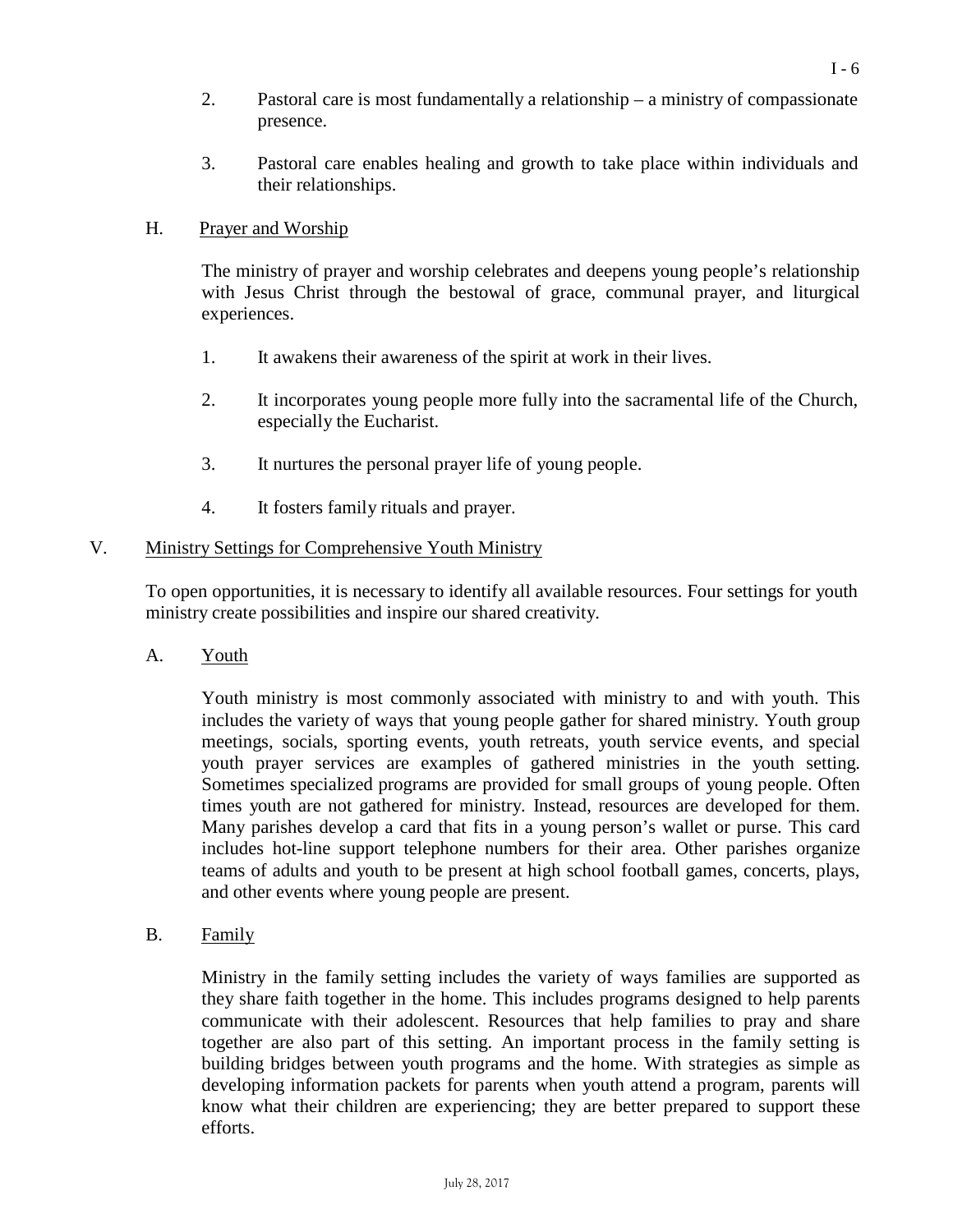### C. Parish

The parish setting includes the many ways that youth experience ministry through the life of the parish itself. How do parishes include the gifts of youth and respond to their needs through our parish liturgies? What can parishes do to help youth join the central prayer of our faith? Some communities prepare liturgies that include youth in the liturgical ministries and youth examples in the prayers and homilies. The parish's community life becomes a place to minister to youth when parishes pay attention to their needs and their gifts. For example, when planning a parish mission or a parishwide service event, parishes consider its young members; link youth to the variety of service, ministry, and leadership roles in the community.

### D. Wider Community

Ministry to youth in the wider community connects youth and families to programs and resources beyond our parish. Examples are participation in inter-parish, inter-church and diocesan events, and ways that connect youth and families to programs, resources, and events in the civic community. Connecting youth to service in hospitals, soup kitchens and homeless shelters is a wonderful way for youth to develop their gifts. Parish leaders take advantage of shared strength when they come together with other people and agencies in the wider community as advocates for youth.

### VI. Putting the Framework Together

Together, the definition, goals, themes, components, and settings provide a framework for developing a unique response as a parish community. This framework provides a guide for developing comprehensive ministry and is designed to:

- A. Utilize each of the Church's ministries advocacy, catechesis, community life, evangelization, justice and service, leadership development, pastoral care, prayer, and worship – in an integrated approach to achieving the three goals for ministry with adolescents
- B. Provide developmentally appropriate programs and activities that promote personal and spiritual growth for younger and older adolescents
- C. Enrich family life and promote the faith growth of families of adolescents
- D. Incorporate young people fully into all aspects of Church life and engage them in ministry and leadership in the faith community
- E. Create partnerships among families, schools, churches, and community organizations in a common effort to promote positive youth development (RTV 20)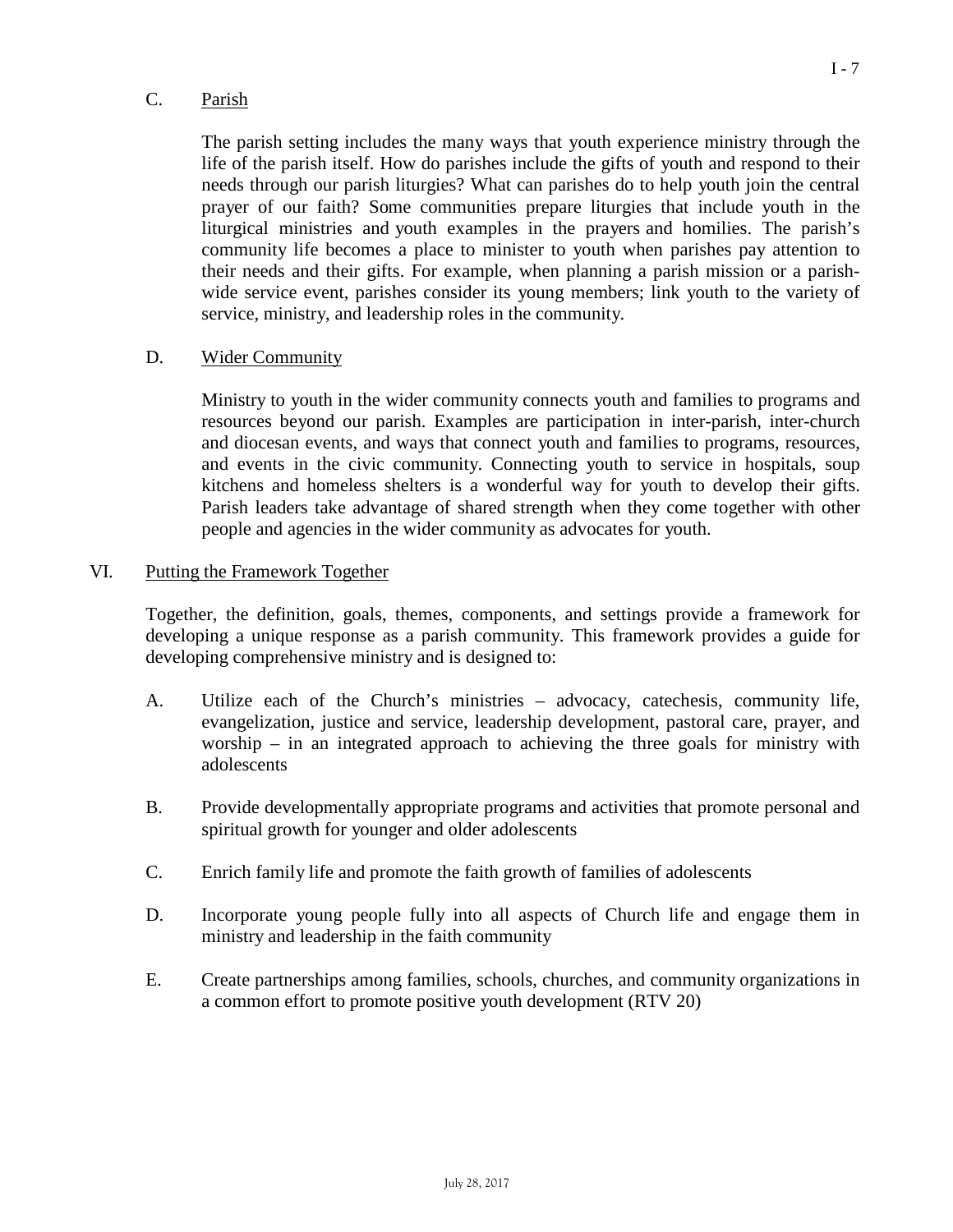### VII. Key Features of Comprehensive Programming

### A. A Diversity of Program Settings

Comprehensive ministry with adolescents uses all four ministry settings – youth, family, church community, and civic community to respond to the needs of young people and to involve young people more fully in the life of the faith community. The four ministry settings are a distinctive feature of comprehensive youth ministry.

### B. A Balanced Mix

Comprehensive ministry with adolescents balances and integrates the eight ministry components, four program settings, and program approaches so that youth ministry can reach all the young people and their families and so that the resources of the community can be wisely used.

1. A distinctive feature of comprehensive youth ministry is responding to the needs of young people through the eight ministry components.

### C. A Variety of Approaches

Comprehensive ministry with adolescents can be designed using three (3) different program approaches: gathered programs, small group programs, or individualized programs. Mixing and balancing the three program approach ensures that comprehensive youth ministry is flexible and adaptable in responding to young people's needs.

|                            | Youth                      | Family                     | Parish                     | <b>Wider Community</b>     |
|----------------------------|----------------------------|----------------------------|----------------------------|----------------------------|
|                            | Gathered  <br>Non-Gathered | Gathered  <br>Non-Gathered | Gathered  <br>Non-Gathered | Gathered  <br>Non-Gathered |
| Advocacy                   |                            |                            |                            |                            |
| <b>Catechesis</b>          |                            |                            |                            |                            |
| <b>Community Life</b>      |                            |                            |                            |                            |
| Evangelization             |                            |                            |                            |                            |
| <b>Justice and Service</b> |                            |                            |                            |                            |
| Leadership<br>Development  |                            |                            |                            |                            |
| <b>Pastoral Care</b>       |                            |                            |                            |                            |
| <b>Prayer and Worship</b>  |                            |                            |                            |                            |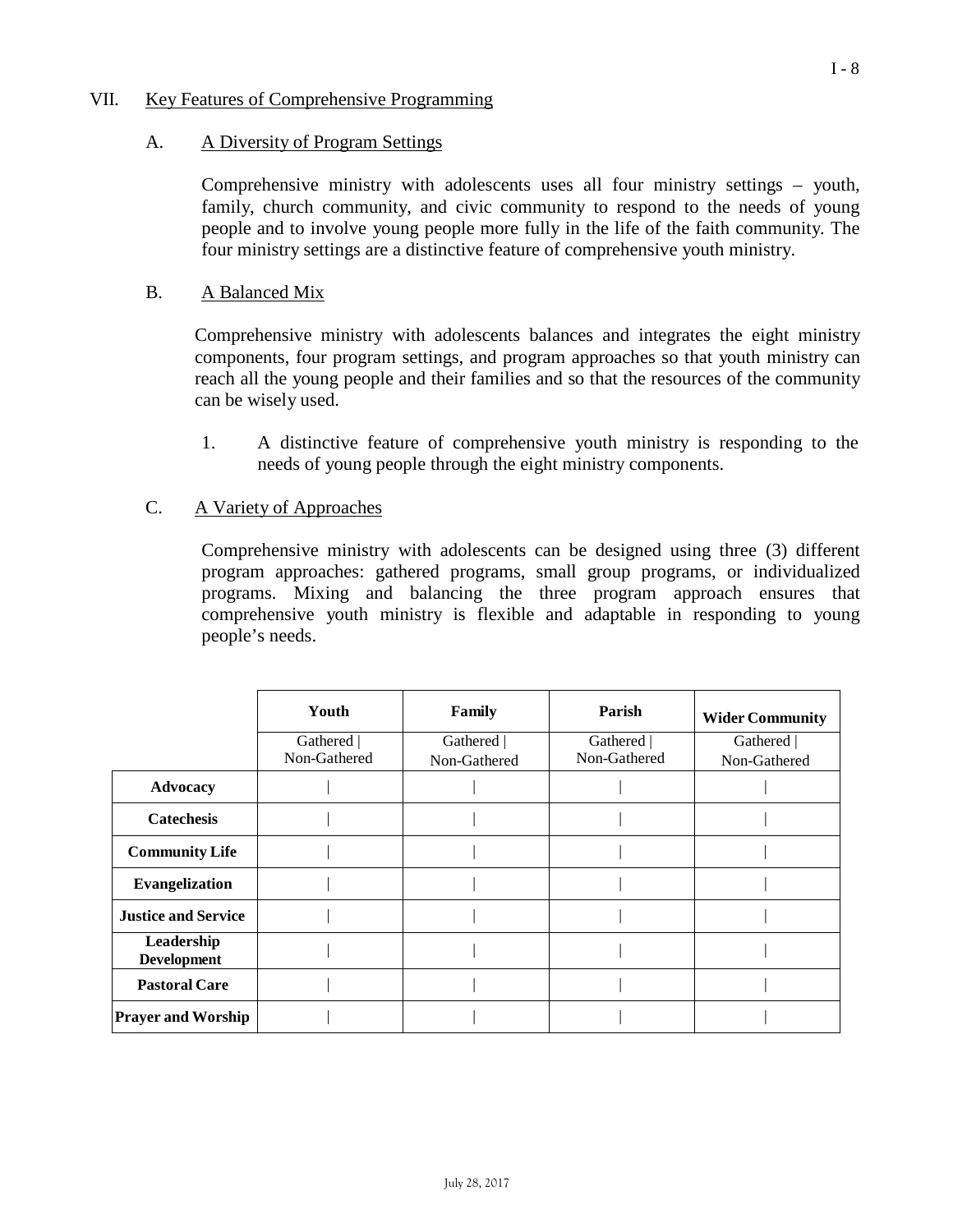### 1. Gathered Programs

Gathered programs focus on participation in organized, assembled programs in youth-only, family, parish-community, or civic community settings.

- a. Examples of gathered programs include youth meetings, social events, trips, retreats, liturgical experiences, parish events, family programs, and intergenerational programs.
- b. The gathered approach to programming is probably the most common, but it is also the most overused and the least flexible in responding to the complexity of people's schedules and the diversity of adolescent needs.
- 2. Non-Gathered Programs
	- a. Small Group Programs
		- i. Small group programs focus on using a small group setting of youth, families, or intergenerational groupings.
		- ii. Small groups provide great flexibility in addressing a wide variety of needs because of the variety of scheduling and site options (e.g., homes for learning programs, social service centers for service projects) that are available.
		- iii. Small group programs provide another alternative to adolescents who cannot attend gathered programs because of school, work, or family schedules.
		- iv. Small groups can be utilized for evangelization programming, catechetical courses, prayer groups, self-help support groups, and Bible study.
		- v. Small group settings allow easy use of video-based or videoassisted programs.

### b. Individualized Programs

- i. Individualized programs focus on designed programming for individual or family use.
- ii. Individualized programs provide great flexibility in responding to a wide variety of needs and removing scheduling and site requirements.
	- They also provide another alternative to adolescents who cannot attend gathered programs because of school, work, sports, or family schedules.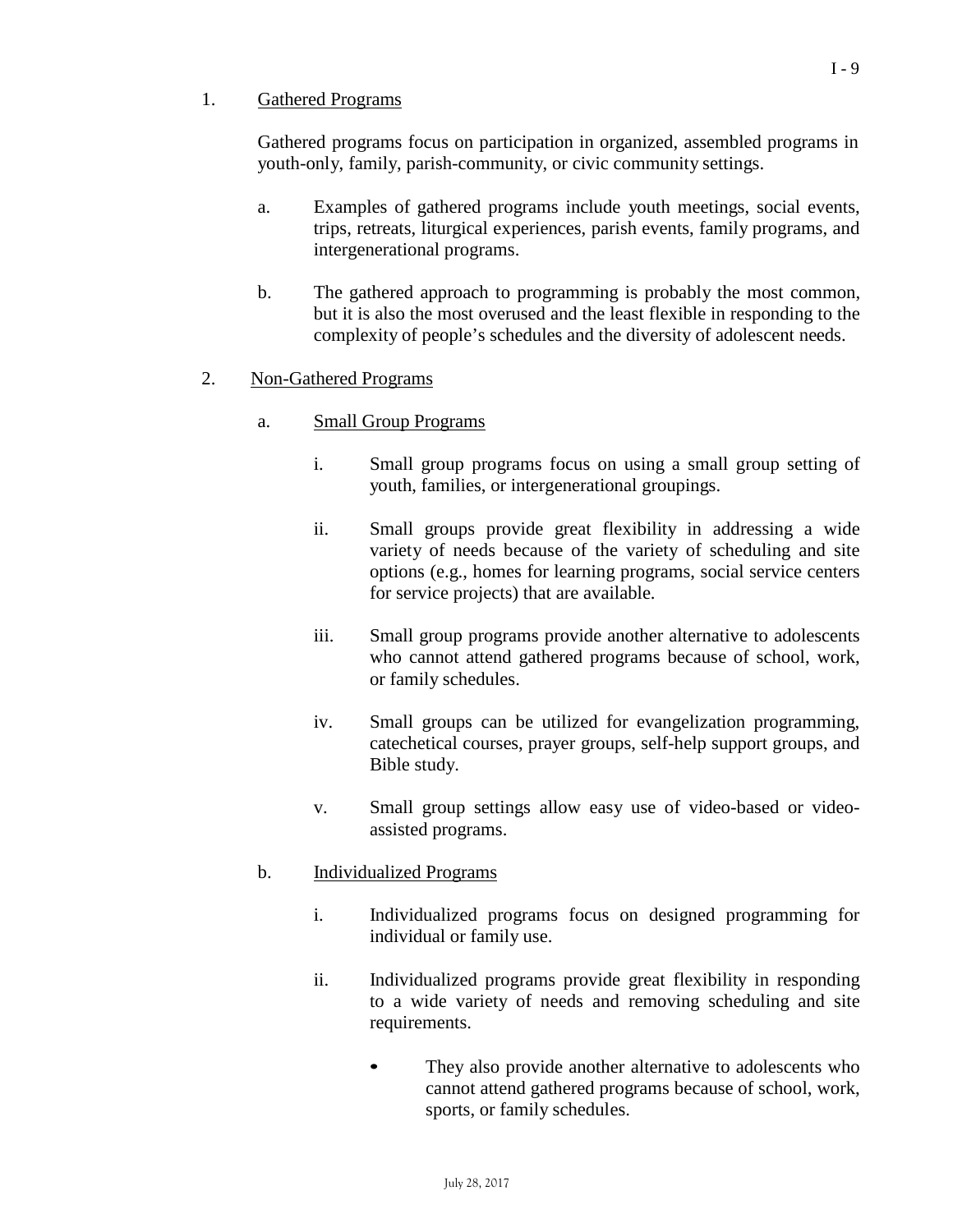iii. Individualized programs include home-based activities and resources, spiritual direction, mentoring, independent learning projects, peer ministry, and newsletters.

### VIII. A Variety of Scheduling and Setting Options

Comprehensive ministry with adolescents is best implemented using a variety of program offerings organized in time formats and settings designed to meet the needs, schedules, and interests of youth and families. There is so much diversity in needs and so much competition for young people's time that a youth ministry program must be very creative in offering formats, settings, and schedules that respond to the real-life situations of young people.

- A. A variety of program schedules weekly, bi-weekly, monthly, extended time, full day, overnight, weekend, weeklong, 3-6 p.m. weekdays
- B. A variety of environments for programming parish facility, homes, retreat centers, community centers

### IX. Asset-Building for Positive Adolescent Growth

The forty (40) developmental assets, identified through national research by the Search Institute, are powerful shapers of young people's behavior and provide concrete things that the Church can do to nurture adolescent growth and make a lasting difference in the lives of adolescents[.](#page-9-0) 3

- A. "The asset-building approach reinforces the need for comprehensive youth ministry and affirms the comprehensive framework presented in Renewing the Vision."
	- 1. Asset development begins at birth and needs to be sustained through childhood and adolescence. Each stage of development requires persistent attention to meeting young people's developmental needs.
	- 2. Asset building depends primarily on individuals parents, grandparents, teachers, neighbors, and many others – building positive relationships with children and teenagers.
	- 3. Building assets also requires a highly consistent community, in which children and teenagers are exposed to clear messages about what is important.
	- 4. Family can and should be the most powerful generator of developmental assets.
	- 5. The assets are more likely to develop, if they are nurtured simultaneously by families, schools, youth organizations, neighborhoods, religious institutions, health care providers, and in the informal settings in which adults and youth interact.

<span id="page-9-0"></span><sup>3</sup> Youth Works. Center for Youth Ministry Development, ©1994 ((888) 723-2433 www.cmdnet.org)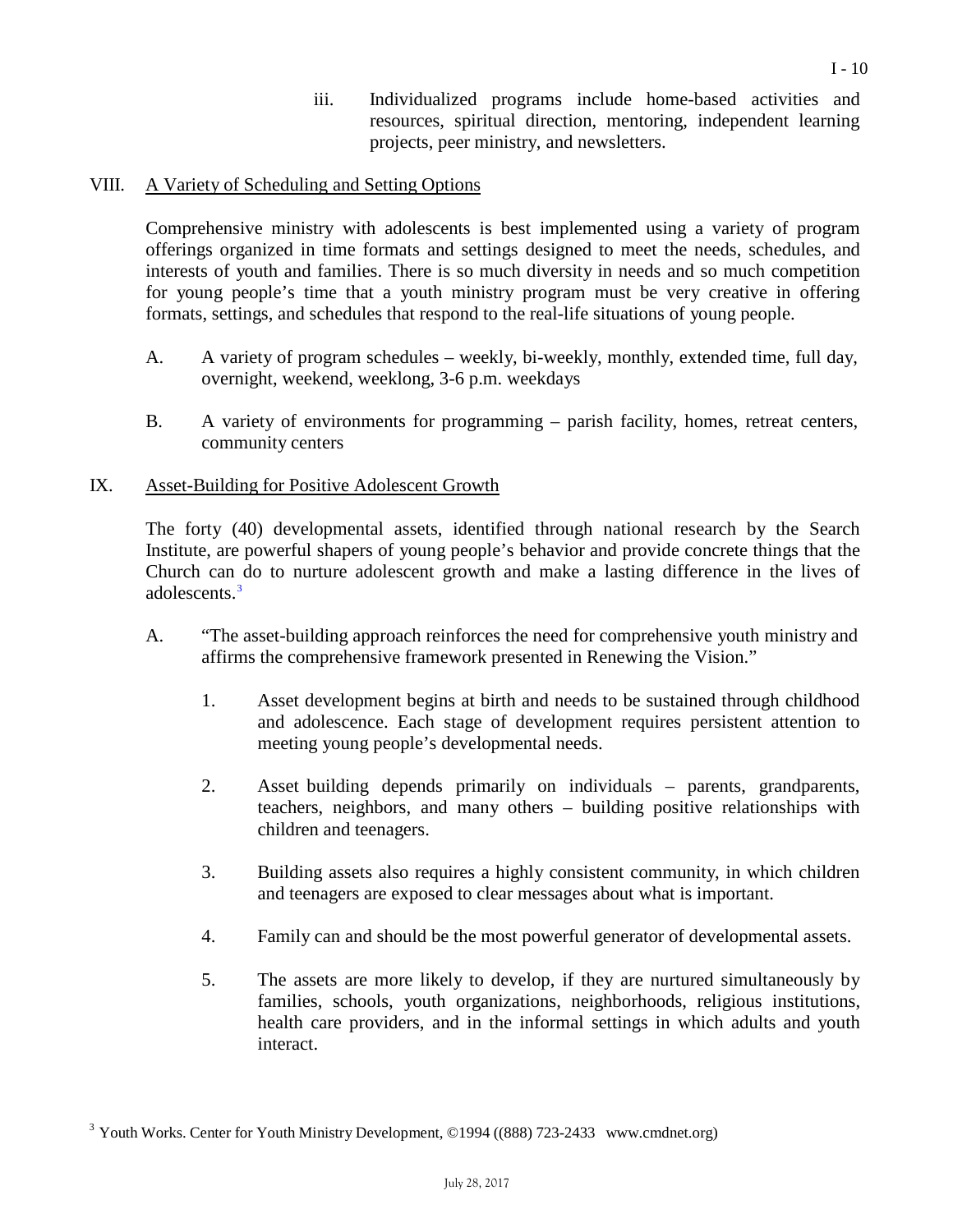- 6. Because asset development necessitates relational, consistent, and redundant communities, all residents have a role. (Search Institute)
- B. Use the description of assets that follows to determine how your ministry promotes asset building:
	- 1. Identify current programs and activities in all four ministry settings adolescents, families, church community, and civic community – that promote each asset.
	- 2. Use the assets to focus the goals and content of current and new youth ministry programming.
	- 3. Use the forty developmental assets to identify the need for new programs or activities.
		- a. Utilize the four ministry settings to create new programs and activities.
	- 4. Use the tool to identify community programs, activities, and resources that promote the forty assets, and then determine ways to incorporate these community resources in your ministry.
		- a. Promote "weaker" assets by collaborating with other community organizations to design and implement new programs or initiatives.
- C. For additional information, tools, and resources, contact:

Search Institute 700 South Third Street, Suite 210 Minneapolis, MN 55415

(800) 888-7828 [www.search-insitute.org](http://www.search-insitute.org/)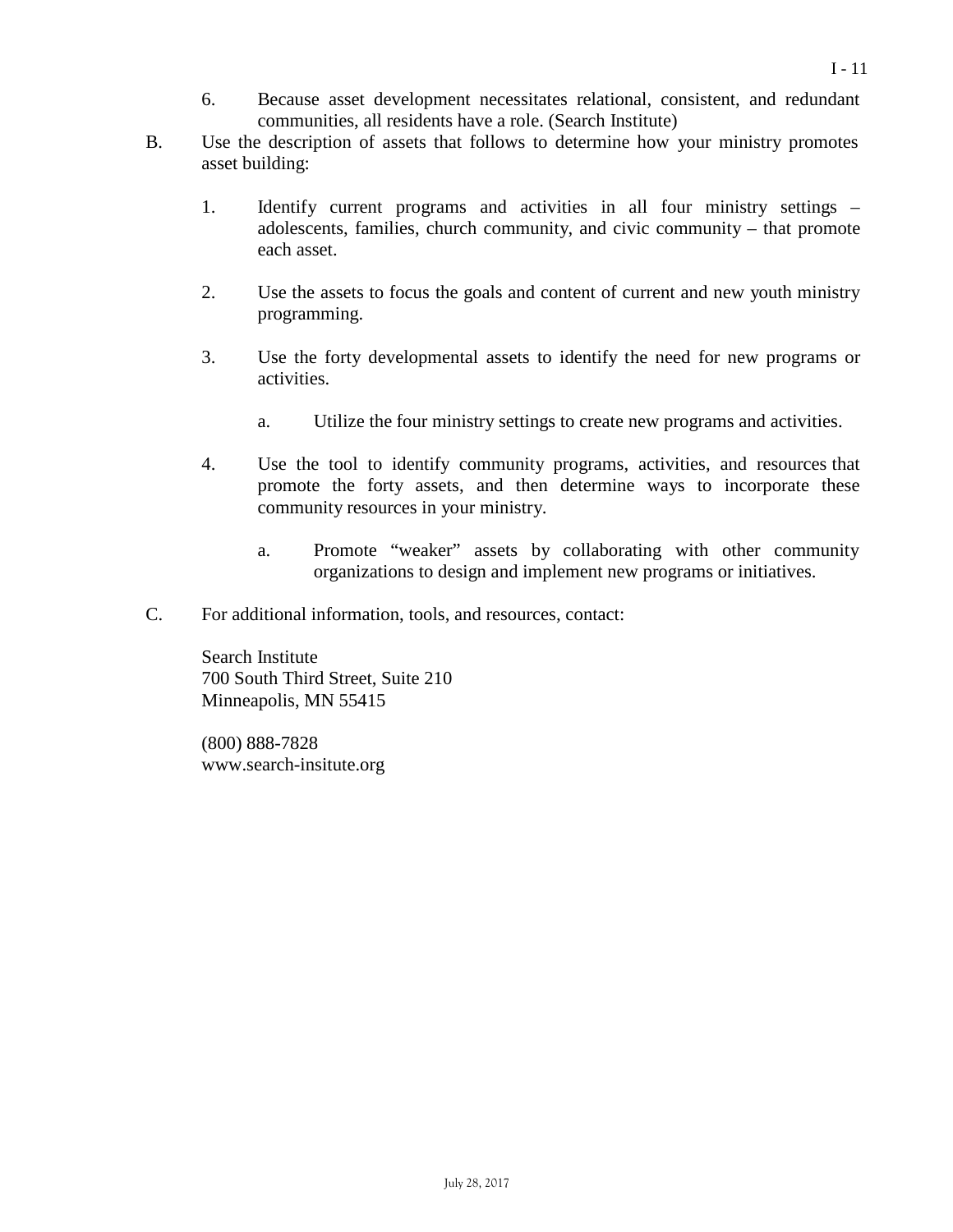### **40 Developmental Assets**

Search Institute © 1996

### I. External Assets

### A. Support

1. Family Support

Family life provides high levels of love and support

### 2. Positive Family Communication

- a. Young person and her/his parent(s) communicate positively
- b. Young person is willing to seek parent(s) advice and counsel

### 3. Other Adult Relationships

Young person receives support from three or more non-parent adults

4. Caring Neighborhood

Young person experiences caring neighbors

5. Caring School Climate

School provides a caring, encouraging environment

6. Parent Involvement in Schooling

Parent(s) are actively involved in helping young person succeed in school

### B. Empowerment

1. Community Values Youth

Young person perceives that adults in community value youth

2. Youth as Resources

Young people are given useful roles in the community

3. Community Service

Young person serves in the community one hour or more per week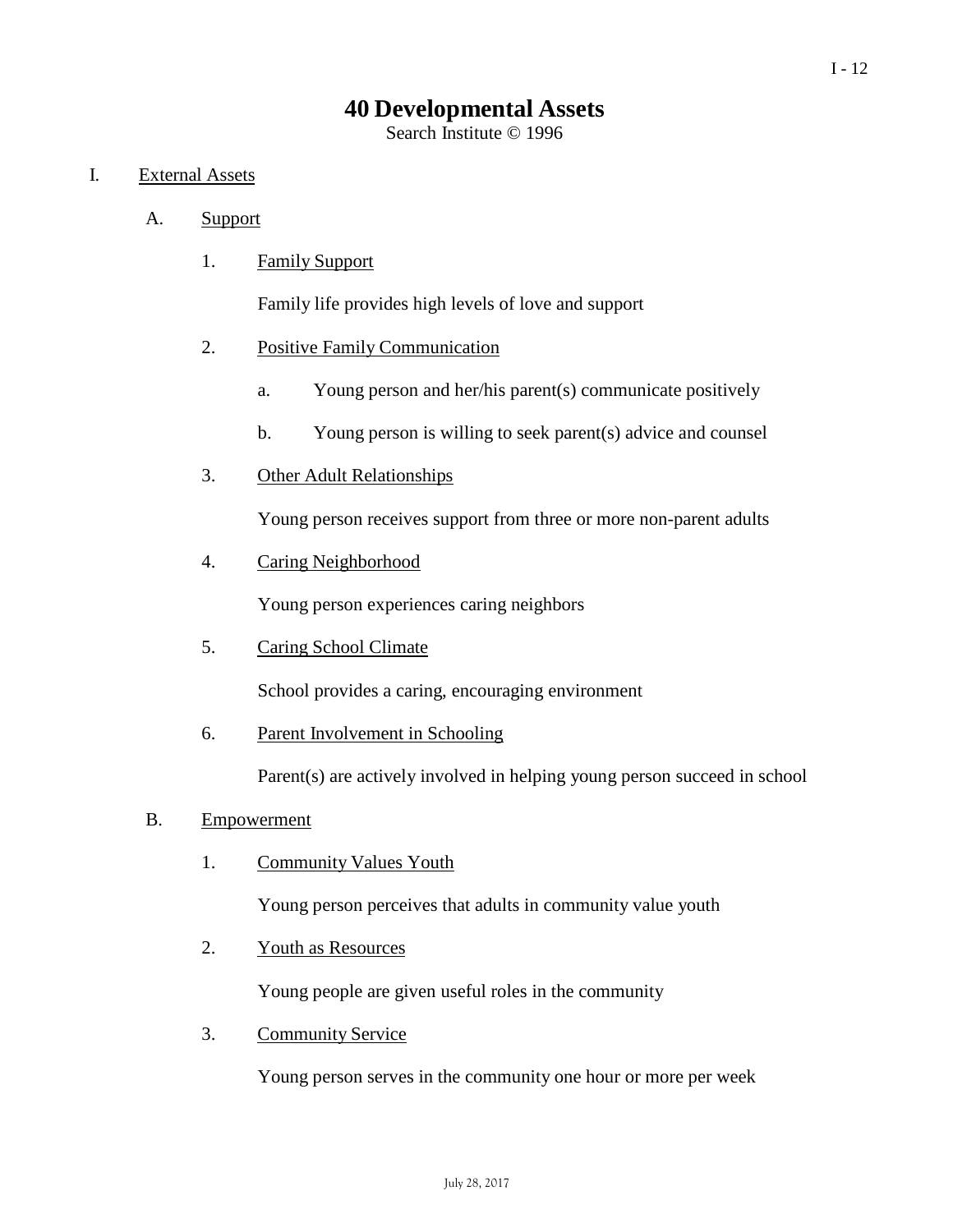4. Safety

Young person feels safe at home, school, and in the neighborhood

### C. Boundaries and Expectations

1. Family Boundaries

Family has clear rules and consequences and monitors the young person's whereabouts

2. School Boundaries

School provides clear rules and consequences

3. Neighborhood Boundaries

Neighbors take responsibility for monitoring young people's behavior

4. Adult Role Models

Parent(s) and other adults model positive, responsible behavior

5. Positive Peer Influence

Young person's best friends model responsible behavior

6. High Expectations

Both parent(s) and teachers encourage the young person to do well

### D. Constructive Use of Time

1. Creative Activities

Young person spends three (3) or more hours per week in lessons or practice in music, theater, or other arts

2. Youth Programs

Young person spends three (3) or more hours per week in sports, clubs, or organizations at school or in community organizations

3. Religious Community

Young person spends one (1) or more hours per week in activities in a religious institution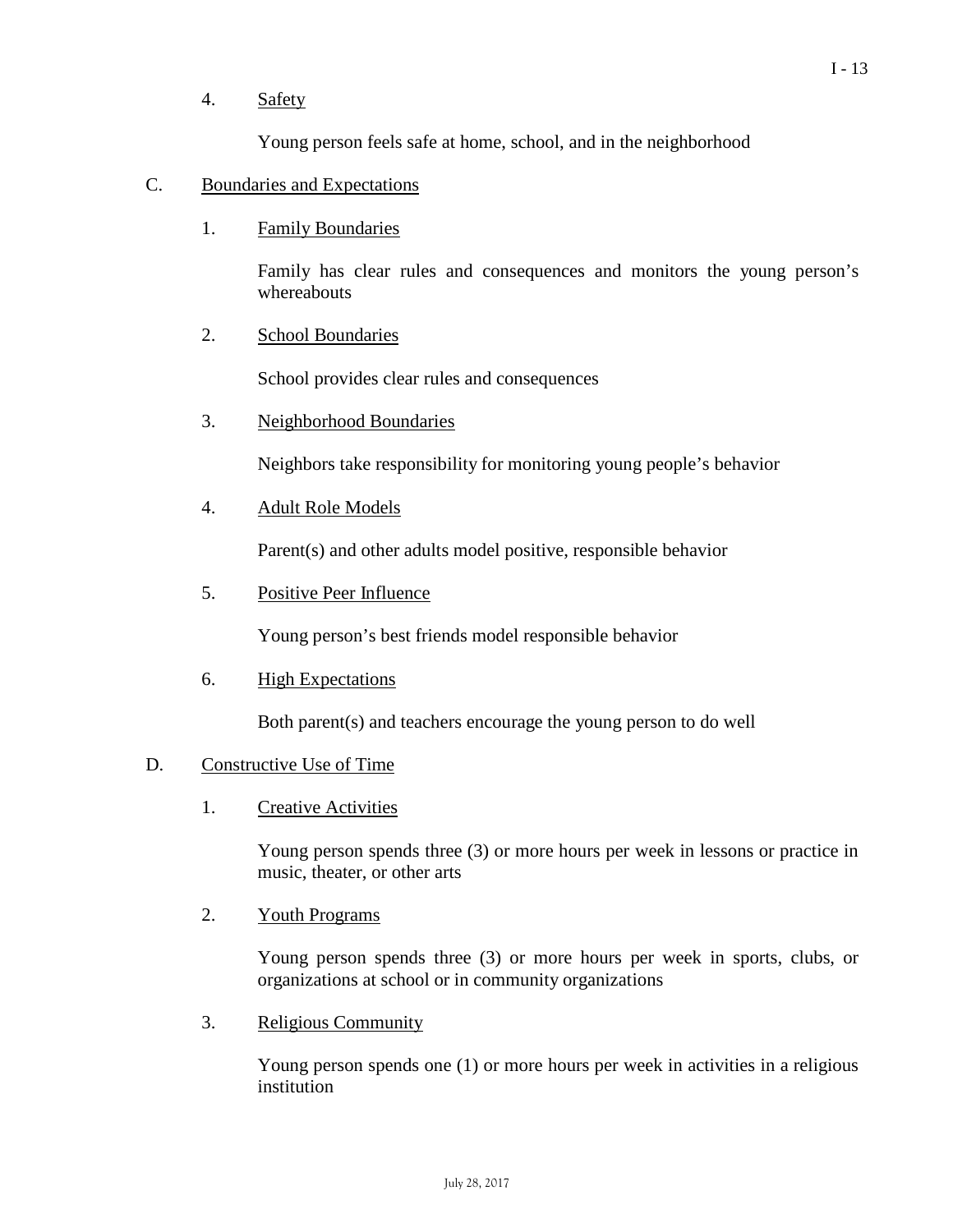### 4. Time at Home

Young person is out with friends "with nothing special to do" two (2) or fewer nights per week

### II. Internal Assets

### A. Commitment to Learning

1. Achievement Motivation

Young person is motivated to do well in school

### 2. School Performance

Young person has a B average or better

### 3. Homework

Young person reports doing at least one (1) hour of homework every school day

4. Bonding to School

Young person cares about her/his school

5. Reading for Pleasure

Young person reads for pleasure three (3) or more hours per week

### B. Positive Values

1. Caring

Young person places high value on helping other people

2. Equality and Social Justice

Young person places high value on promoting equality and reducing hunger and poverty

3. Integrity

Young person acts on convictions and stand up for his/her beliefs

4. Honesty

Young person "tells the truth even when it's not easy"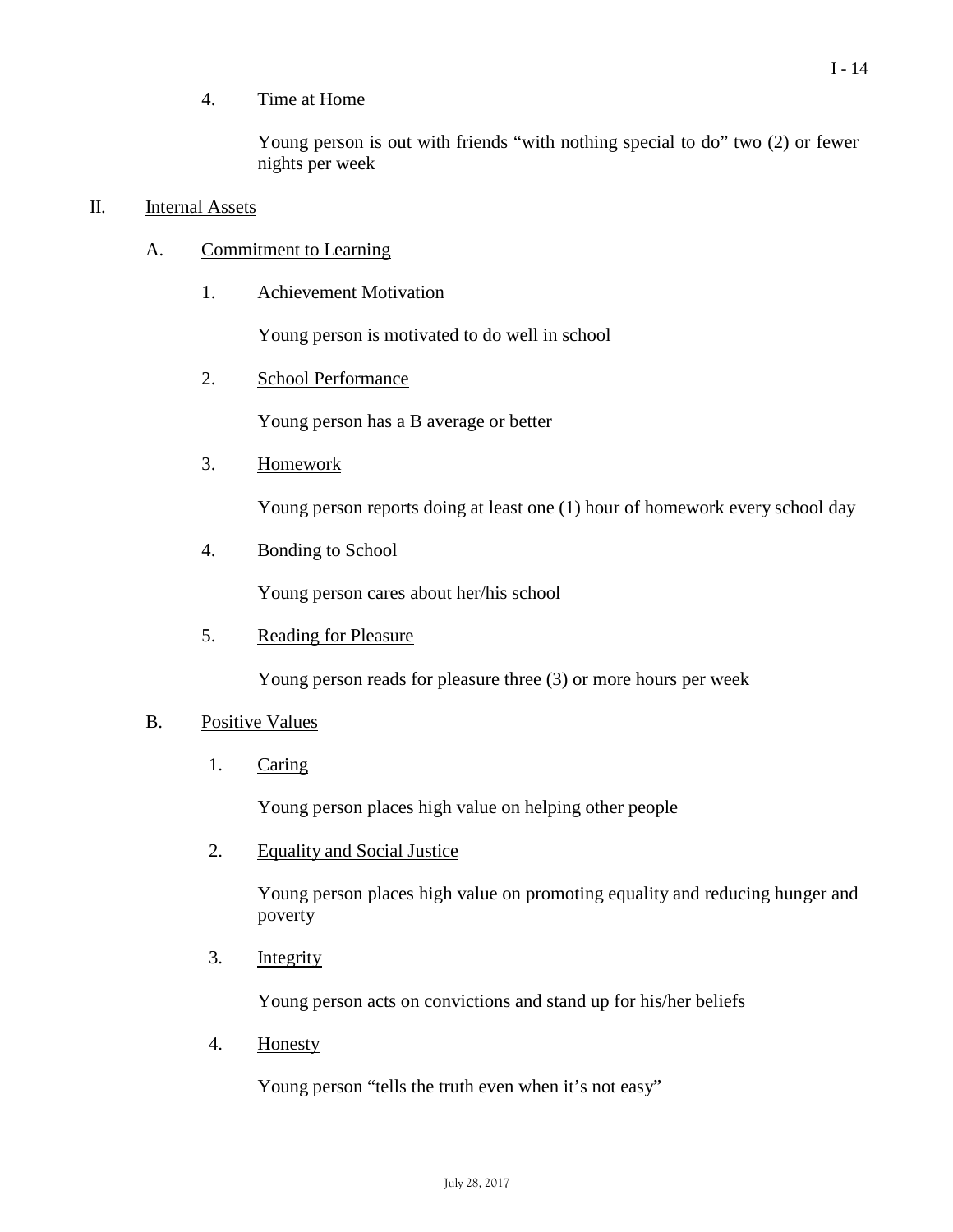Young person accepts and takes personal responsibility

6. Restraint

Young person believes it is important not to be sexually active and not to use alcohol or other drugs

### C. Social Competencies

1. Planning and Decision Making

Young person knows how to plan ahead and make choices

2. Interpersonal Competence

Young person has empathy, sensitivity, and friendship skills

3. Cultural Competence

Young person has knowledge of and comfort with people of different cultural, racial, and ethnic backgrounds

4. Resistance Skills

Young person can resist negative peer pressure and dangerous situations

5. Peaceful Conflict Resolution

Young person seeks to resolve conflict non-violently

### D. Positive Identity

1. Personal Power

Young person feels she/he has control over "things that happen to me"

2. Self Esteem

Young person reports having a high self-esteem

3. Sense of Purpose

Young person reports that "my life has a purpose"

4. Positive View of Personal Future

Young person is optimistic about her/his personal future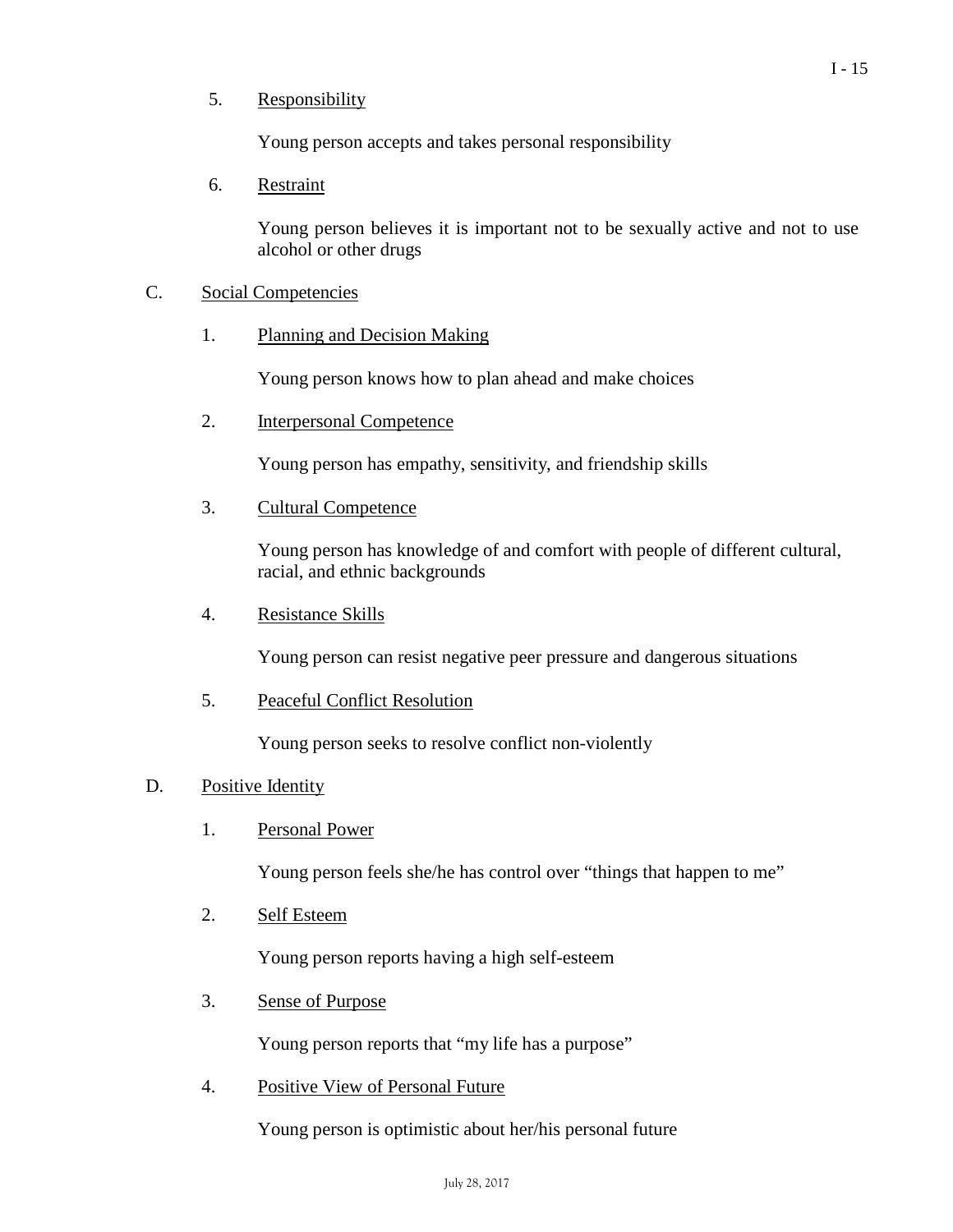

## **Parish Coordinators of Youth Ministry**

- I. Guidelines for Hiring a Coordinator of Youth Ministry
	- A. The Office of Youth, Young Adult, and Campus Ministry (YYACM) seeks to assist parishes wishing to hire a Coordinator of Youth Ministry either on a part-time or fulltime basis. The following information is offered to pastors, parish councils, and search committees seeking guidance in the hiring process.
		- 1. YYACM does keep resumes on file as they are received from individuals seeking youth ministry positions.
			- a. Please contact the YYACM Office for a copy of any resumes currently on file.
	- B. The following material is compiled from three sources: *Renewing the Vision: A Framework for Catholic Youth Ministry*, *Competency-Based Standards for the Coordinator of Youth Ministry* (NFCYM, 1990), and the Diocese of Austin Youth Ministry Advisory Council.
		- 1. This information is to be used as a framework or guide to develop a job description that will meet the needs of young people and their families at an individual parish.
		- 2. It is to guide the hiring process and support a national vision of youth ministry.
		- 3. It is offered as a support, not a replacement, for current parish practices or needs.
	- C. Developing a Job Description for a Coordinator of Youth Ministry
		- 1. Begin with the end in mind
			- a. What will youth ministry at the parish look like, if it is successful and vibrant?
			- b. What will be required for a vibrant youth ministry to develop or continue at the parish?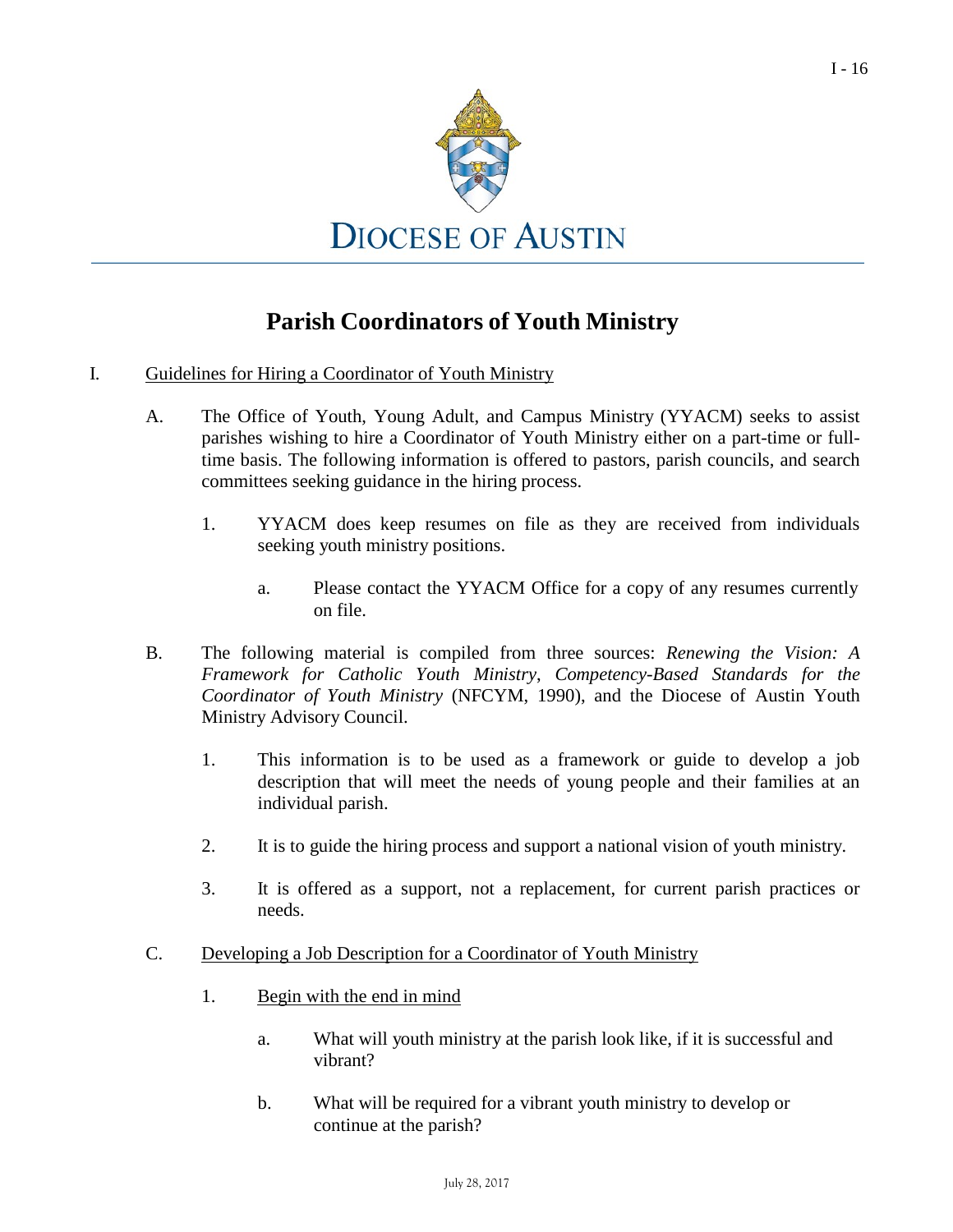- c. What qualities, characteristics, and skills must this person possess to make this happen?
- 2. Identify clear expectations
	- a. What are the expectations? Are the expectations clear and realistic?
	- b. Can one person be expected to fulfill all the tasks outlined?
- 3. Include education component
	- a. What level of education is required for consideration of this position? (high school diploma, bachelor's degree, master's degree? Degree or certificate in youth ministry, theology, pastoral studies, or related field?)
	- b. Are ongoing, educational opportunities included in the description?
- 4. Include clear support structures
	- a. To whom does this person report on a regular basis?
	- b. What resources (human, financial, and facilities) will be made available for this position?

#### D. The Qualities of a Coordinator of Youth Ministry

1. As in any ministry, a quality person in a leadership position is the key to the success of that ministry. The NFCYM, supported by *Renewing the Vision*, gives clear direction to the role and qualities of leadership in youth ministry. *Renewing the Vision* states:

*The Coordinator of Youth Ministry must always be qualified and well trained, as well as have an excellent reputation. He or she facilitates the people, programming, and resources of the parish or school community in a comprehensive ministry effort. The Coordinator is primarily responsible for facilitating, planning, administering programs, developing a leadership system for adult and youth leaders (recruitment, training, and support), and serving as an advocate and link for young people to the faith community and wider community.* (41)

- 2. According the NFCYM *Competency-Based Standards for the Coordinator of Youth Ministry*, "the Coordinator of Youth Ministry responds to the spiritual and social needs of Catholic Youth in the Parish."
	- a. The age range that the coordinator will be responsible for varies with each parish.
		- i. Some parishes ask the coordinator to oversee grades 6-12.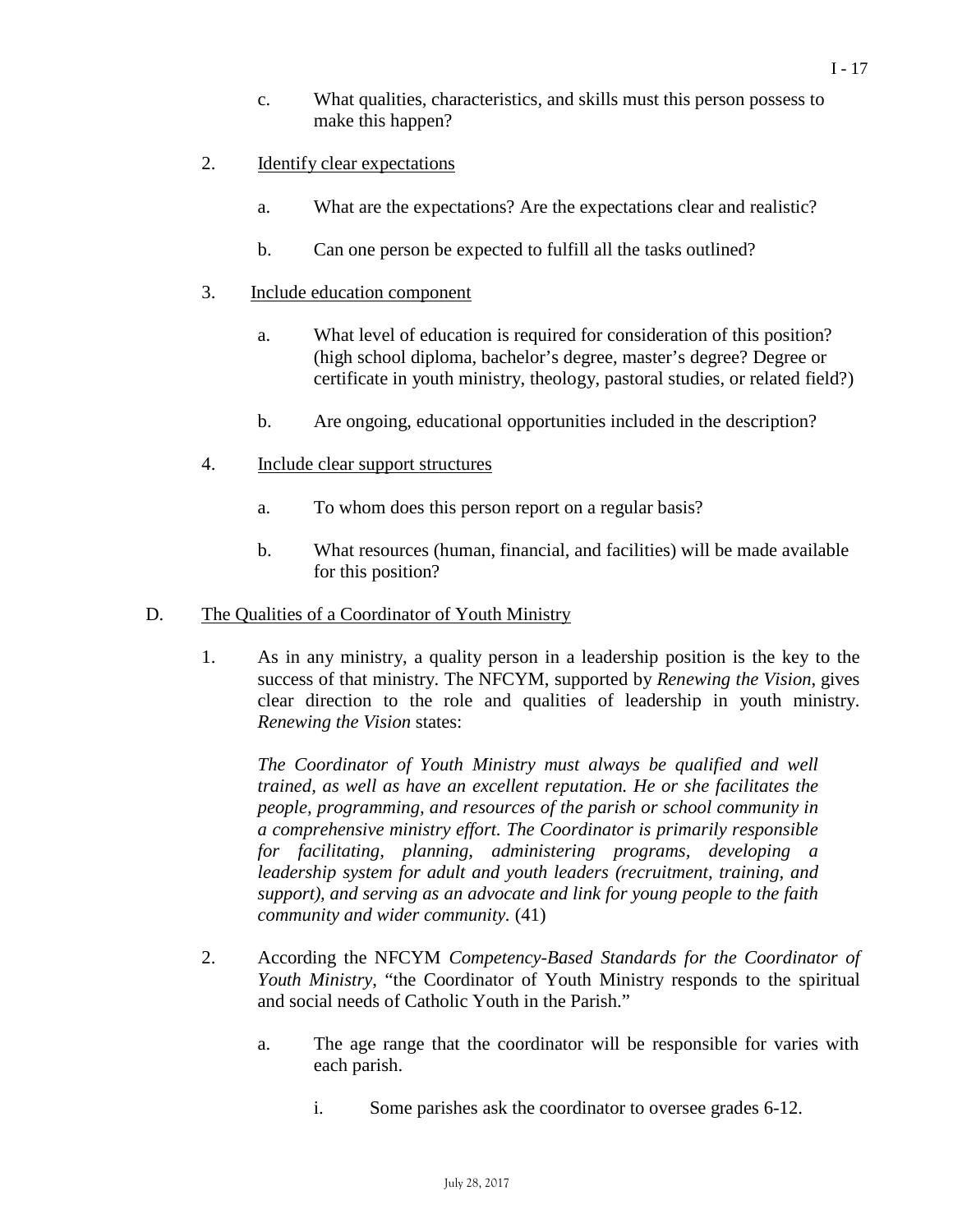- ii. Other parishes (especially larger parishes) narrow the range of responsibility to middle school or high school.
- iii. Some parishes include confirmation preparation in the responsibilities of the Youth Ministry Coordinator – other parishes do not.
- 3. In following NFCYM *Competency-Based Standards for the Coordinator of Youth Ministry*, the following should be included in the job description:
	- a. An active Catholic in good standing with the Church
	- b. An active and visible member of a parish community
	- c. A person of deep faith and prayer
	- d. A person called to ministry
	- e. Maintains a flexible work schedule averaging forty (40) hours per week (for full-time staff) including evenings, weekends, and special occasions.
- 4. Building on *Renewing the Vision* and the *Competency-Based Standards*, the Diocese of Austin has determined the following qualities as being important in a Coordinator of Youth Ministry.
	- a. Possess an understanding of Comprehensive Youth Ministry
	- b. Excellent verbal and non-verbal communication skills
	- c. Relational approach to youth ministry
	- d. Mature, flexible, and adaptable
	- e. Collaborative and able to work well with various levels of administration, staff, and laity
	- f. Motivational and authentic in his/her approach to ministry

### E. Determining Salary Ranges

- 1. Because of the varying needs, economic situations, and realities of parishes within the diocese, it is not the policy of the diocese to set a salary structure or pay scale for professional ministers.
	- a. Allowing for the varying economic situations of parishes, the salary for a Youth Ministry Coordinator will vary throughout the diocese.
	- b. By providing a just, livable, and comparable salary, the pool of applicants will be greater in number and quality.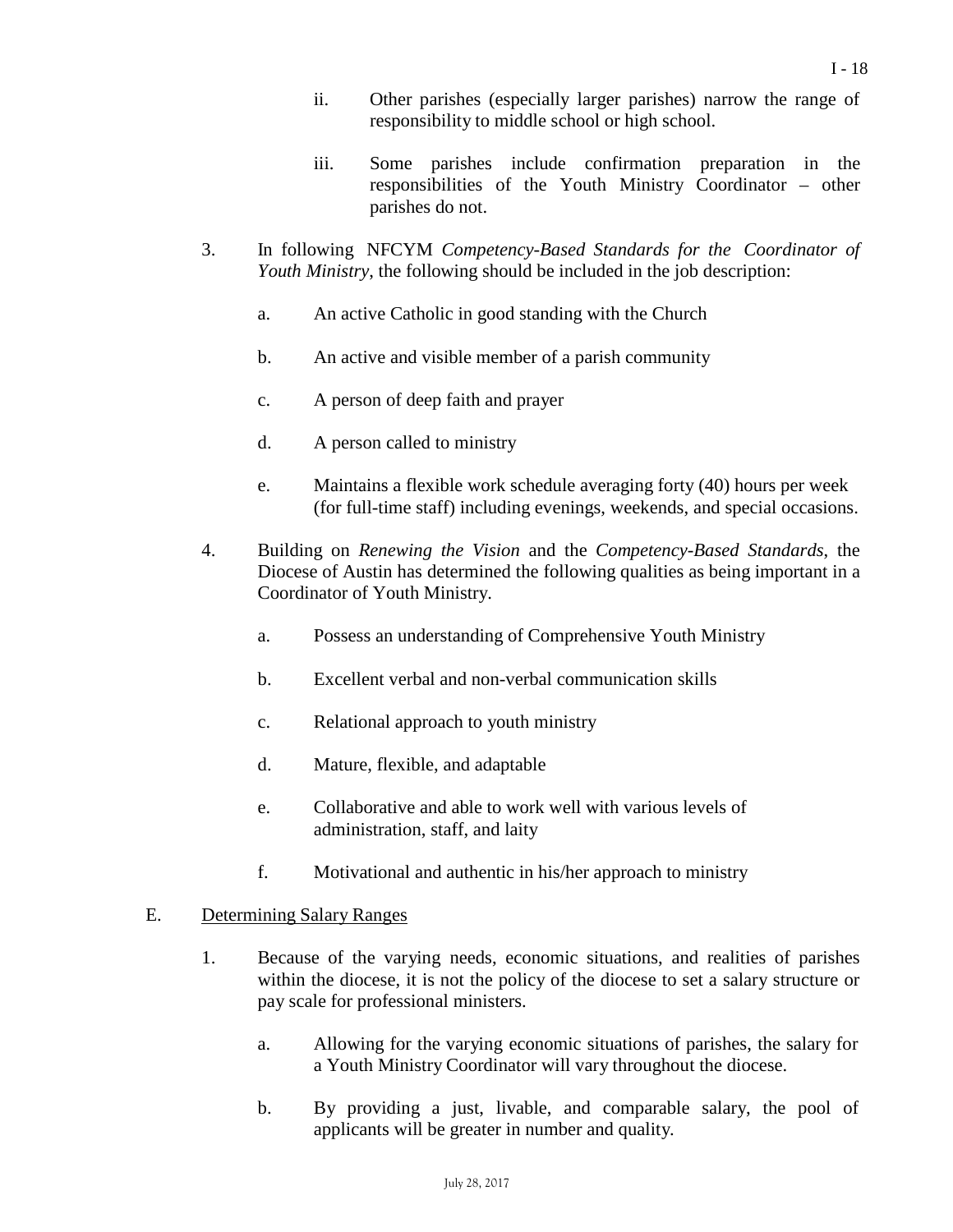- c. The following considerations can be of assistance when determining what is fair and just compensation for this role in a particular location.
- 2. Considerations in determining the salary for a parish Coordinator of Youth Ministry
	- a. The greater the amount of experience in youth ministry this person may possess - the more experience in youth ministry or a related field – the larger the salary that will be required.
	- b. What are the areas of responsibility for this position? A person who will be required to coordinate middle school and high school programs and confirmation preparation for grades 6 through 12, should be compensated at a higher level than one who is responsible for solely for high school youth ministry.
	- c. Can a person reasonably live on the amount of money being offered? Will this person need to take on additional work to make ends meet?
	- d. What do Catholic and public school teachers in the area make at a comparable level of experience?
	- e. What are the salaries of youth ministers in the surrounding area? Research in this area should include Catholic parishes as well as Protestant denominations with vibrant youth ministries.

### F. Ongoing Education Opportunities

Professional development and continuing education opportunities are integral to the success of the Coordinator of Youth Ministry and the growth of a parish youth program. Provisions for financial resources and allotment of time away from a parish to participate in formation opportunities should be part of the package offered to an individual.

G. Benefits

The *Diocese of Austin Human Resources Policy Manual* may be consulted for policies regarding benefits and other human resource questions.

### H. Additional Information

Please contact the Diocese of Austin Office of Youth, Young Adult, and Campus Ministry for additional information regarding hiring a parish youth ministry coordinator or copies of *Renewing the Vision: A Framework for Catholic Youth Ministry*.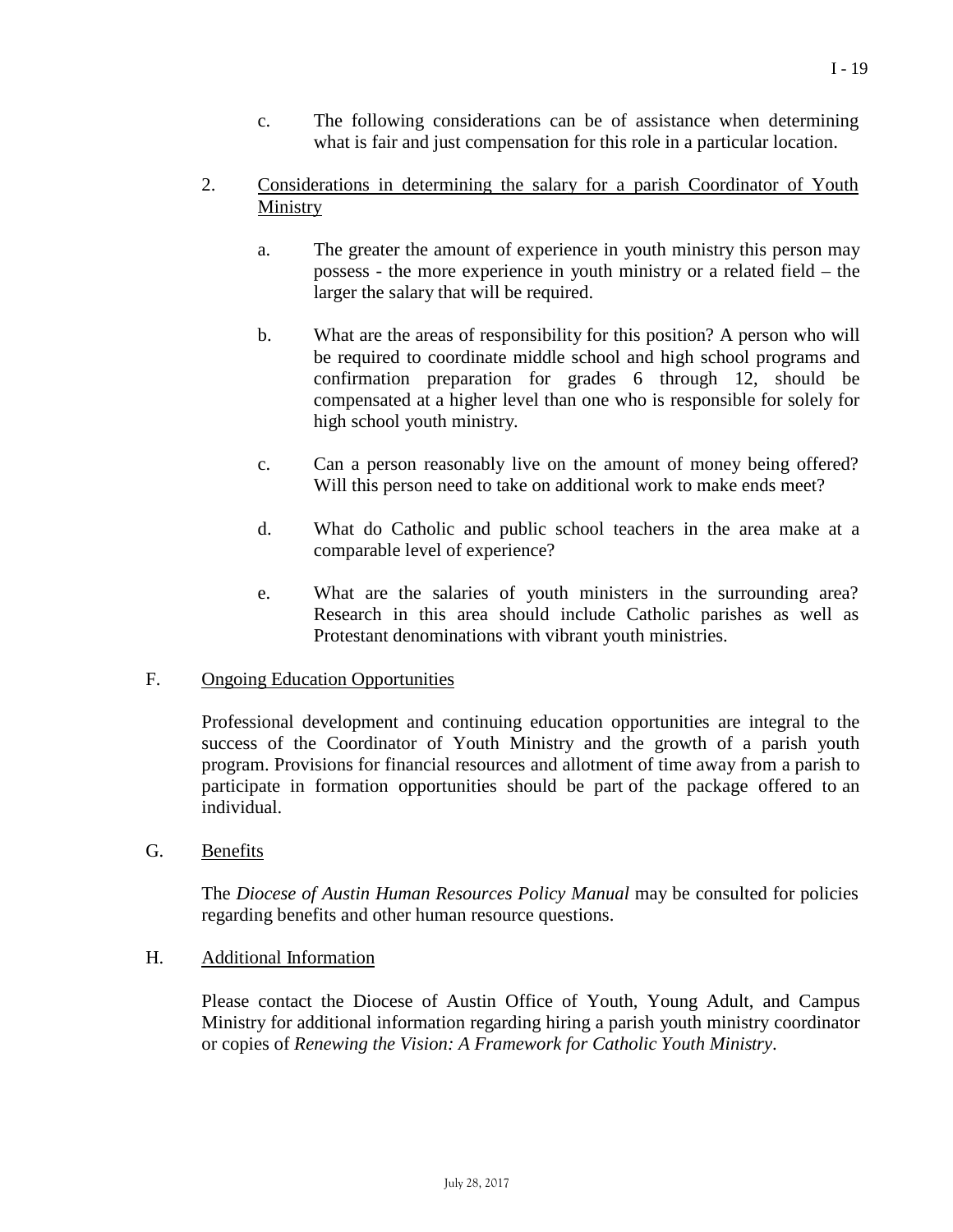### II. Sample Job Descriptions

### A. Sample Job Description #1

Position Title: Youth Minister / Coordinator of Youth Ministry Reports to: Pastor and/or DRE Salary Range:

### 1. Overview of the Position

- a. The Youth Minister will be capable of administering the programs and events related to middle school and high school Youth Ministry in conjunction with the goals and objectives as determined by the pastor and the Diocese of Austin. This person will be a professional, full-time salaried member of the parish staff and should be experienced in the areas of lay ministry, catechetical education, formation, and youth ministry. Ideally, this person holds an undergraduate or graduate degree in theology, religious education, pastoral ministry, or a related field.
- 2. Specific Qualifications
	- a. Practicing Catholic
	- b. Must possess a background or degree in theology, religious education, pastoral ministry, or related field
	- c. Possess at least four (4) years of relevant and documented experience
	- d. Possess working knowledge of Vatican II theology and current Church doctrine
	- e. Possess the skills, abilities, and experience for effective teaching of methodologies and catechesis
	- f. Literacy in commonly utilized computer programs (i.e.: Word, Publisher, Excel, Power Point, etc.)
	- g. Bilingual capabilities (Spanish and English) highly desirable
- 3. General Responsibilities
	- a. Formulate programs encompassing the vision, values, goals, and objectives of comprehensive youth ministry as defined by the USCCB and the Diocese of Austin
	- b. Produce and manage direct service programming for middle school and high school youth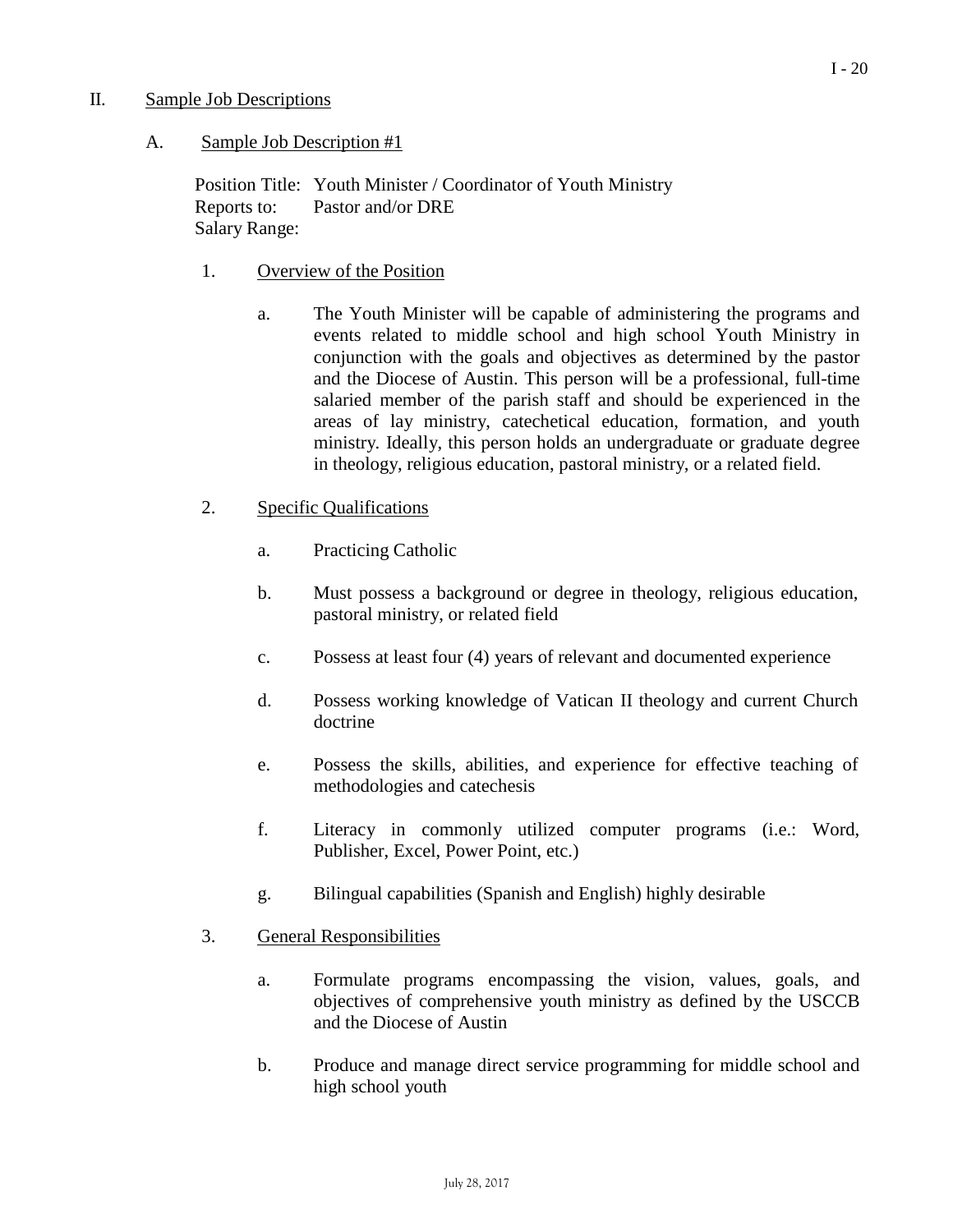- c. Formulate and direct a comprehensive confirmation preparation program specific to confirmation
- d. Provide leadership and direction for the parish on matters pertinent to comprehensive youth ministry
- e. Consult and collaborate with other ministries regarding catechesis, programming, training, and resources
- f. Represent the parish at local, regional, and national meetings, conferences, and seminars relating to youth
- 4. Specific Responsibilities
	- a. Direct Service to Youth
		- i. Plan, organize, and implement parish-level opportunities and events for middle school and high school youth to socialize, worship, learn, and serve (i.e.: catechesis, retreats, rallies, community building, service projects, etc.) as defined in *Renewing The Vision*
		- ii. Collaborate with local, diocesan, and regional organizations in providing supplemental programming
	- b. Direct Service to Volunteers
		- i. Pastoral and professional care of adult volunteers working in Youth Ministry
		- ii. Provide opportunities for personal, professional, and spiritual development
		- iii. Provide training and education relevant to certification for adult volunteers
	- c. Administrative Responsibilities
		- i. Formulate and administer an annual budget in collaboration with the pastor and business manager
		- ii. Manage the activities and responsibilities of an administrative assistant and other staff and volunteers
		- iii. Attend scheduled staff meetings and other events as needed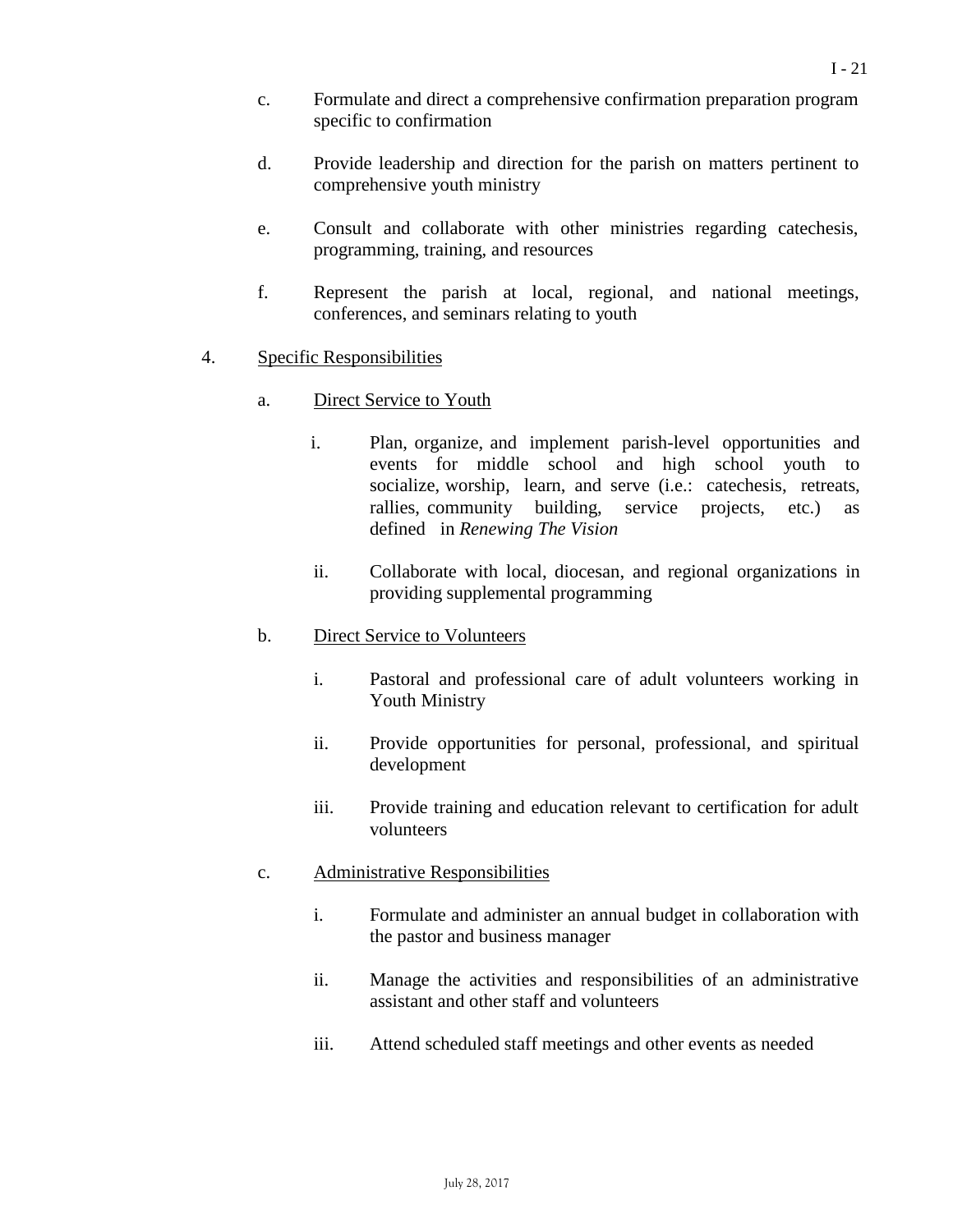### d. Professional Development

- i. Obtain diocesan catechetical certification relevant to Youth Ministry
- ii. Participate in local, regional, and national organizations relevant to youth ministry
- iii. Participate in educational and training opportunities for growth and development related to ministry
- iv. Participate in an annual retreat, or similar experience, for spiritual growth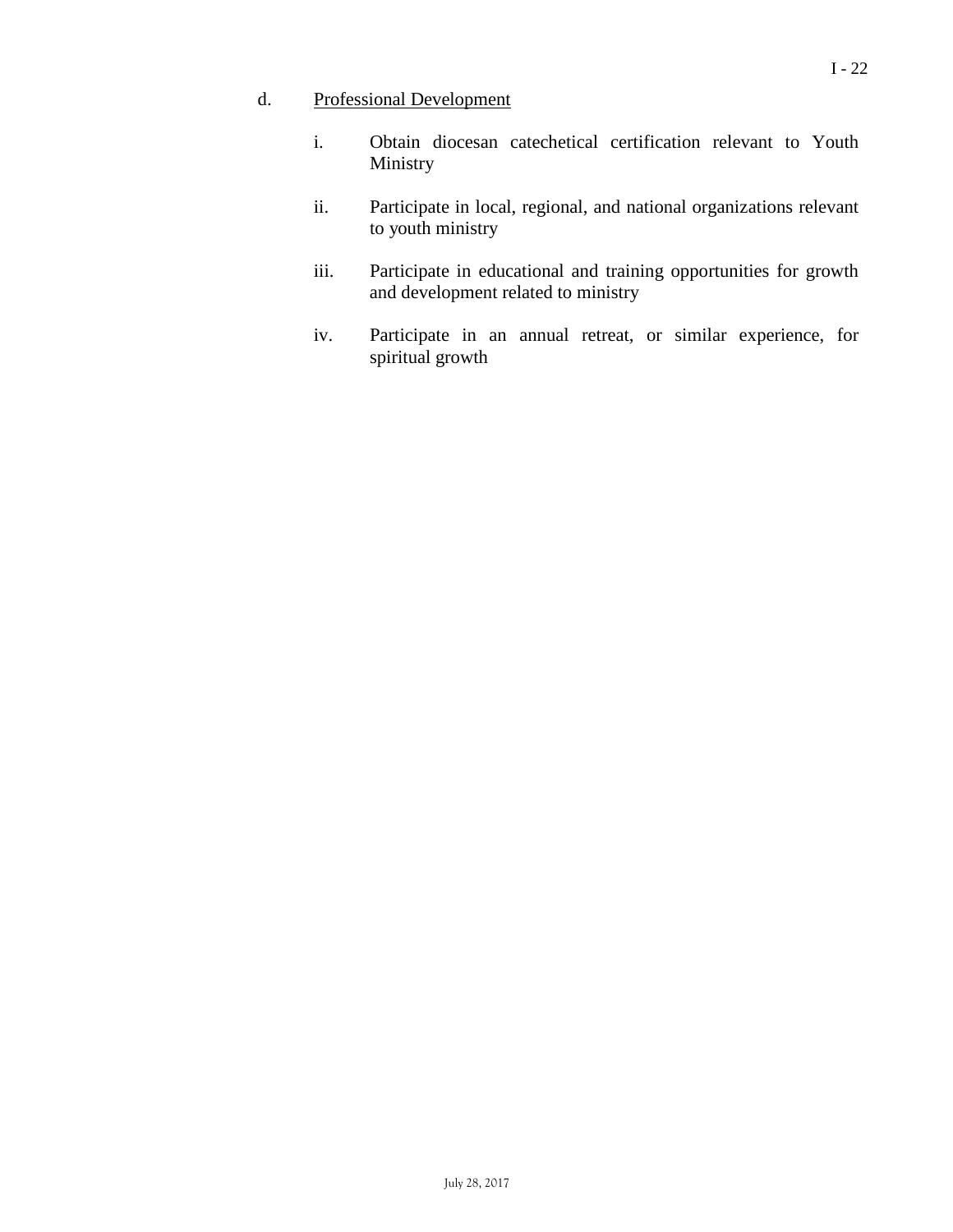### B. Sample Job Description #2

- Job Title: Parish Coordinator of Youth Ministry
- Reports to: To be determined by the individual parish
- Job Purpose: According to the United States Bishops' document *Renewing the Vision*  the role of the Coordinator of Youth Ministry is to "facilitate the people, programming, and resources of the parish or school community in a comprehensive ministry effort. The coordinator is primarily responsible for facilitating, planning, administering programs, developing a leadership system for adult and youth leaders (recruitment, training, and support), as well as serving as an advocate and link for young people in the faith community and wider community."
- 1. Responsibilities Might Include

(Specific responsibilities should be tailored to the needs and expectations of each parish)

- a. Coordinate the response of the entire faith community to the needs of young people
- b. Recruit, train, and support adult and youth leaders
- c. Provide ongoing training and support for leaders
- d. Develop, communicate, implement, and evaluate a parish vision of youth ministry
- e. Coordinate comprehensive youth ministry programs within the parish (retreats, youth group meetings, Religious Education, etc.)
- f. Participate in ongoing training and formation opportunities for professional development
- g. Develop and administer annual budget or fundraising efforts
- h. Perform other related duties and responsibilities as assigned
- 2. Desired Qualities
	- a. An active Catholic in good standing in the Church (National Federation for Catholic Youth Ministry Standard)
	- b. A person of deep faith and prayer (National Federation for Catholic Youth Ministry Standard)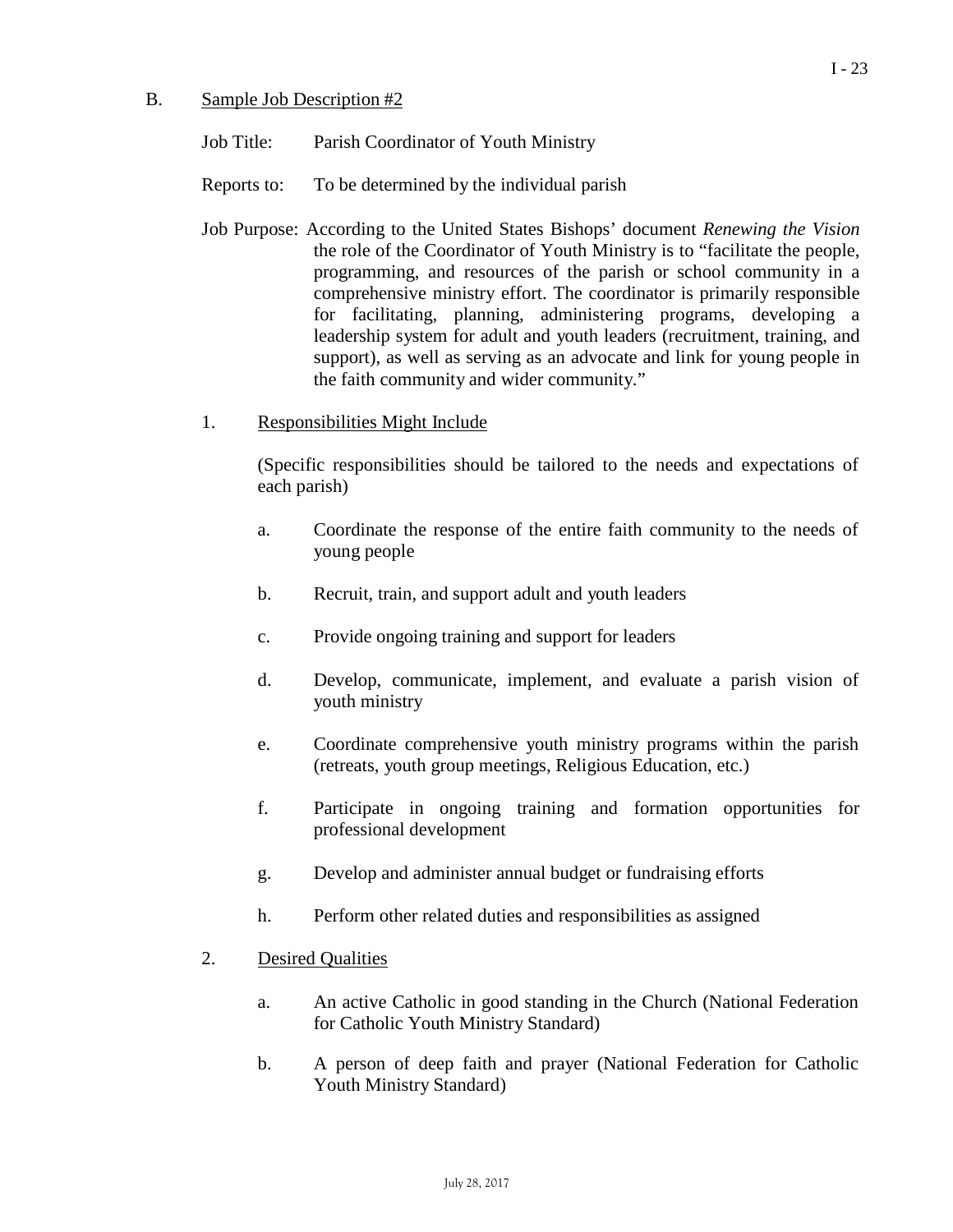- c. A person called to ministry (National Federation for Catholic Youth Ministry Standard)
- d. An active and visible member of a parish community (National Federation for Catholic Youth Ministry Standard)
- e. Excellent communication skills (Diocesan Youth Ministry Vision Team (VT) Standard)
- f. Mature person who demonstrates good judgment (VT Standard)
- g. Ability to work collaboratively and professionally with all levels of administration, staff, and laity (VT Standard)
- h. Organizational and managerial skills (VT Standard)
- 3. Core Compentencies
	- a. Three (3) years experience in youth work (teacher, volunteer, coordinator, catechist, or campus minister)
	- b. Understanding of comprehensive approach to youth ministry
	- c. Demonstrated leadership experience
	- d. Commitment to continuing professional education and formation
- 4. Educational Background
	- a. Degree in Youth Ministry, Theology, Pastoral Studies, or a related field; master's degree
	- b. Commitment to continuing professional education
	- c. Theological perspective consistent with *Renewing the Vision*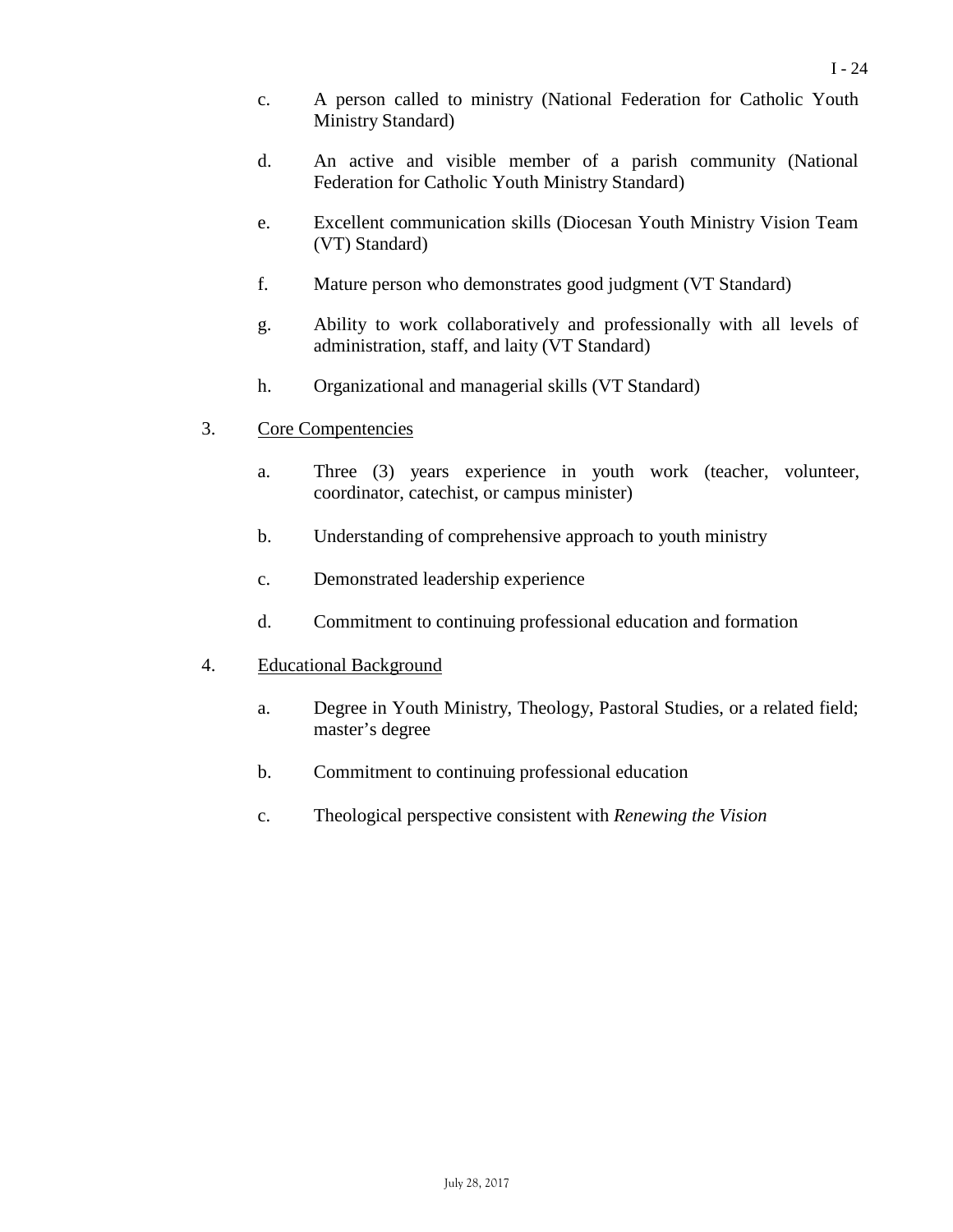### C. Sample Job Description #3

Position Title: Parish Coordinator of Youth Ministry Supervision: Reports to the pastor and DRE Salary Range:

- 1. Summary of the Position
	- a. The Coordinator of Youth Ministry will be capable of guiding and facilitating the overall vision and goals for the parish youth ministry program in middle school and high school
	- b. The coordinator will be responsible for administering, overseeing, supervising, and resourcing the various youth ministry programs, workers, and volunteers
	- c. The coordinator will be a professional, full-time, salaried member of the Parish staff.
- 2. Qualifications
	- a. Active Catholic in good standing
	- b. Background or degree in theology, religious education, pastoral ministry, or related field
	- c. Possess relevant and documented experience
	- d. Possess working knowledge of Vatican II theology and current Church doctrine
	- e. Possess the skills, abilities, and experience for effective teaching of methodologies and catechesis
	- f. Literacy in commonly-utilized computer programs (i.e.: Word, Publisher, Excel, Power Point, etc.)
	- g. Bilingual capabilities (Spanish and English) are highly desirable
- 3. Duties and Responsibilities
	- a. Formulate programs encompassing the vision, values, goals, and objectives of comprehensive youth ministry as defined by the USCCB and the Diocese of Austin
	- b. Produce and manage direct service programming for middle school and/or high school youth
	- c. Formulate and direct a comprehensive confirmation preparation program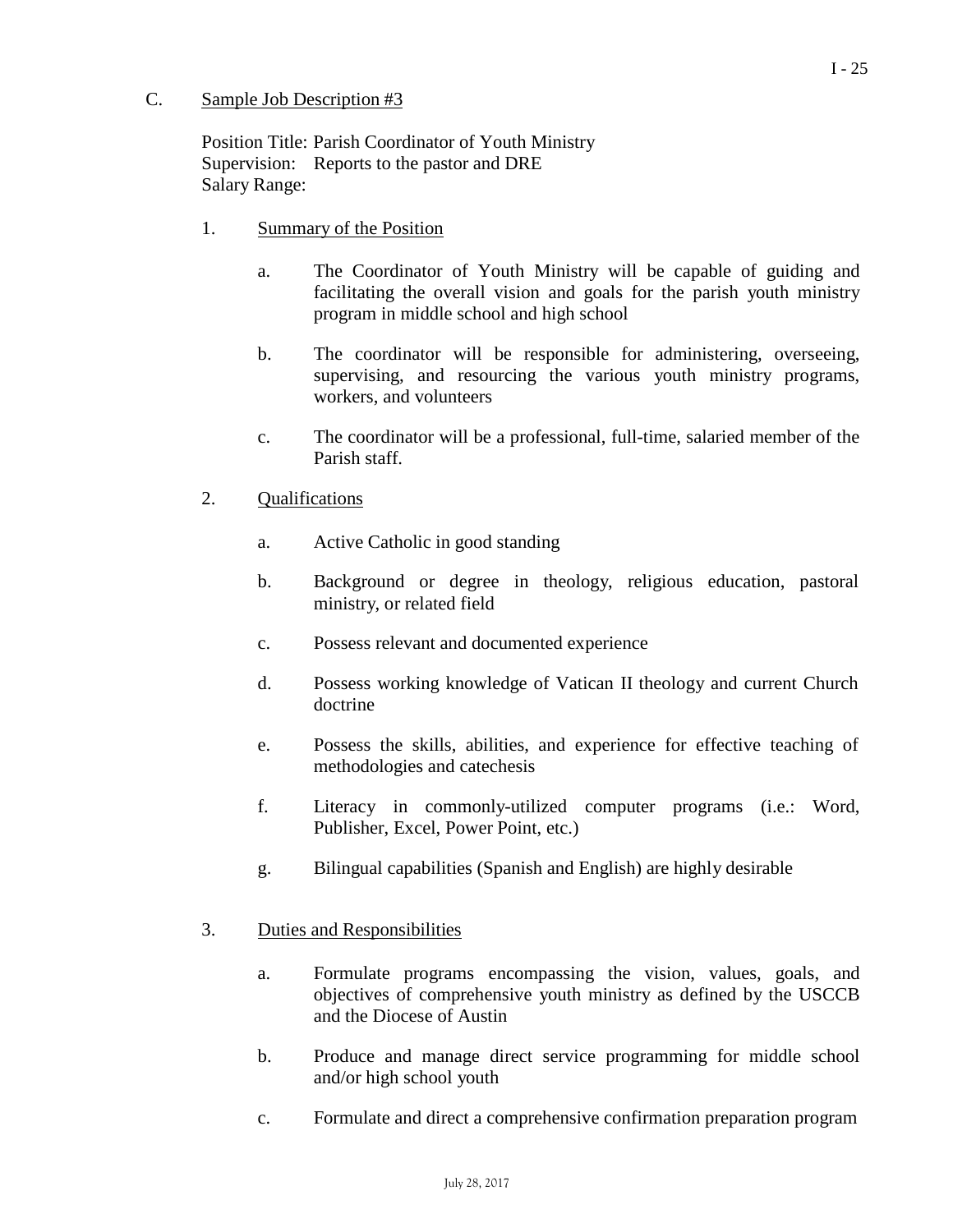- d. Provide leadership and direction for the parish on matters pertinent to comprehensive youth ministry
- e. Formulate and administer budget for programming and resources
- f. Consult and collaborate with other ministries regarding catechesis, programming, training, and resources
- g. Represent the parish at local, regional, and national meetings, conferences, and seminars relating to youth
- h. Provide direct service to youth through catechesis, retreats, service opportunities, social events, liturgy, worship, and leadership development
- i. Provide direct service for volunteers through recruitment, direction, support, education, resources, and communication
- j. Develop a sense of collaboration, teamwork, and community among the youth ministry and parish community
- k. Continue to gain knowledge, education, and experience in youth ministry by participating in opportunities offered by the diocese and on the regional and national levels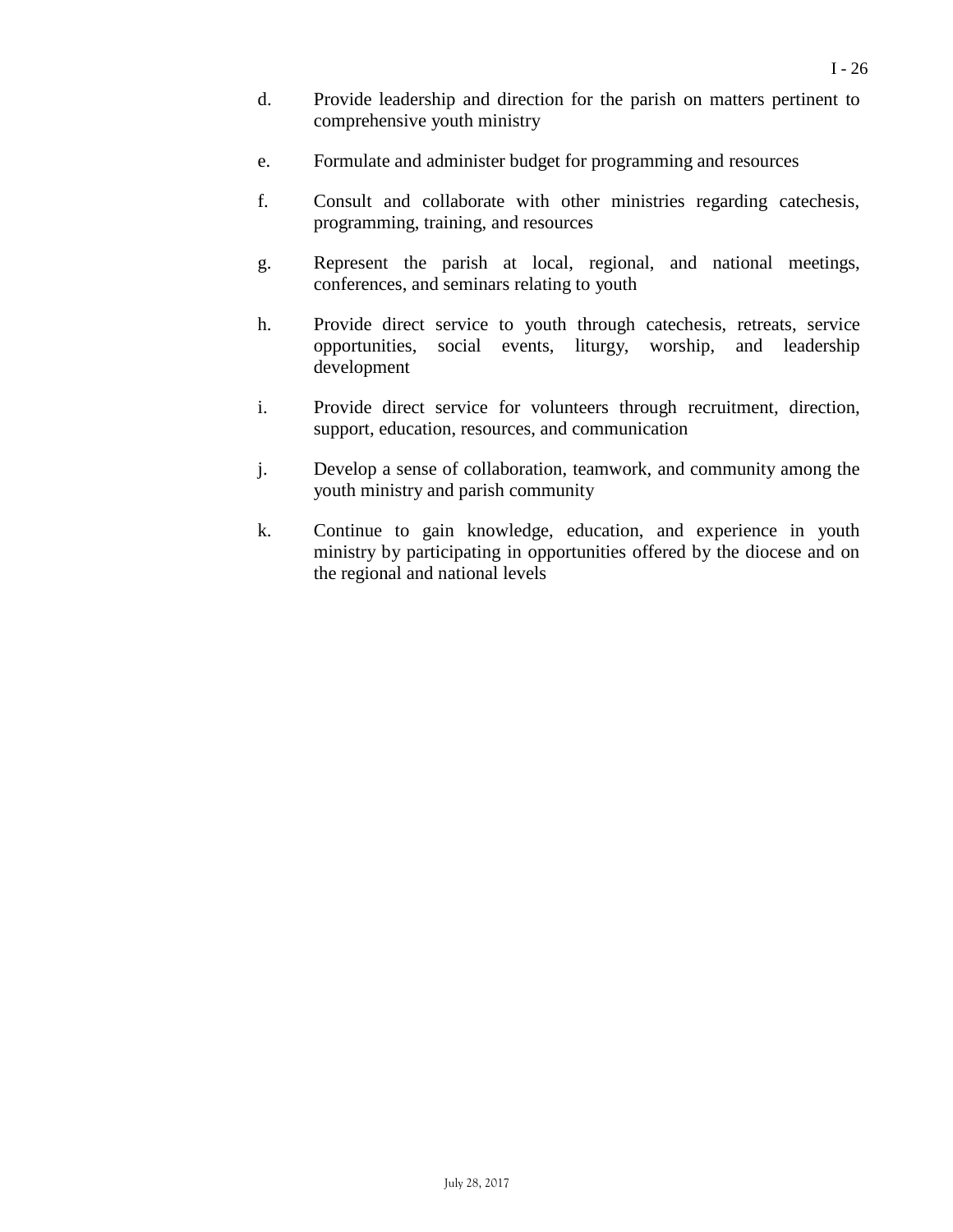### III. A Summary of the National Certification Standards for Lay Ecclesial Ministers and the Specialized Competencies for Youth Ministry Leaders

### A. Core Certification Standards for Lay Ecclesial Ministers

These standards are for all lay ecclesial ministers, including coordinators of youth ministry/youth ministry leaders.

1. Personal and Spiritual Maturity

A lay ecclesial minister demonstrates personal and spiritual maturity in ministry with the people of God.

2. Lay Ecclesial Ministry Identity

A lay ecclesial minister identifies the call to formal and public ministry as a vocation rooted in baptism.

3. Roman Catholic Theology

A lay ecclesial minister integrates knowledge of Roman Catholic faith within ministry.

4. Pastoral Praxis

A lay ecclesial minister engages in pastoral activity that promotes evangelization, faith formation, community, and pastoral care with sensitivity to diverse situations.

### 5. Professional Practice

A lay ecclesial minister provides effective leadership, administration, and service, in the spirit of collaboration*.*

### B. Specialized Competencies for the Youth Ministry Leader

The competencies for the youth ministry leader all fall under *Core Certification*  Standard Four: Pastoral Praxis<sup>4</sup>[.](#page-26-0) The youth ministry leader demonstrates competency in the following areas. The youth ministry leader shall:

- 4.7 YML Demonstrate an understanding of the history, vision, goals, themes, and components of Catholic youth ministry as outlined in the U.S. Bishops' pastoral plan and related Church documents.
- <span id="page-26-0"></span>4.8 YML Utilize theories, models, processes, and methods of Catholic youth ministry.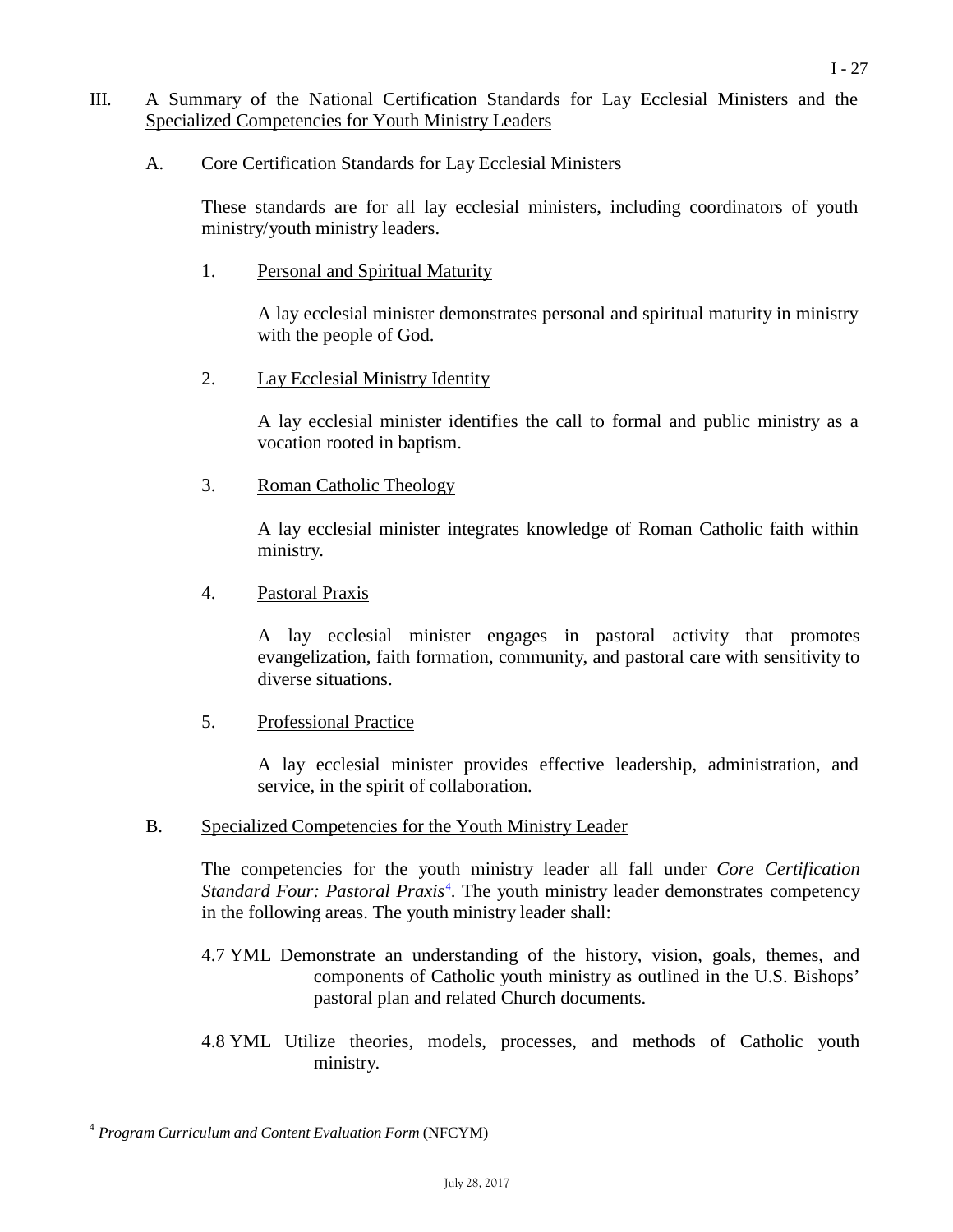- 4.9 YML Demonstrate an understanding of adolescent developmental needs within the contexts of youth and popular cultures.
- 4.10 YML Model for and collaborate with the faith community in implementing the components of Catholic youth ministry by:
- 4.10.1 Utilizing the aims, principles, processes, and methods of adolescent catechesis in implementing adolescent faith formation.
- 4.10.2 Facilitating the development of community among youth, families, church, and society.
- 4.10.3 Inviting young people into intimate relationship with Jesus Christ and empowering them to live and witness as disciples in today's world.
- 4.10.4 Engaging youth in the social mission of the Church in accord with Catholic social teaching.
- 4.10.5 Enabling healing, growth, and healthy development of youth in their relationships.
- 4.10.6 Enabling young people to celebrate and deepen their relationship with the Triune God through individual and communal prayer and participation in the liturgical life of the church.
- 4.10.7 Engaging the church and broader community in voicing and addressing the rights and needs of youth.
- 4.10.8 Affirming and calling forth the gifts of youth and adult leaders and providing opportunities for their ongoing spiritual and leadership development.
- NOTE: Since all coordinators of youth ministry are catechetical leaders, they need to pay attention to the specialized competencies for parish catechetical leaders.

The full content of the Certification Standards is available through the National Federation of Catholic Youth Ministry website at: [www.nfcym.org](http://www.nfcym.org/)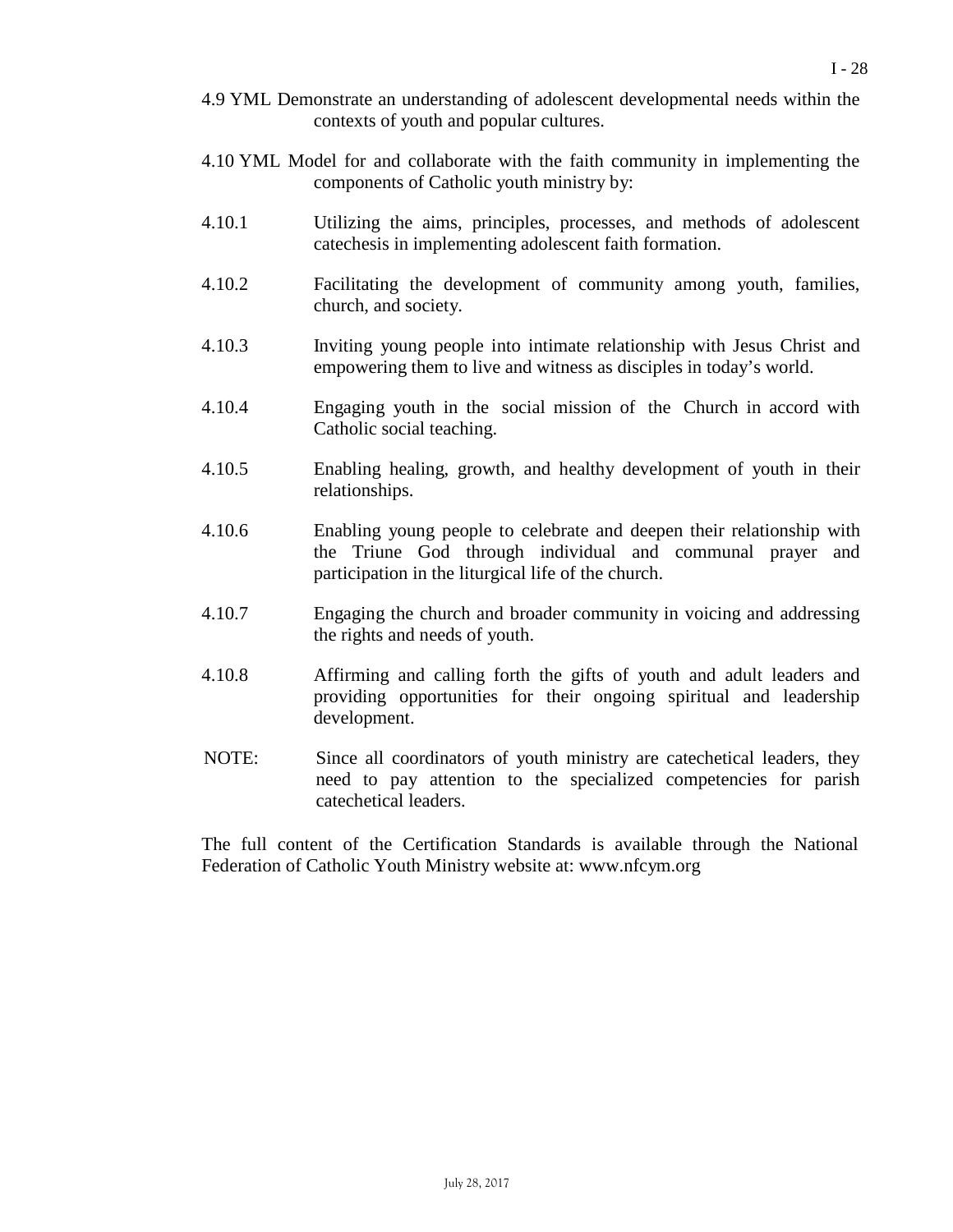

# **Liability and Safety**

*Revised August 2003*

### I. Guidelines for Working with Middle School and High School Youth

For the purposes of youth ministry, middle school is defined as grades 6 to 8, and high school is defined as grades 9 to 12.

- A. Scheduling Events or Programs
	- 1. Events or programs involving youth should be centered on a specific age group and for a specific purpose.
	- 2. It is extremely rare that middle school, high school, and/or young adults are combined for the same activity or event, and only for reasons that cannot possibly be accommodated otherwise.
	- 3. Events or programs involving youth from the entire diocese should be coordinated with the Diocesan Office of Youth, Young Adult, and Campus Ministry.
	- 4. Scheduled diocesan-wide events or programs involving youth should not conflict with other diocesan offerings for youth.
	- 5. Location of events or programs must be deemed accessible, safe, and appropriate for youth.
- B. Required Forms
	- 1. Approved *Parental Consent/Medical Release* forms are required for every participant in middle school and high school.
	- 2. Approved *Medical Release* forms are required for all adult chaperones.
	- 3. Approved driver forms are required for all individuals transporting youth during events.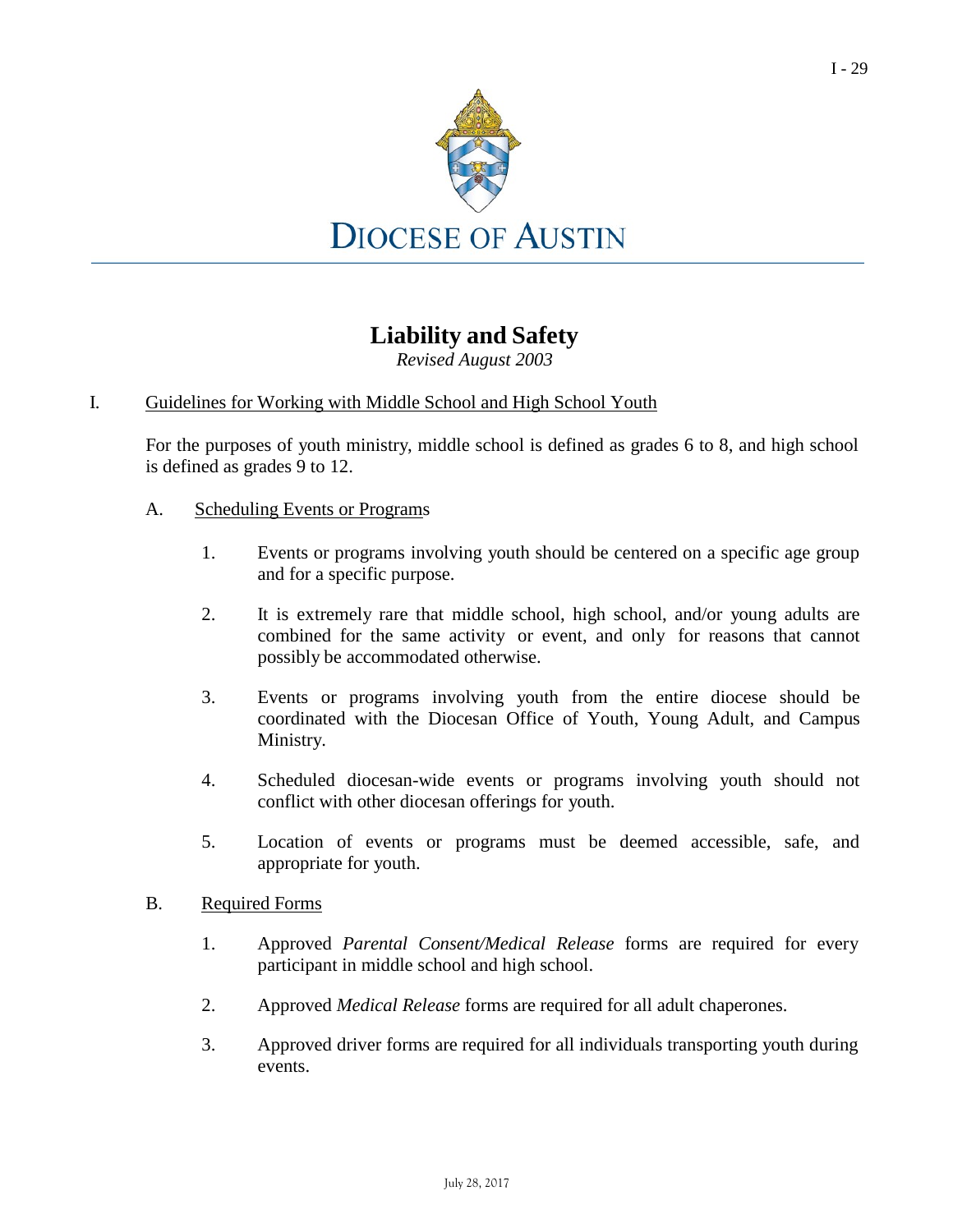### C. Adult Chaperones

- 1. Adult chaperones must be at least 21 years of age; drivers must be at least 25 years of age.
- 2. Adult-to-youth ratio for middle school is one (1) adult for every seven (7) youth, with a minimum of two (2) adults if there are fewer than seven (7) youth.
- 3. Adult-to-youth ratio for high school is one (1) adult for every nine (9) youth, with a minimum of two (2) adults if there are fewer than nine (9) youth.

### D. Other Requirements for Chaperones

- 1. Adult chaperones must have successfully completed the diocesan application form and familiarized themselves with diocesan guidelines.
- 2. Adult chaperones must have completed the diocesan Workshop on Ethics and Integrity in Ministry.
- 3. Adult chaperones must have successfully completed the diocesan background check
- . 4. Adults working and volunteering in all areas of youth ministry must be aware of the policies and guidelines of the Diocese of Austin regarding youth ministry.

### II. Inappropriate Behaviors With Young People

Remember, first and foremost, we are Catholic Christians – everything we do and say should be in agreement with the teachings and beliefs of the Catholic Church.

- A. Being around youth that are drinking
- B. Buying alcohol or tobacco for the youth
- C. Possessing alcohol or tobacco while ministering to teens
- D. Using alcohol or tobacco in the presence of teens
- E. Possessing or using any illegal drugs in the presence of teens
- F. Dating any of the youth
- G. Gossiping about others especially the youth or other adult leaders
- H. Inappropriate sexual behavior (language, jokes, comments, touching, etc.)
- I. Sharing of your personal experiences with regards to your social life (especially sexuality, dating, partying, etc.)
- J. Swearing or other inappropriate terms or language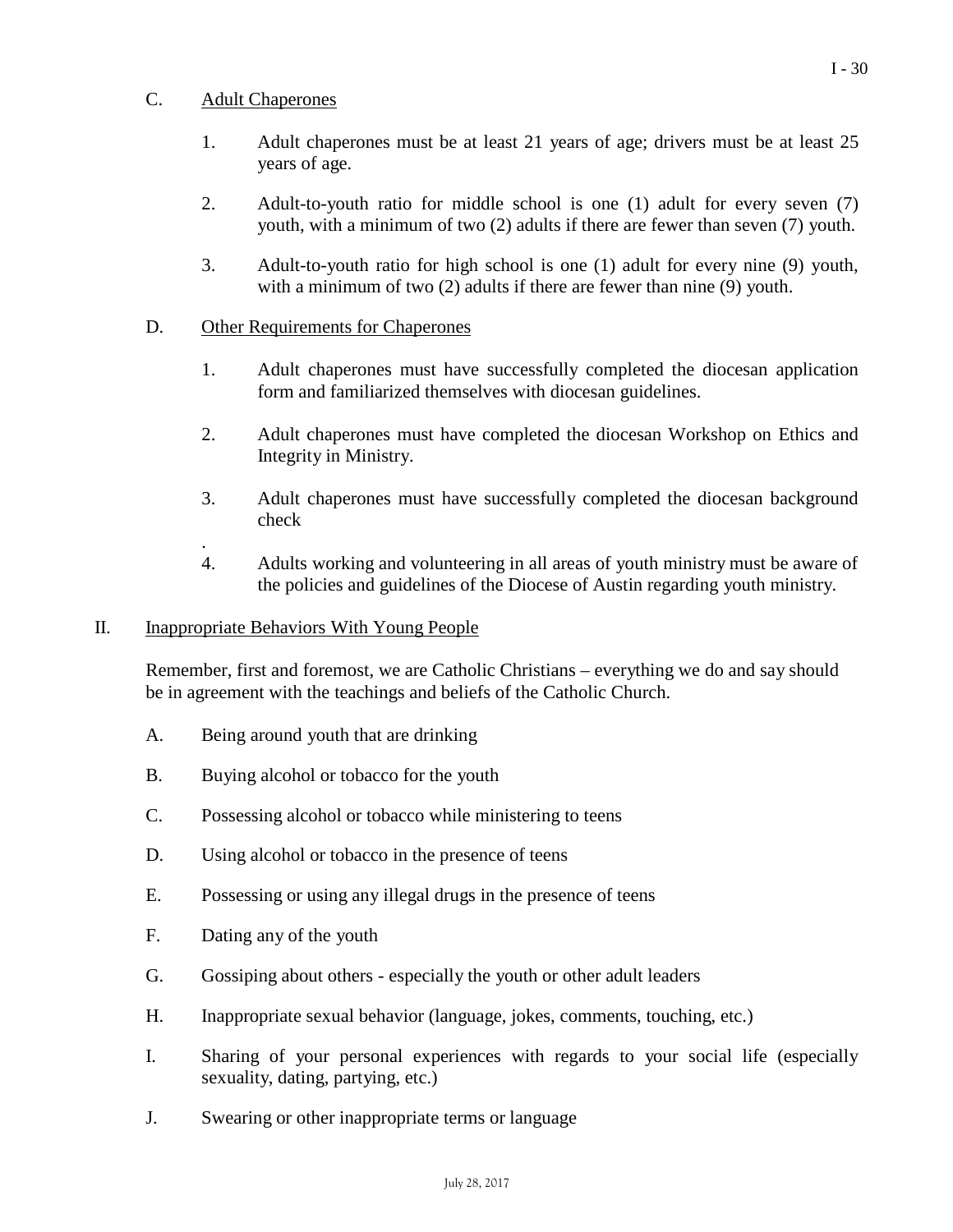- K. Yelling at the youth or losing one's temper
- L. Inappropriate touching and physical contact (consult the *Ethics and Integrity in Ministry* handbook for some suggestions of appropriate forms of physical affirmation)
- M. Too rough in fooling around or 'rough-housing'
- N. Stay in groups avoid being alone with a single teen unless absolutely necessary (and, in those cases, maintain visibility with an open door, etc.)

### III. Youth Ministry Ideals

- A. DO…
	- 1. Grow in your own faith
	- 2. Love them, but don't build your world around them
	- 3. Represent the Catholic Church
	- 4. Keep a healthy balance in your life
	- 5. Be a role model for them
	- 6. Communicate and follow all rules and expectations
	- 7. Live your Catholic faith in word and action
	- 8. Present a 'united front' behind Youth Minister and pastor
	- 9. Participate in Mass: sing, pray, model good behavior
	- 10. Dress appropriately
	- 11. Keep healthy habits
	- 12. Keep confidentiality
	- 13. Never forget: they belong to their parents
- B. DON'T…
	- 1. Date the teens
	- 2. Drink alcohol in front of them or buy it for them
	- 3. Use bad language, yell, or scream
	- 4. Gossip about teens or leaders
	- 5. Encourage "negative behavior"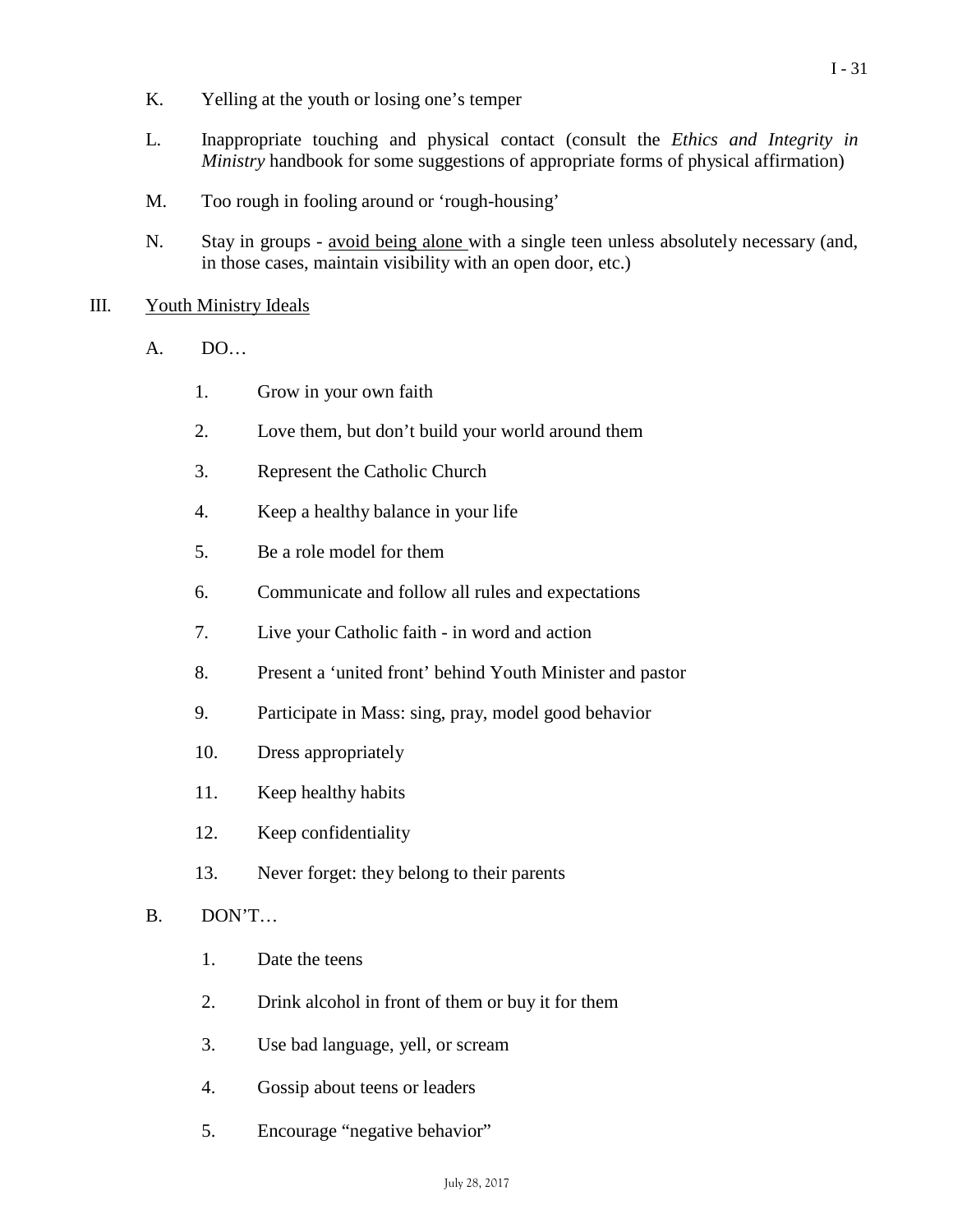- 6. Keep secrets from youth minister and pastor
- 7. Touch inappropriately: your hands are the hands of Christ
- 8. Panic, you set the tone
- 9. Be alone with a teen
- 10. Spend the night with a teen
- 11. Have teens over to your house without another adult
- 12. Leave teens alone without adequate supervision

#### C. Counseling Tips

- 1. Know your limitations and when you should refer them to professional help
- 2. Be familiar with resources and referrals
- 3. Meet them where they are
- 4. Hate the sin love the sinner
- 5. Know when to listen and when to talk
- 6. Don't think you have to solve the problem sometimes talking is all it takes
- 7. Involve Christ in the situation always
- 8. Know their world and their "reality"
- 9. Have patience
- 10. Pray with them and for them
- 11. Love the "unlovable"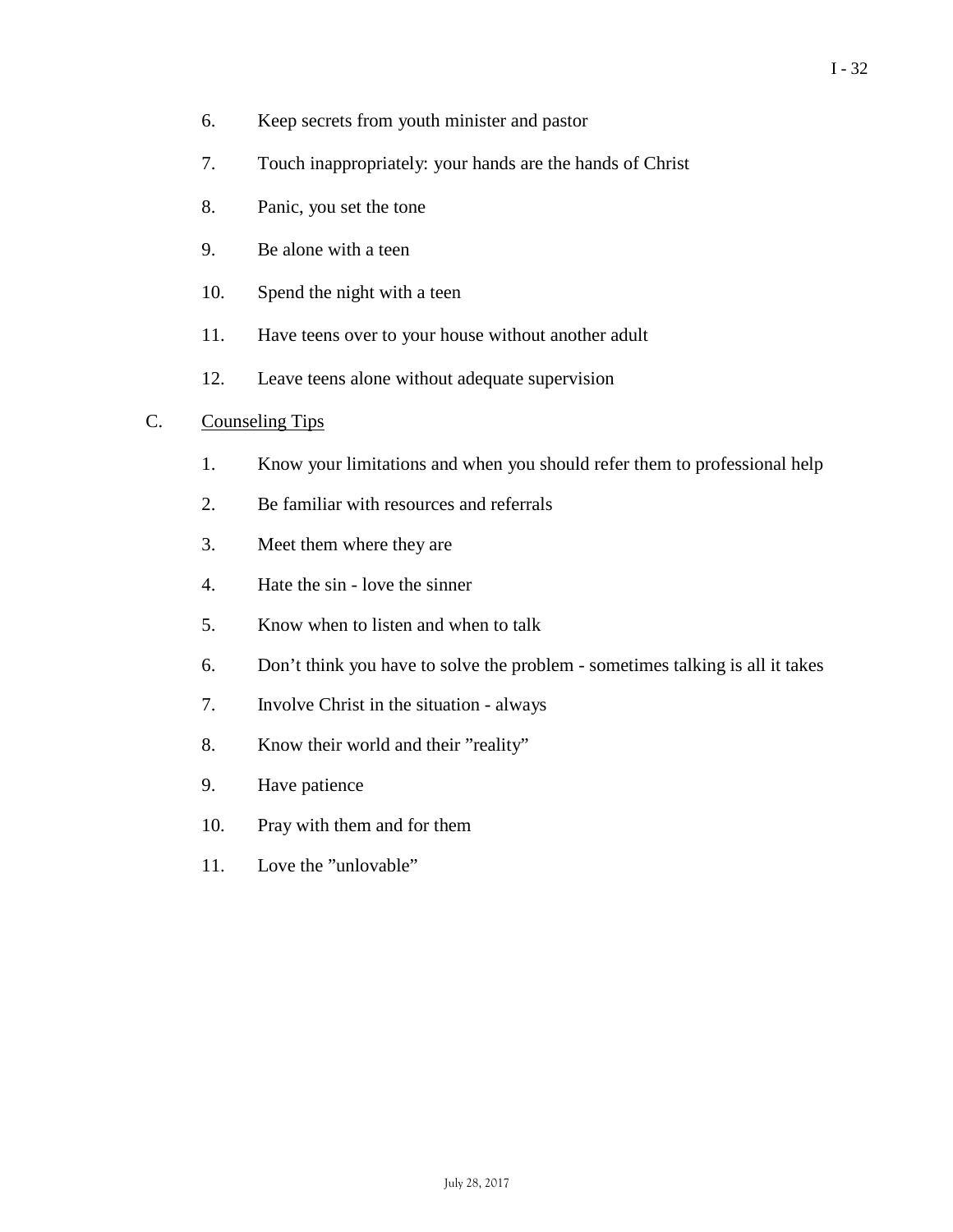### IV. Texas Child Abuse and Neglect Report Statutes

### A. § 261.001. Definitions

- 1) "Abuse" includes the following acts or omissions by a person:
	- A) mental or emotional injury to a child that results in an observable and material impairment in the child's growth, development, or psychological functioning;
	- B) causing or permitting the child to be in a situation in which the child sustains a mental or emotional injury that results in an observable and material impairment in the child's growth, development, or psychological functioning;
	- C) physical injury that results in substantial harm to the child, or the genuine threat of substantial harm from physical injury to the child, including an injury that is at variance with the history or explanation given and excluding an accident or reasonable discipline by a parent, guardian, or managing or possessory conservator that does not expose the child to a substantial risk of harm;
	- D) failure to make a reasonable effort to prevent an action by another person that results in physical injury that results in substantial harm to the child;
	- E) sexual conduct harmful to a child's mental, emotional, or physical welfare, including conduct that constitutes the offense of indecency with a child under Section 21.11, Penal Code, sexual assault under Section 22.011, Penal Code, or aggravated sexual assault under Section 22.021, Penal Code;
	- F) failure to make a reasonable effort to prevent sexual conduct harmful to a child;
	- G) compelling or encouraging the child to engage in sexual conduct as defined by Section 43.01, Penal Code;
	- H) causing, permitting, encouraging, engaging in, or allowing the photographing, filming, or depicting of the child if the person knew or should have known that the resulting photograph, film, or depiction of the child is obscene, as defined by Section 43.21, Penal Code, or pornographic;
	- I) the current use by a person of a controlled substance as defined by Chapter 481, Health and Safety Code, in a manner or to the extent that the use results in physical, mental, or emotional injury to a child;
	- J) causing, expressly permitting, or encouraging a child to use a controlled substance as defined by Chapter 481, Health and Safety Code; or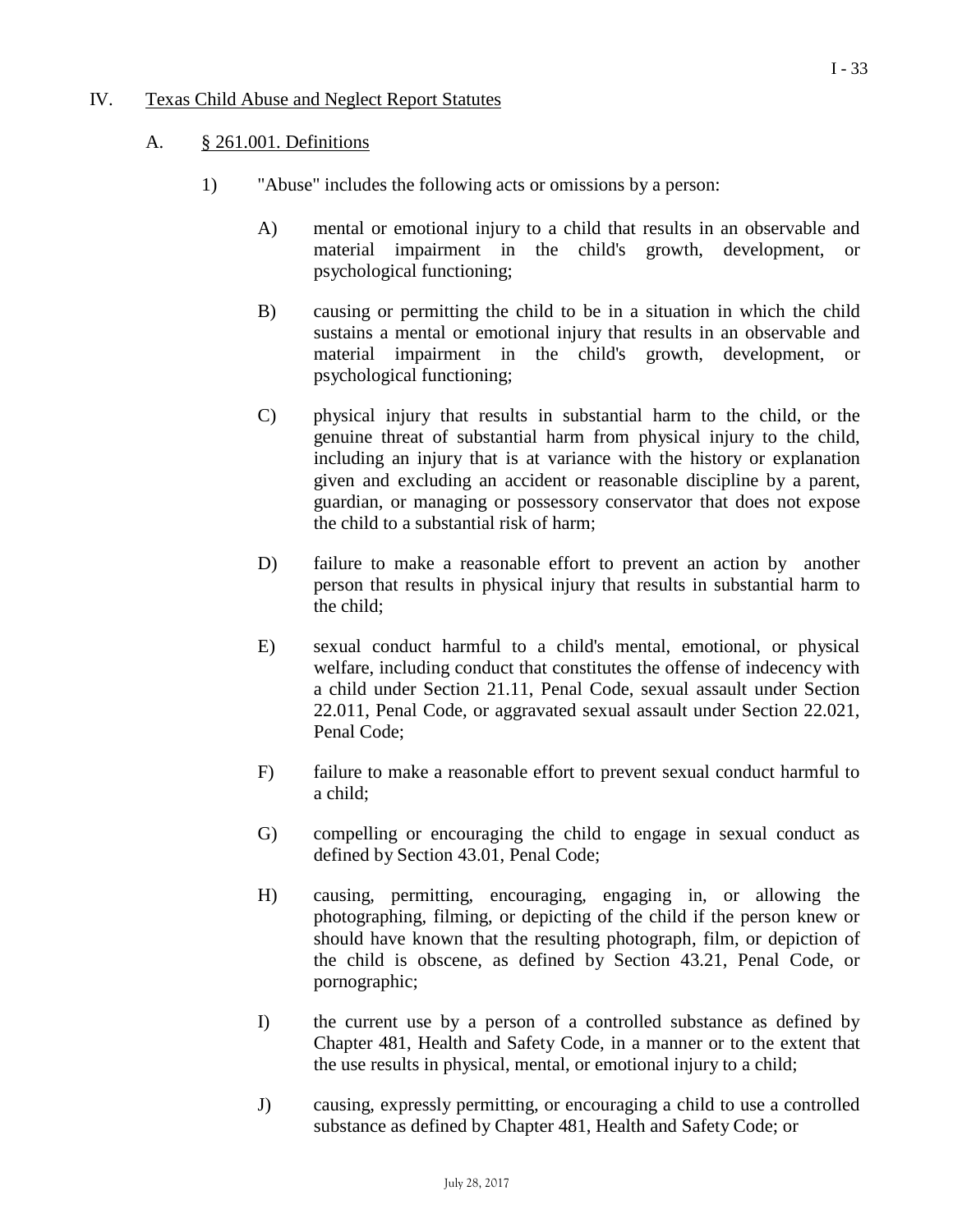- K) causing, permitting, encouraging, engaging in, or allowing a sexual performance by a child as defined by Section 43.25, Penal Code.
- 4) "Neglect" includes:
	- A) the leaving of a child in a situation where the child would be exposed to a substantial risk of physical or mental harm, without arranging for necessary care for the child, and the demonstration of an intent not to return by a parent, guardian, or managing or possessory conservator of the child;
	- B) the following acts or omissions by a person:
		- (i) placing a child in or failing to remove a child from a situation that a reasonable person would realize requires judgment or actions beyond the child's level of maturity, physical condition, or mental abilities and that results in bodily injury or a substantial risk of immediate harm to the child;
		- (ii) failing to seek, obtain, or follow through with medical care for a child, with the failure resulting in or presenting a substantial risk of death, disfigurement, or bodily injury or with the failure resulting in an observable and material impairment to the growth, development, or functioning of the child;
		- (iii) the failure to provide a child with food, clothing, or shelter necessary to sustain the life or health of the child, excluding failure caused primarily by financial inability unless relief services had been offered and refused; or
		- (iv) placing a child in or failing to remove the child from a situation in which the child would be exposed to a substantial risk of sexual conduct harmful to the child; or
	- C) the failure by the person responsible for a child's care, custody, or welfare to permit the child to return to the child's home without arranging for the necessary care for the child after the child has been absent from the home for any reason, including having been in residential placement or having run away.

### B. § 261.101. Persons Required to Report

1) A person having cause to believe that a child's physical or mental health or welfare has been adversely affected by abuse or neglect by any person shall immediately make a report as provided by this subchapter.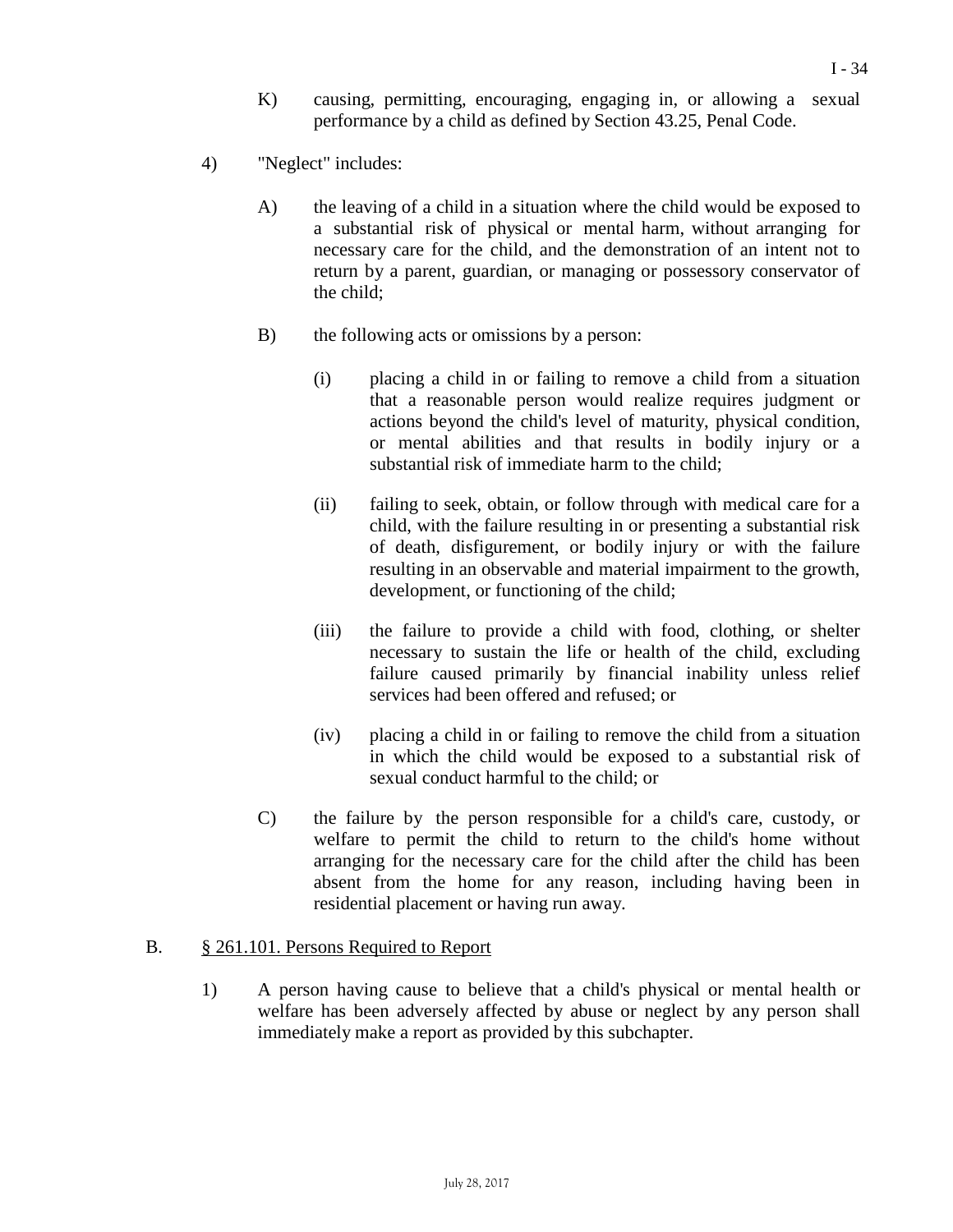- 2) If a professional has cause to believe that a child has been abused or neglected or may be abused or neglected, or that a child is a victim of an offense under Section 21.11, Penal Code, and the professional has cause to believe that the child has been abused as defined by Section 261.001, the professional shall make a report not later than the 48th hour after the hour the professional first suspects that the child has been or may be abused or neglected or is a victim of an offense under Section 21.11, Penal Code. A professional may not delegate to or rely on another person to make the report. In this subsection, "professional" means an individual who is licensed or certified by the state or who is an employee of a facility licensed, certified, or operated by the state and who, in the normal course of official duties or duties for which a license or certification is required, has direct contact with children. The term includes teachers, nurses, doctors, day-care employees, employees of a clinic or health care facility that provides reproductive services, juvenile probation officers, and juvenile detention or correctional officers.
- 3) The requirement to report under this section applies without exception to an individual whose personal communications may otherwise be privileged, including an attorney, a member of the clergy, a medical practitioner, a social worker, a mental health professional, and an employee of a clinic or health care facility that provides reproductive services.
- 4) Unless waived in writing by the person making the report, the identity of an individual making a report under this chapter is confidential and may be disclosed only:
	- A) as provided by Section 261.201; or
	- B) to a law enforcement officer for the purposes of conducting a criminal investigation of the report.

### C. **§** 261.103. Report Made to Appropriate Agency

- 1) A report shall be made to:
	- A) any local or state law enforcement agency;
	- B) the department if the alleged or suspected abuse involves a person responsible for the care, custody, or welfare of the child;
	- C) the state agency that operates, licenses, certifies, or registers the facility in which the alleged abuse or neglect occurred; or
	- D) the agency designated by the court to be responsible for the protection of children.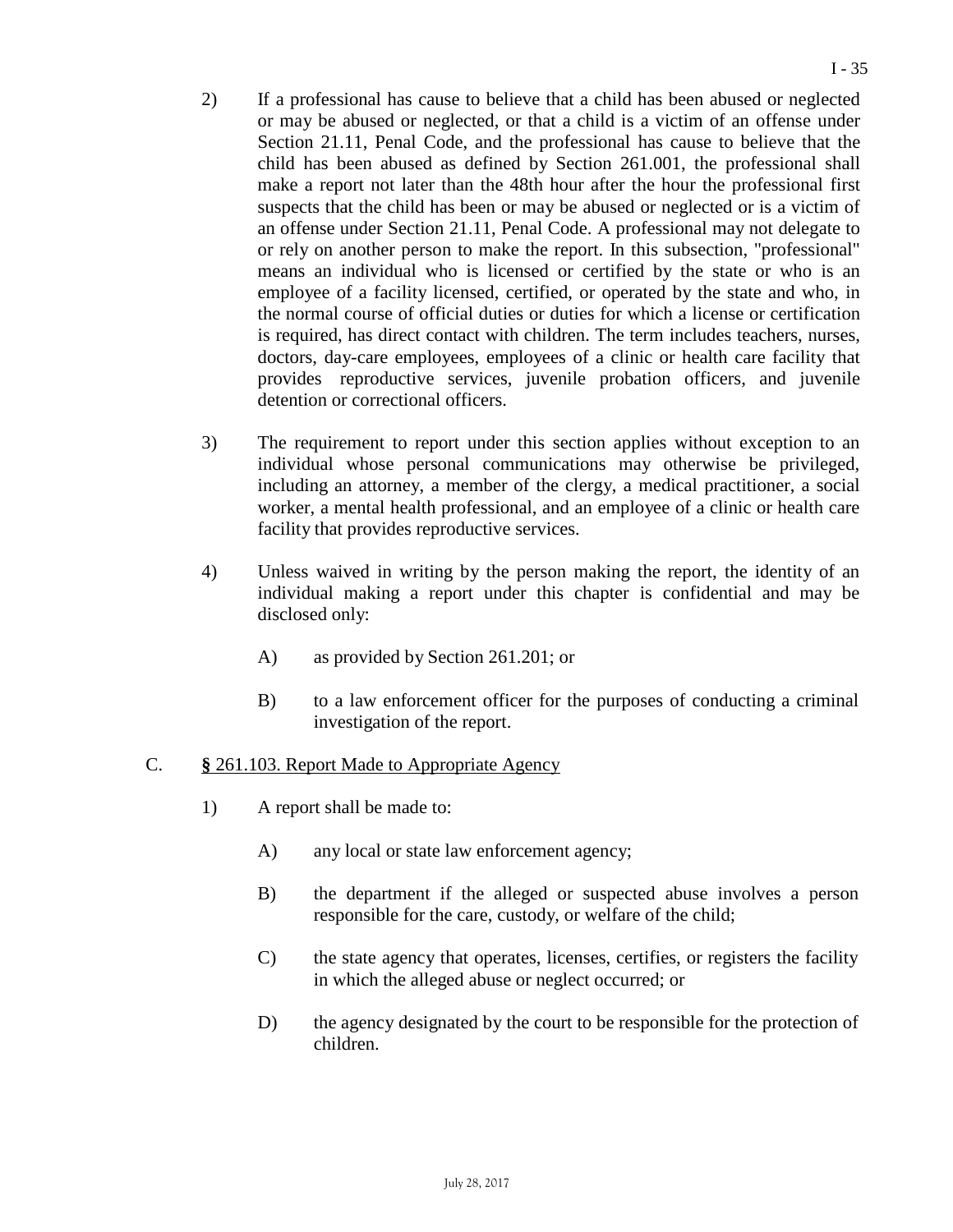- 2) A report may be made to the Texas Youth Commission instead of the entities listed under Subsection (a) if the report is based on information provided by a child while under the supervision of the commission concerning the child's alleged abuse of another child.
- D. [§ 261.104 C](http://www.capitol.state.tx.us/statutes/fa/fa026100.html#fa008.261.104)ontents of a Report:

The person making a report shall identify, if known:

- 1) the name and address of the child;
- 2) the name and address of the person responsible for the care, custody, or welfare of the child; and
- 3) any other pertinent information concerning the alleged or suspected abuse or neglect.
- E. § 261.109. Failure to Report; Penalty
	- 1) A person commits an offense if the person has cause to believe that a child's physical or mental health or welfare has been or may be adversely affected by abuse or neglect and knowingly fails to report as provided in this chapter.
	- 2) An offense under this section is a Class B misdemeanor.
- F. On Reporting Suspected Child Abuse or Neglect
	- 1. How do I make a report?
		- a. Call the abuse and neglect hotline at (800) 252-5400.
		- b. When you make a report, be specific. Tell exactly what happened and when. Be sure to record all injuries or incidents you have observed, including dates and time of day and keep this information secured.
		- c. Reports should be made as soon as possible but no later than 48 hours before bruises and marks start to fade. It is important for the investigators to be able to see the physical signs.
		- d. Give the agency person any information you have about the relationship between the child and the suspected abuser.
		- e. Please provide at least the following information in your report.
			- i. Name, age, and address of the child
			- ii. Brief description of the child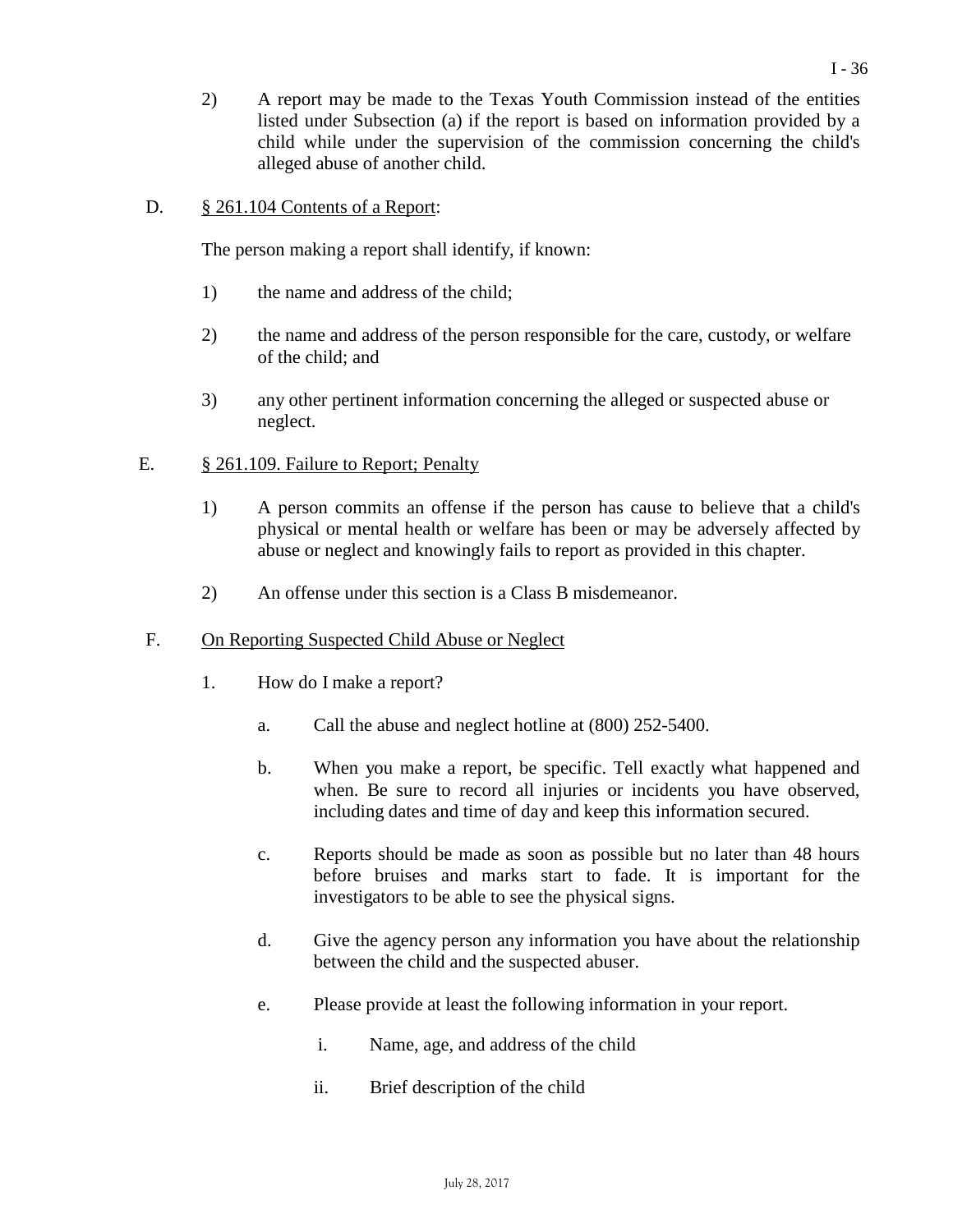- iii. Current injuries, medical problems, or behavioral problems
- iv. Parents names and names of siblings in the home
- 2. Will the person know I've reported him or her?

Your report is confidential and is not subject to public release under the Open Records Act. The law provides for immunity from civil or criminal liabilities for innocent persons who report even unfounded suspicions, as long as your report is made in good faith. Your identity is kept confidential.

3. What if I'm not sure?

If you have reason to suspect child abuse, but are not positive, make the report. If you have any doubts about whether or not it is abuse, call the hotline. They can advise you on whether the signs you have observed are abuse.

4. Simplified Definitions of Abuse, Exploitation, and Neglect

The terms "abuse", "exploitation", and "neglect" have the meanings as set forth in Texas Family Code 261.401.

- a. "Abuse" means an intentional, knowing, or reckless act or omission by an employee, volunteer, or other individual working under the auspices of a facility that causes or may cause emotional harm or physical injury to, or the death of, a child served by the facility as further described by rule or policy.
- b. "Exploitation" means the illegal or improper use of a child or of the resources of a child for monetary or personal benefit, profit, or gain by an employee, volunteer, or other individual working under the auspices of a facility as further described by rule or policy.
- c. "Neglect" means a negligent act or omission by an employee, volunteer, or other individual working under the auspices of a facility, including failure to comply with an individual treatment plan, plan of care, or individualized service plan, that causes or may cause substantial emotional harm or physical injury to, or the death of, a child served by the facility as further described by rule or policy.

For more help reporting child abuse, call Child Help's National Child Abuse Hotline at (800) 422-4453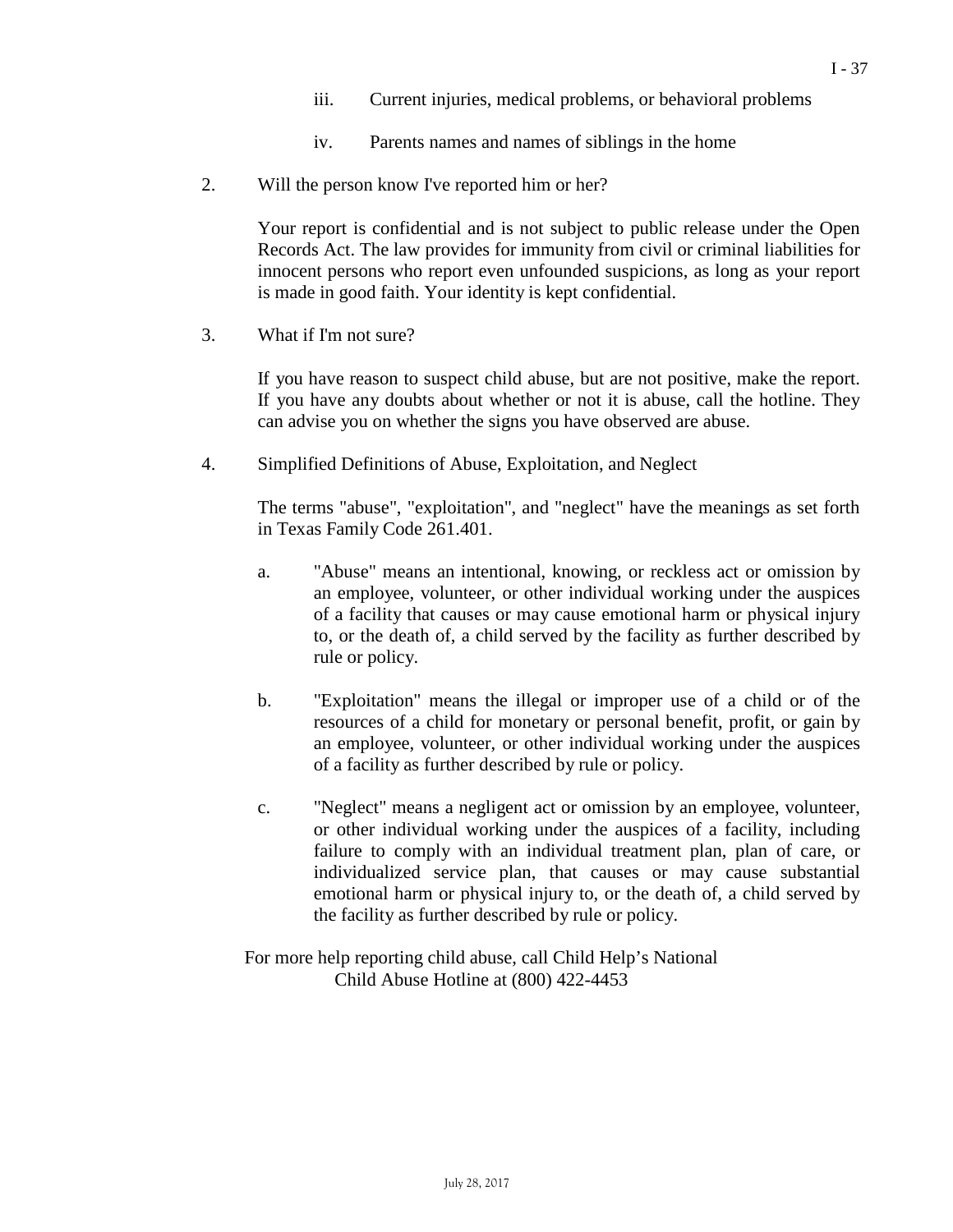

# **Documents and Sample Forms**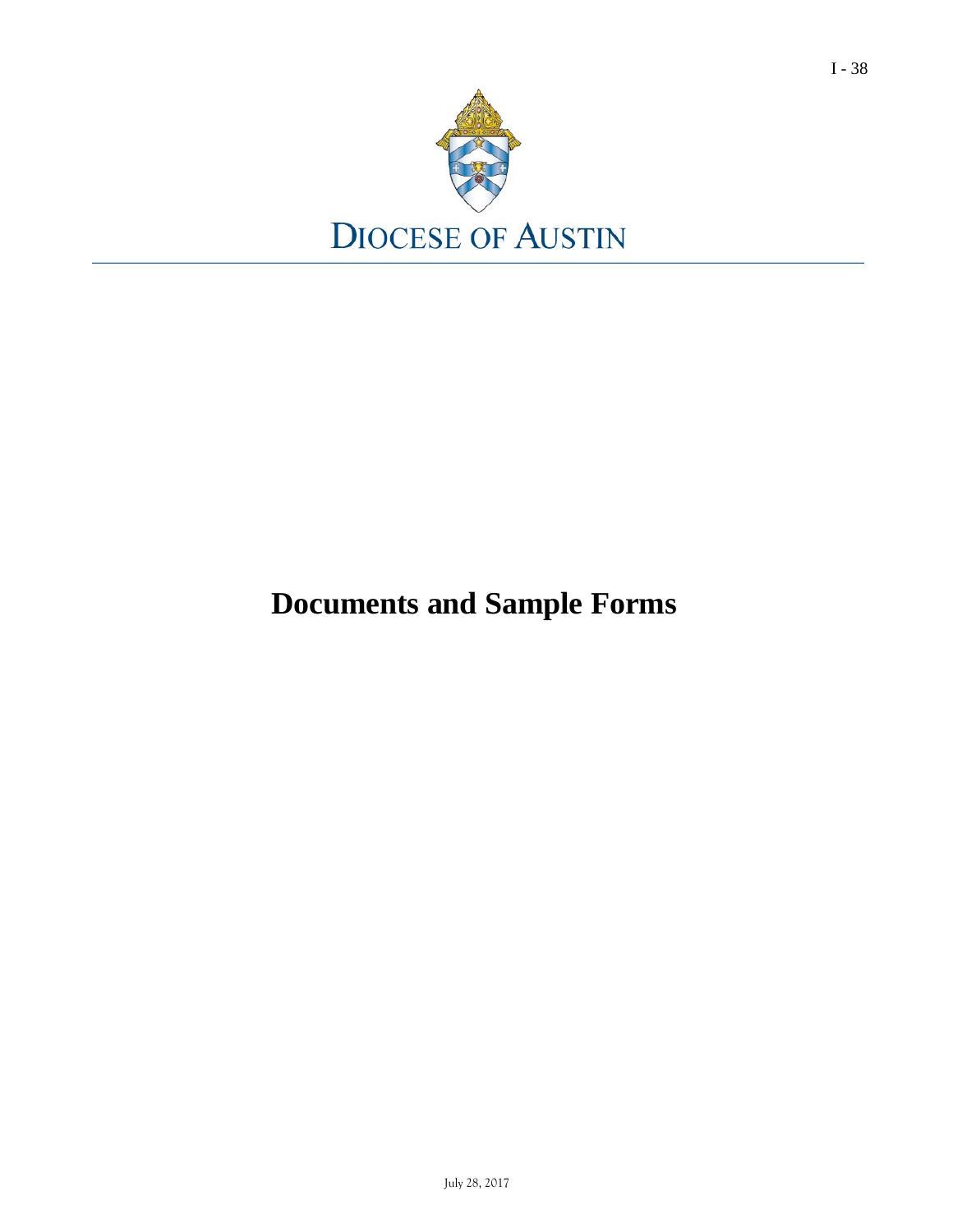### **Parental Consent for Youth to Participate in Activity, Emergency Medical Information, and Release**

| Participant: | (name)                                                                                                                                                                                                                        |
|--------------|-------------------------------------------------------------------------------------------------------------------------------------------------------------------------------------------------------------------------------|
|              | <b>Parents:</b> (names), for themselves, heirs, executors, and administrators.                                                                                                                                                |
| Event        |                                                                                                                                                                                                                               |
|              | located in<br>(city), Texas, a Texas non-profit corporation,                                                                                                                                                                  |
|              | including its faculty, employees, contractors, clergy, agents,<br>facilitators,<br>and<br>volunteers                                                                                                                          |
| Diocese:     | The Catholic Diocese of Austin, a Texas non-profit corporation, including its employees,<br>contractors, clergy, agents, facilitators, and volunteers                                                                         |
|              | Transportation Provider: New York 1978 and 2008 and 2008 and 2008 and 2008 and 2008 and 2008 and 2008 and 2008<br>(name)                                                                                                      |
|              | A. The undersigned represent that they are the parents or legal guardians of Participant and have full<br>authority under law to sign this document.                                                                          |
|              | B. Parents grant their permission for Participant to enroll and participate in the Event.                                                                                                                                     |
|              | C. Parents acknowledge and agree that:                                                                                                                                                                                        |
|              | (1) Participant and Parents voluntarily seek to participate in the Event;                                                                                                                                                     |
|              | (2) the Event may involve physical activity that involves risk of injury;                                                                                                                                                     |
| (3)          | Participant and Parents will abide by all policies and rules established for Event and instructions<br>of those persons facilitating, organizing, or overseeing the Event;                                                    |
| (4)          | Parents and Participant are responsible for Participant's conduct during the Event and are<br>responsible for any damages, claims, or other costs caused by Participant or incurred as a result<br>Participant's conduct; and |

- (5) if Participant's conduct is inappropriate, unsafe or detrimental to the Event, other participants or other persons, Parish/School or the Diocese may be suspend or expel Participant from the Event and future Events.
- D. Unless this paragraph is struck and initialed by the undersigned, Parents authorize Parish/School and the Diocese to provide over-the-counter aspirin, pain relievers, cold medicine, and other over-thecounter medications to Participant at Participant's request if the Parish/School or Diocese deem it reasonable to do so. The Parish/School will make reasonable attempts to notify Parents prior to authorizing any such over-the-counter medication.
- E. In the event of an emergency or a situation that is reasonably considered to be an emergency, Parents authorize the Parish/School and the Diocese to seek and authorize emergency medical care to be given to Participant (for example, first aid, medication, anesthesia, or surgery). The Parish/School will make reasonable attempts to notify Parents prior to authorizing any such emergency care.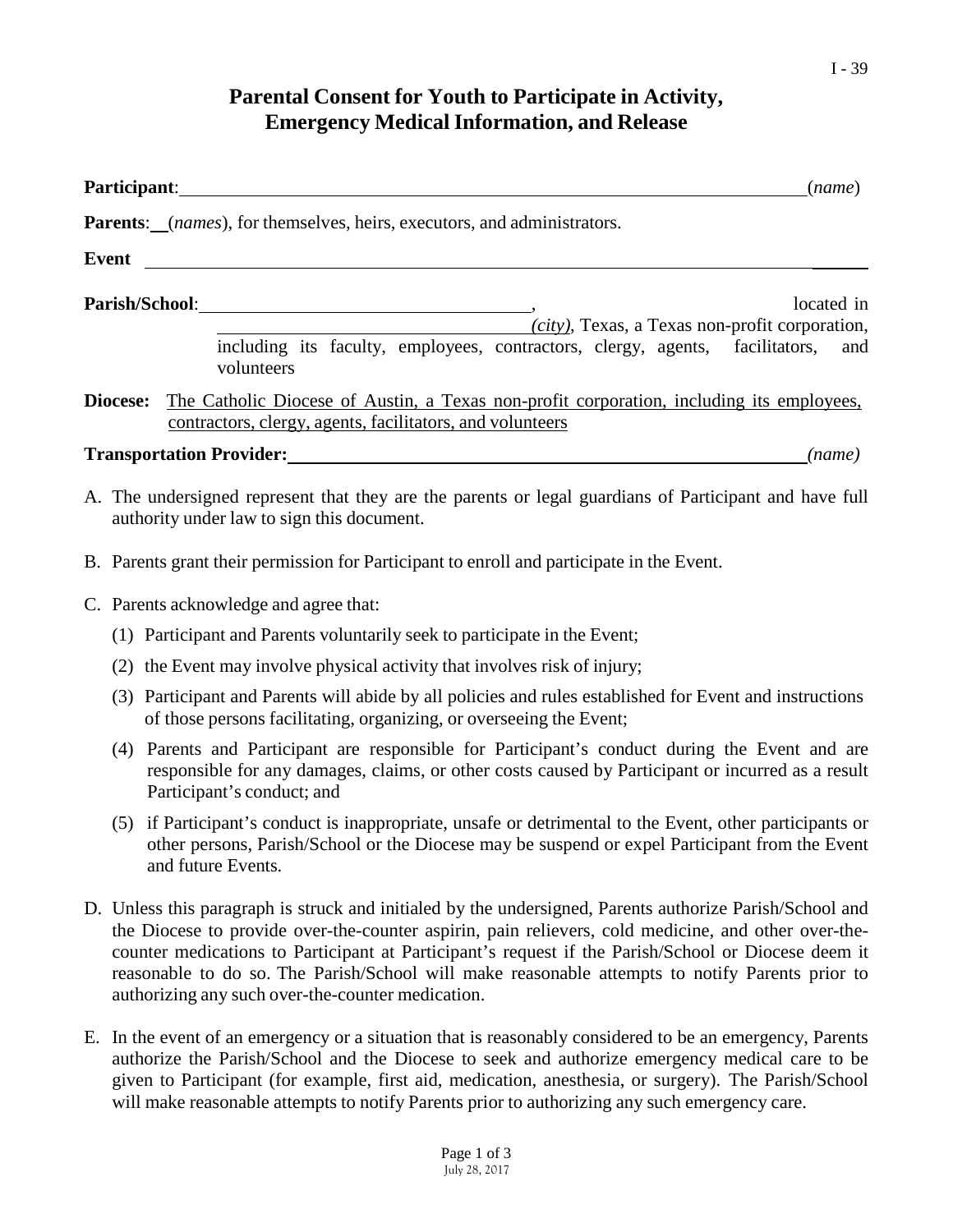- (1) to photograph and video tape Participant during the Event; and
- (2) to use the photographs and video tapes in publications and promotions of the Parish/School and the Diocese, including but not limited to publications such as websites, newsletters, advertisements, scrapbooks, and yearbooks.
- E. **To the extent permitted by law, Parents, for themselves and for Participant, release and agree to indemnify and hold harmless the Parish/School, the Diocese, and the Transportation Provider from any and all liability, claims, demands, and costs which may arise as a result of Participant's participation in the Event or which is, in any way, related to such participation. This paragraph covers loss under any theory of loss (negligence or otherwise) including but not limited to personal injury or property damage. Parents and Participant assume all risk of injury or loss to themselves or their property.**

| Parent/Guardian signature: | Date: |
|----------------------------|-------|
|                            |       |
| Parent/Guardian signature: | Date: |
|                            |       |
| Participant signature:     | Date: |

*Please provide the following information.*

### **Emergency Contact and Insurance Information**

| In the event of an emergency contact: | <u> 1989 - John Stein, Amerikaansk politiker († 1908)</u>                                                             |
|---------------------------------------|-----------------------------------------------------------------------------------------------------------------------|
| Phone:                                | <u> 1980 - Andrea State Barbara, amerikan personal di sebagai personal di sebagai personal di sebagai personal di</u> |
|                                       |                                                                                                                       |
| Alternatively, contact:               | <u> 1989 - Johann Harry Harry Harry Harry Harry Harry Harry Harry Harry Harry Harry Harry Harry Harry Harry Harry</u> |
| Phone:                                | <u> 1989 - Johann Stein, fransk politik (d. 1989)</u>                                                                 |
|                                       |                                                                                                                       |
|                                       |                                                                                                                       |
| Phone:                                |                                                                                                                       |
| Address:                              |                                                                                                                       |
|                                       |                                                                                                                       |

**Copy of insurance card must be attached.**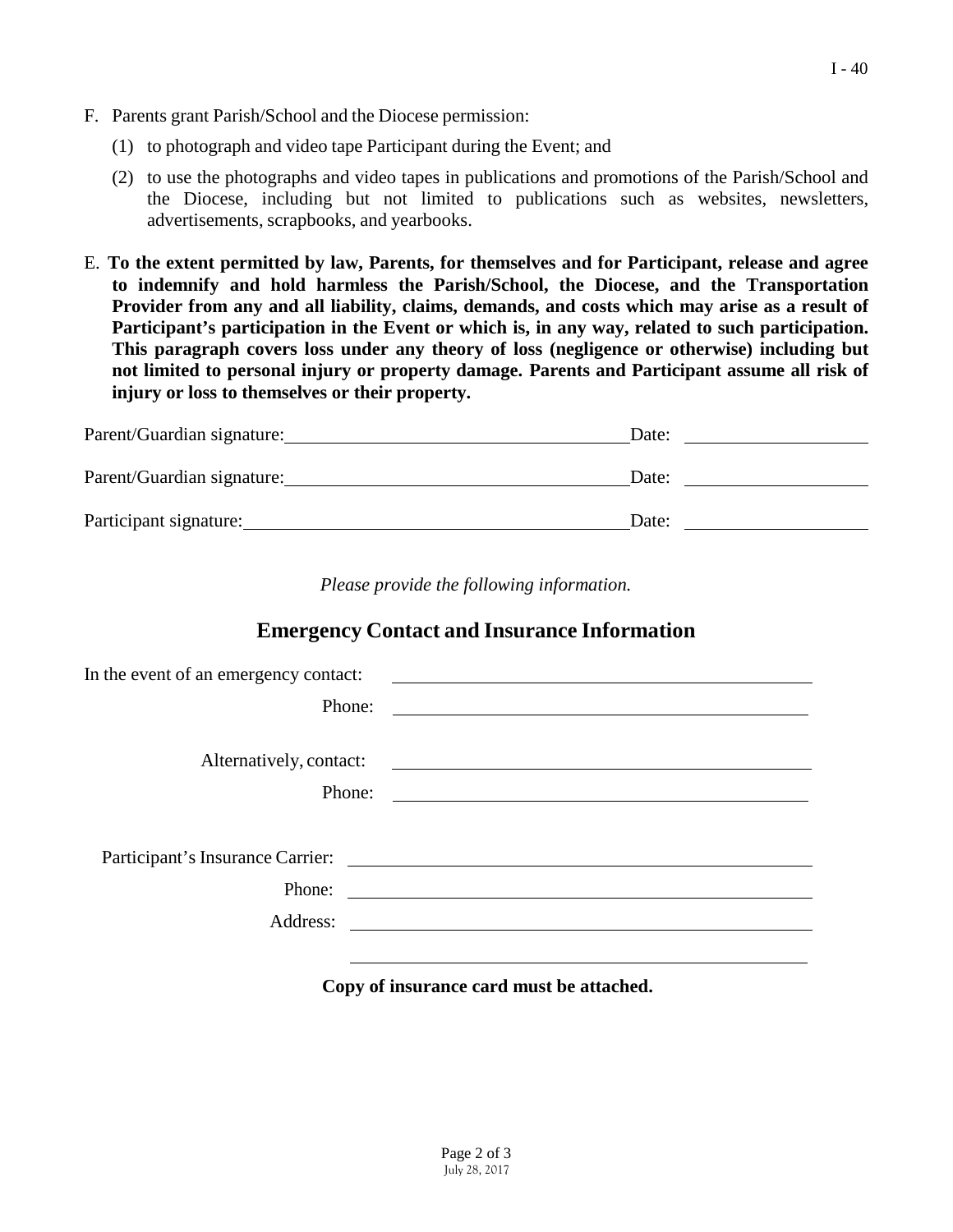Date of Last Tetanus Booster:

Participant has the following conditions (allergies, medical conditions, etc.):

*Attach additional sheets if necessary*

Participant is currently taking the following medication:

### **Attach copies of prescription and any instructions related to the medication, including the amount and timing of dosages.**

Special Instructions or Other Information: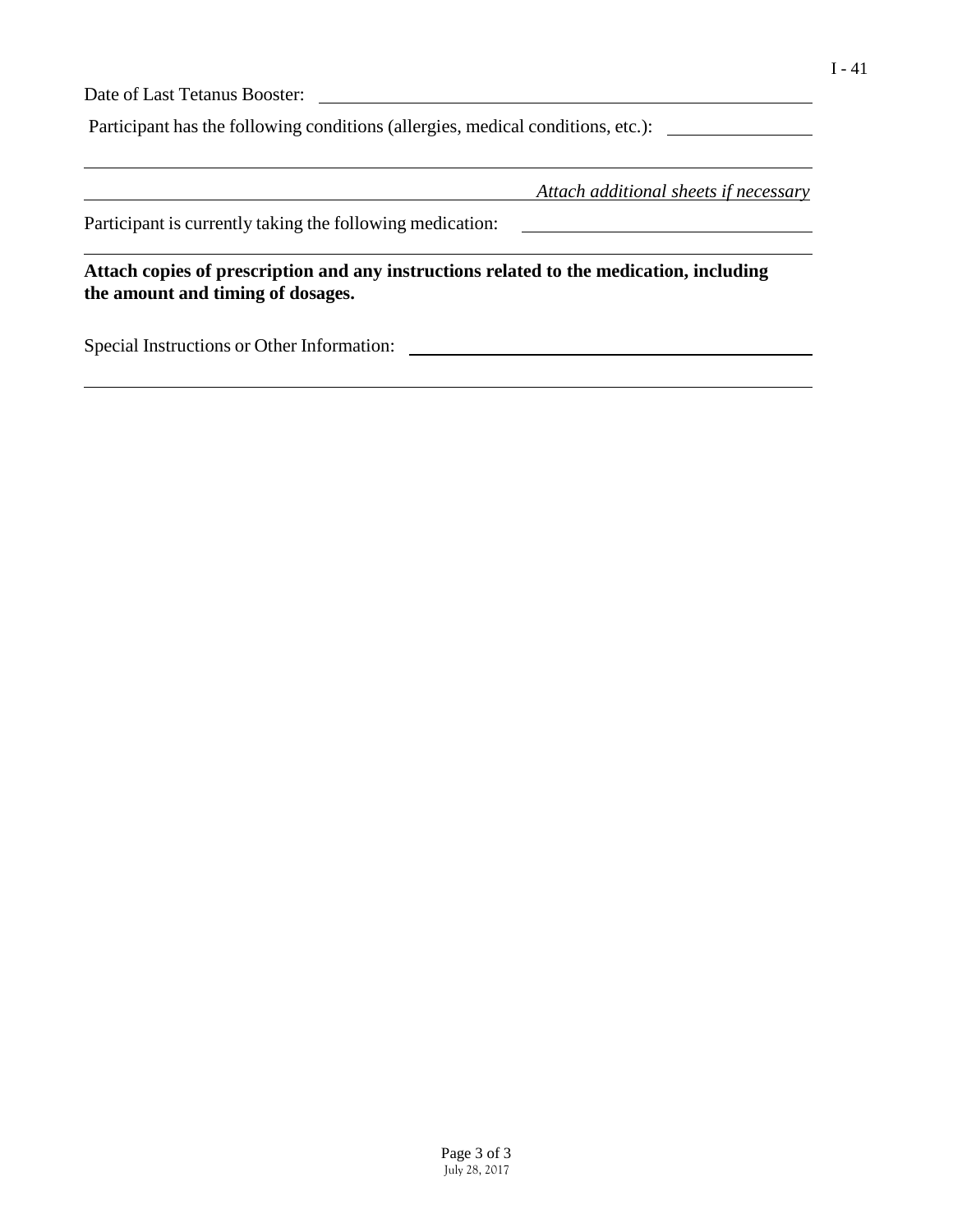### **Consentimiento de los padres de un(a) joven para participar en una actividad, Liberación e Información Médica de Emergencia**

| Nombre del participante: |                                                                                                              |
|--------------------------|--------------------------------------------------------------------------------------------------------------|
| Nombre de los padres:    |                                                                                                              |
|                          | Por sí mismos, sus herederos, albaceas y administradores.                                                    |
| Evento:                  |                                                                                                              |
| Parroquia/Escuela:_      | ubicada en <i>(ciudad)</i> :                                                                                 |
|                          | Texas, una corporación sin fines de lucro                                                                    |
|                          | en Texas, incluyendo su facultad, empleados, contratistas, miembros del clero, agentes,                      |
|                          | facilitadores y voluntarios.                                                                                 |
|                          | <b>Diócesis:</b> La Diócesis Católica de Austin, una corporación sin fines de lucro en Texas, incluyendo sus |
|                          | empleados, contratistas, miembros del clero, sus agentes, facilitadores y voluntarios.                       |

**Proveedor de la transportación:** *(nombre)*

- A. Quienes firman al calce representan que son los padres o tutores legales del participante y tienen plena autoridad en el derecho a firmar este documento.
- B. Los padres conceden su permiso para el participante para registrarse y participar en este evento.
- C. Los padres reconocen y aceptan que:
	- (1) El participante y los padres voluntariamente desean participar en el evento,
	- (2) El evento puede implicar la actividad física que implique riesgo de lesiones;
	- (3) El participante cumplirá con todas las políticas y normas establecidas para el evento y las instrucciones de las personas para facilitar, organizar o supervisar el evento;
	- (4) El participante y los padres son responsables de la conducta del participante durante el evento y son responsables de los daños y perjuicios, demandas, u otros costos causados por el participante o incurrida como resultado de la conducta del participante, y
	- (5) Si la conducta del participante es inadecuada, peligrosa o perjudicial para el evento, para los demás participantes u otras personas, la Parroquia / Escuela o la Diócesis pueden terminar la participación del participante en el evento y en eventos futuros.
- D. A menos que este párrafo sea tachado y e inicialado por los que firman, los padres autorizan a la Parroquia / Escuela y a la Diócesis proporcionar al participante aspirinas, analgésicos, medicinas para el resfriado, y otros medicamentos de venta sin receta, a petición del participante, si la Parroquia / Escuela o Diócesis consideran razonable hacerlo. La Parroquia / Escuela hará esfuerzos razonables para notificar a los padres antes de autorizar cualquier exceso de tales medicamentos de venta sin receta.
- E. En el caso de una emergencia o una situación que se estime de emergencia, los padres autorizan a la Parroquia / Escuela y la Diócesis a buscar y autorizar la atención médica de emergencia que se dará al participante (por ejemplo, primeros auxilios, medicamentos, anestesia, o cirugía). La Parroquia / Escuela harán esfuerzos razonables para notificar a los padres antes de autorizar cualquier atención de emergencia.
- F. Los padres otorgan a la Parroquia / Escuela y a la Diócesis el permiso de: (I) fotografiar y vídeo grabar al participante durante el evento, y (II) utilizar las fotografías y cintas de vídeo en las publicaciones y promociones de la Parroquia / Escuela y la Diócesis, incluyendo pero no limitándose a las publicaciones tales como sitios de Internet, boletines informativos, anuncios, álbumes de recortes, y anuarios.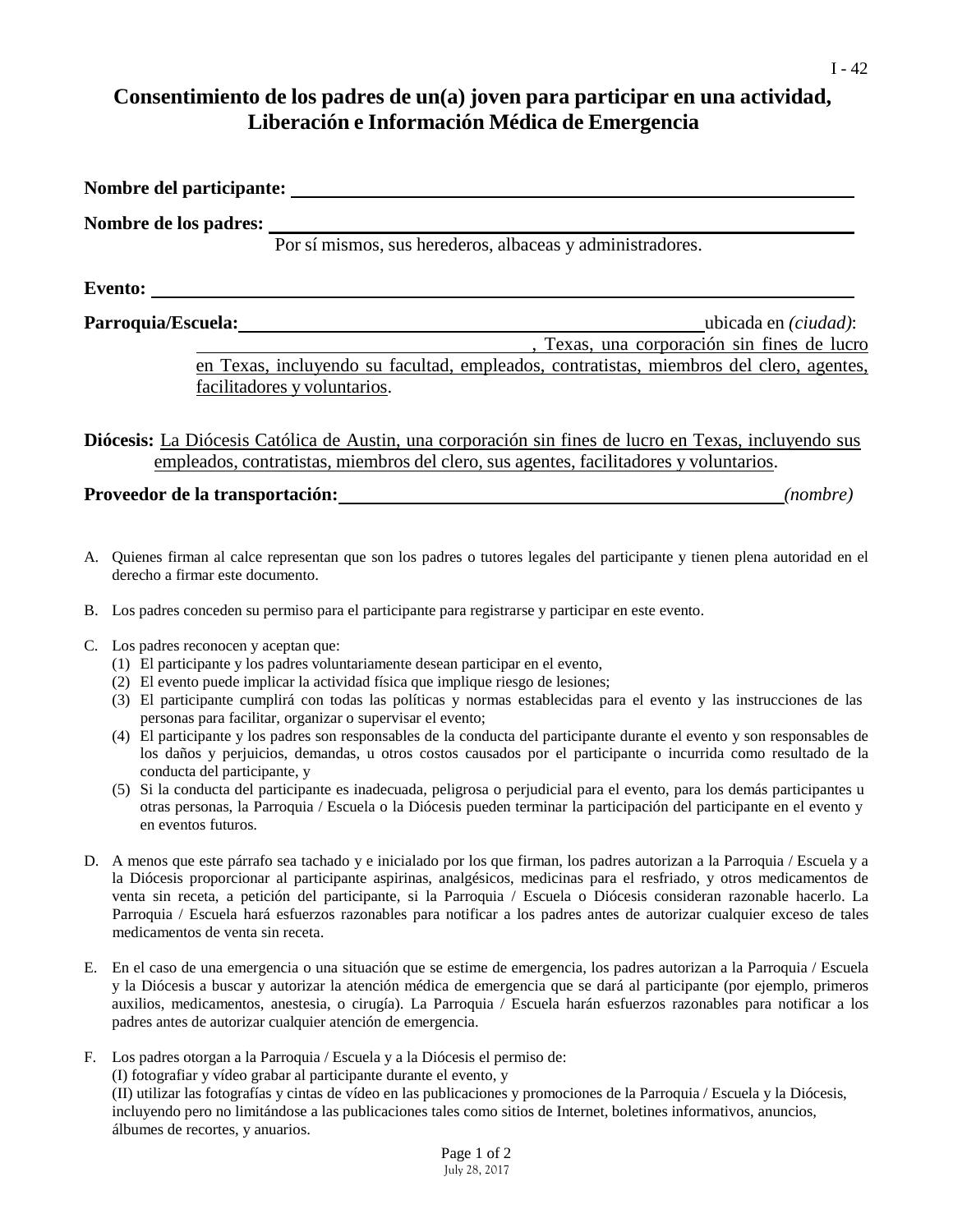E. En la medida permitida por la ley, los padres, por sí mismos y por el participante, liberan y se comprometen a indemnizar y a eximir de responsabilidad a la Parroquia / Escuela, la Diócesis, y la compañía de transporte de **cualquier y toda responsabilidad, reclamos, demandas, y los costos que puedan surgir como resultado de la**  participación del Participante en el evento o que es, de alguna manera, en relación con dicha participación. Este párrafo abarca la pérdida bajo cualquier teoría de la pérdida (por negligencia u otra forma), incluyendo pero no limitada a, lesiones personales o daños materiales. Los padres y el participante asumen todos los riesgos de **lesiones o pérdidas por daños corporales o daños materiales.**

|                                             | Firma del padre/guardián:<br><u>Expression del</u> padre/guardián:                                                                                                                                                                  |                    |
|---------------------------------------------|-------------------------------------------------------------------------------------------------------------------------------------------------------------------------------------------------------------------------------------|--------------------|
|                                             | Firma del padre/guardián: Firma del padre/guardián: Firma del padre/guardián:                                                                                                                                                       |                    |
|                                             | Firma del participante: <u>contra all'estate del participante</u> del participante del participante del participante del participante del participante del participante del participante del participante del participante del part |                    |
|                                             | Por favor proporcione la siguiente información:                                                                                                                                                                                     |                    |
|                                             | Contacto de Emergencia e Información de Seguro Médico                                                                                                                                                                               |                    |
| En el caso de una emergencia llame a:       |                                                                                                                                                                                                                                     |                    |
|                                             | $Teléfono(s)$ y dirección(es):                                                                                                                                                                                                      |                    |
|                                             |                                                                                                                                                                                                                                     |                    |
| Contacto alternativo:                       | $Teléfono(s)$ y dirección(es):                                                                                                                                                                                                      |                    |
|                                             |                                                                                                                                                                                                                                     |                    |
|                                             | Compañía del Seguro Médico del participante: version en la contrario del participante del seguro del participante del participante del participante del participante del participante del participante del participante del pa      |                    |
|                                             | (Teléfono)                                                                                                                                                                                                                          |                    |
|                                             | <i>(Dirección)</i>                                                                                                                                                                                                                  |                    |
|                                             | Deberá adjuntar copia de la tarjeta de seguro médico.                                                                                                                                                                               | (Número de póliza) |
|                                             |                                                                                                                                                                                                                                     |                    |
|                                             | El participante tiene las siguientes condiciones (alergias, condiciones médicas, etc):                                                                                                                                              |                    |
| Agregue una hoja adicional si es necesario. |                                                                                                                                                                                                                                     |                    |
|                                             |                                                                                                                                                                                                                                     |                    |
|                                             | Adjunte copias de la receta y las instrucciones relacionadas con el medicamento, incluyendo la cantidad y el horario                                                                                                                |                    |
| de dosis.                                   |                                                                                                                                                                                                                                     |                    |
|                                             |                                                                                                                                                                                                                                     |                    |
|                                             |                                                                                                                                                                                                                                     |                    |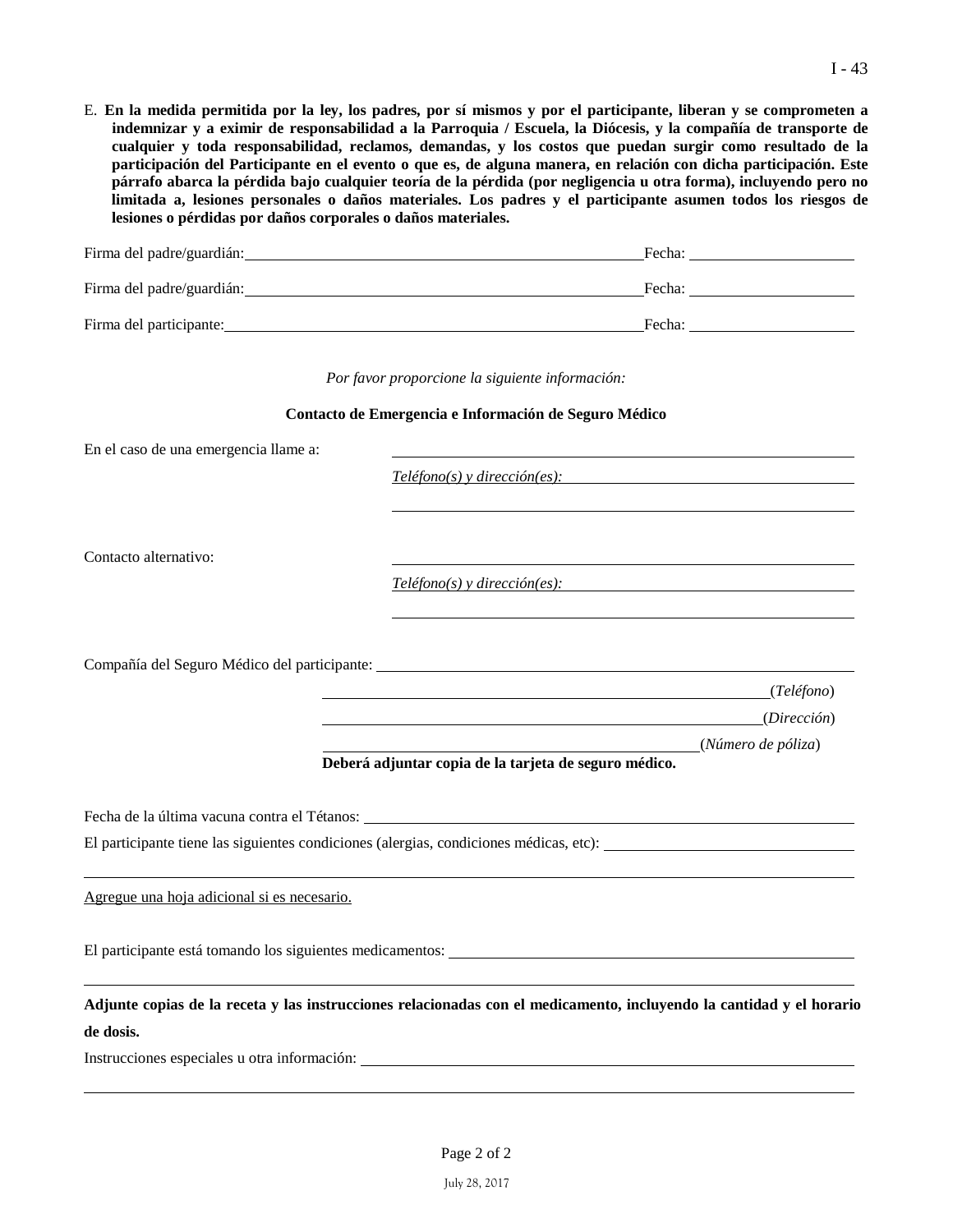## **Consent to Participate in Activity, Emergency Medical Information, and Release**

|                |                                                                                                                                                                                                                                                                                                                                                                                                                                                                    | Participant:<br>(name)                                                                                                                                                                                                                       |  |
|----------------|--------------------------------------------------------------------------------------------------------------------------------------------------------------------------------------------------------------------------------------------------------------------------------------------------------------------------------------------------------------------------------------------------------------------------------------------------------------------|----------------------------------------------------------------------------------------------------------------------------------------------------------------------------------------------------------------------------------------------|--|
|                |                                                                                                                                                                                                                                                                                                                                                                                                                                                                    | for Participant and Participant's heirs, executors, and administrators.                                                                                                                                                                      |  |
| Event:         |                                                                                                                                                                                                                                                                                                                                                                                                                                                                    |                                                                                                                                                                                                                                              |  |
|                |                                                                                                                                                                                                                                                                                                                                                                                                                                                                    | Parish/School: (a) a cated in the set of the set of the set of the set of the set of the set of the set of the set of the set of the set of the set of the set of the set of the set of the set of the set of the set of the s<br>$(city)$ , |  |
|                |                                                                                                                                                                                                                                                                                                                                                                                                                                                                    | Texas, a Texas non-profit corporation, including<br>its faculty,<br>employees,<br>contractors, clergy, agents, facilitators, and volunteers                                                                                                  |  |
|                |                                                                                                                                                                                                                                                                                                                                                                                                                                                                    | <b>Diocese:</b> The Catholic Diocese of Austin, a Texas non-profit corporation, including its employees,<br>contractors, clergy, agents, facilitators, and volunteers                                                                        |  |
|                |                                                                                                                                                                                                                                                                                                                                                                                                                                                                    | <b>Transportation Provider:</b><br>(name)                                                                                                                                                                                                    |  |
|                |                                                                                                                                                                                                                                                                                                                                                                                                                                                                    | A. Participant acknowledges and agrees that:                                                                                                                                                                                                 |  |
|                |                                                                                                                                                                                                                                                                                                                                                                                                                                                                    | (1) Participant voluntarily seeks to participate in the Event;                                                                                                                                                                               |  |
|                |                                                                                                                                                                                                                                                                                                                                                                                                                                                                    | (2) the Event may involve physical activity that involves risk of injury;                                                                                                                                                                    |  |
|                |                                                                                                                                                                                                                                                                                                                                                                                                                                                                    | (3) Participant will abide by all policies and rules established for Event and instructions of those<br>persons facilitating, organizing, or overseeing the Event;                                                                           |  |
|                |                                                                                                                                                                                                                                                                                                                                                                                                                                                                    | (4) Participant is responsible for Participant's conduct during the Event and is responsible for any<br>damages, claims, or other costs caused by Participant or incurred as a result Participant's<br>conduct; and                          |  |
|                |                                                                                                                                                                                                                                                                                                                                                                                                                                                                    | (5) if Participant's conduct is inappropriate, unsafe, or detrimental to the Event, other<br>Participants or other persons, Parish/School or the Diocese may be terminate Participant's<br>participation in the Event and future Events.     |  |
| <b>B.</b>      | In the event of an emergency or a situation that is reasonably considered to be an emergency,<br>Participant authorizes the Parish/School and the Diocese to seek and authorize emergency medical<br>care to be given to Participant (for example, First Aid, medication, anesthesia, or surgery). The<br>Parish/School will make reasonable attempts to notify persons listed as emergency contacts in this<br>form prior to authorizing any such emergency care. |                                                                                                                                                                                                                                              |  |
| $\mathbf{C}$ . |                                                                                                                                                                                                                                                                                                                                                                                                                                                                    | Participant grants Parish/School and the Diocese permission:                                                                                                                                                                                 |  |
|                |                                                                                                                                                                                                                                                                                                                                                                                                                                                                    | (1) to photograph and video tape Participant during the Event; and                                                                                                                                                                           |  |

(2) to use the photographs and video tapes in publications and promotions of the Parish/School and the Diocese, including but not limited to publications such as websites, newsletters, advertisements, scrapbooks, and yearbooks.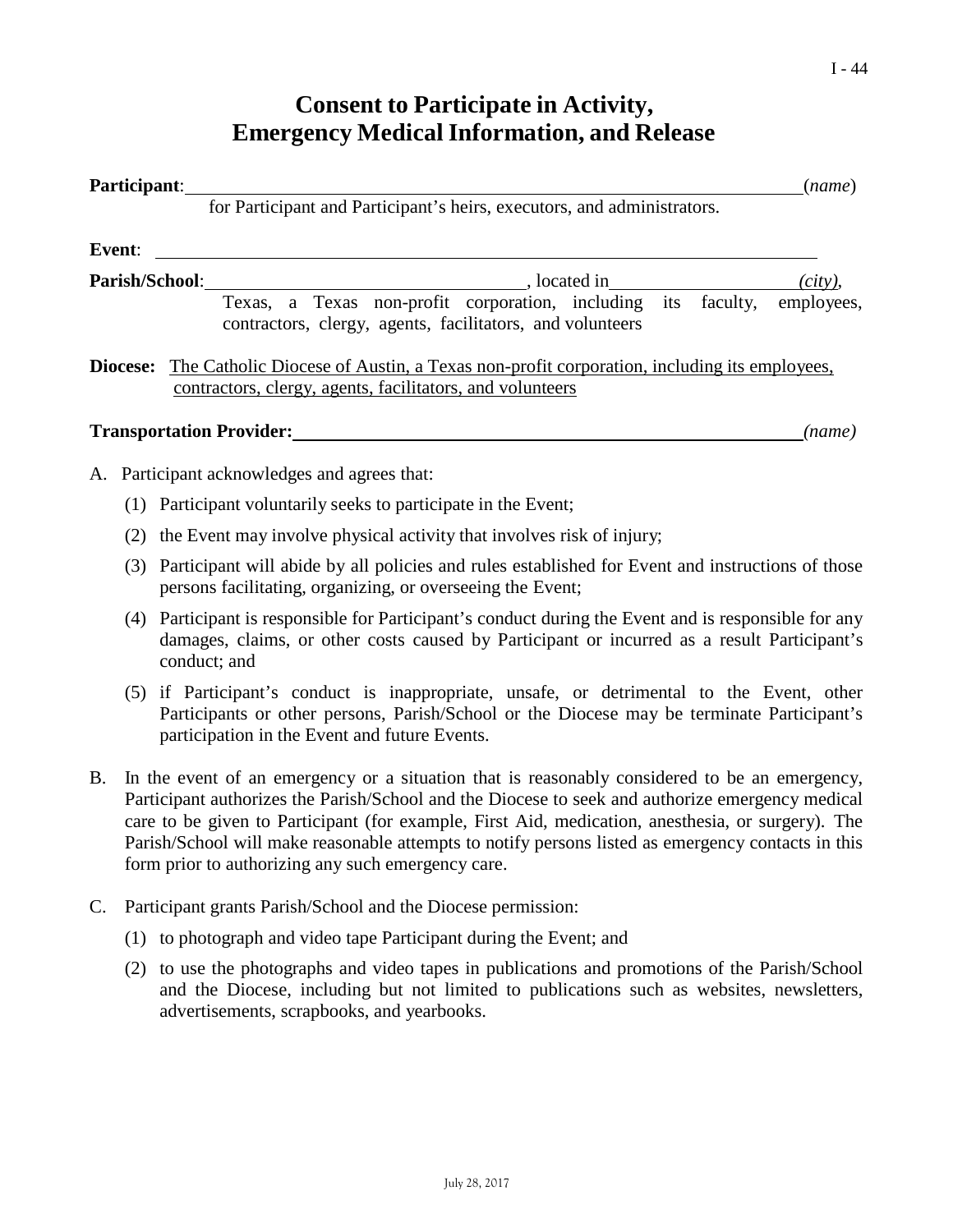D. **To the extent permitted by law, Participant, releases and agrees to indemnify and hold harmless the Parish/School, the Diocese, and the Transportation Provider from any and all liability, claims, demands, and costs which may arise as a result of Participant's participation in the Event or which is, in any way, related to such participation. This paragraph covers loss under any theory of loss (negligence or otherwise) including but not limited to personal injury or property damage. Participant assumes all risk of injury or loss for bodily injury or property damage.**

| Participant's signature: | Date: |
|--------------------------|-------|
|                          |       |

*Please provide the following information.*

### **Emergency Contact and Insurance Information**

| In the event of an emergency contact:                     |                                                                                                                        |
|-----------------------------------------------------------|------------------------------------------------------------------------------------------------------------------------|
| Phone:                                                    |                                                                                                                        |
| Alternatively, contact:                                   | <u> 1989 - Johann Barn, fransk politik amerikansk politik (d. 1989)</u>                                                |
| Phone:                                                    |                                                                                                                        |
|                                                           |                                                                                                                        |
|                                                           | Phone:                                                                                                                 |
|                                                           |                                                                                                                        |
|                                                           | <u> 1989 - Johann Stoff, deutscher Stoffen und der Stoffen und der Stoffen und der Stoffen und der Stoffen und der</u> |
|                                                           | Copy of insurance card must be attached.                                                                               |
| Date of Last Tetanus Booster:                             | <u> 1989 - Johann Harry Harry Harry Harry Harry Harry Harry Harry Harry Harry Harry Harry Harry Harry Harry Harry</u>  |
|                                                           | Participant has the following conditions (allergies, medical conditions, etc.):                                        |
|                                                           | Attach additional sheets if necessary                                                                                  |
| Participant is currently taking the following medication: |                                                                                                                        |
| the amount and timing of dosages.                         | Attach copies of prescription and any instructions related to the medication, including                                |

Special Instructions or Other Information: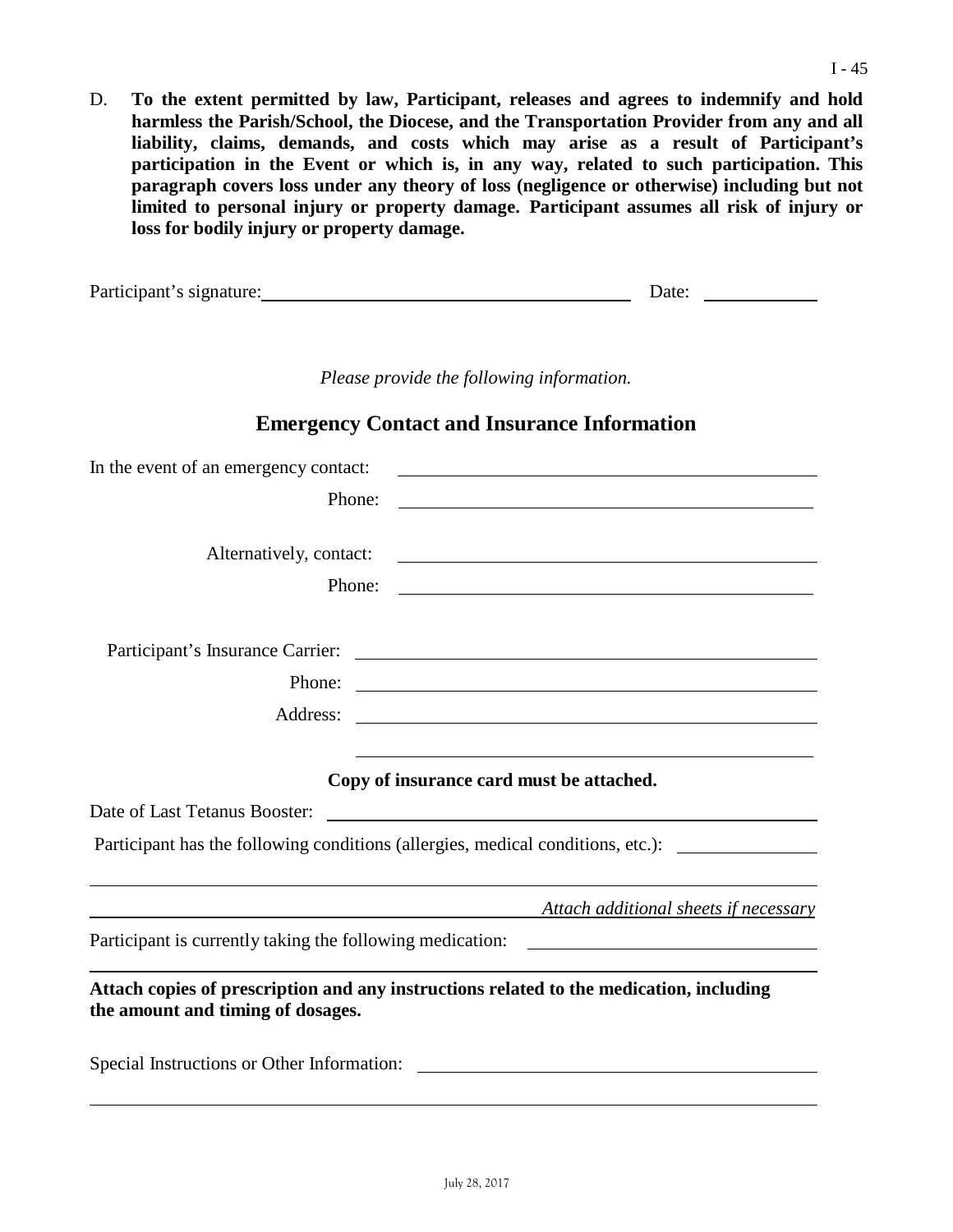### **Consentimiento para participar en una actividad, Liberación e Información Médica de Emergencia**

### **Participante:**

(Nombre) del participante y herederos del participante, albaceas y administradores.

#### **Evento:**

**Parroquia/Escuela:** ubicada en *(ciudad)*:

, Texas, una corporación sin fines de lucro en Texas, incluyendo su facultad, empleados, contratistas, miembros del clero, agentes, facilitadores y voluntarios.

**Diócesis:** La Diócesis Católica de Austin, una corporación sin fines de lucro en Texas, incluyendo sus empleados, contratistas, miembros del clero, sus agentes, facilitadores y voluntarios.

### **Proveedor de la transportación:** *(nombre)*

- A. El participante reconoce y acepta que:
	- (1) El participante voluntariamente desea participar en el evento,
	- (2) El evento puede implicar la actividad física que implique riesgo de lesiones;
	- (3) El participante cumplirá con todas las políticas y normas establecidas para el evento y las instrucciones de las personas para facilitar, organizar o supervisar el evento;
	- (4) El participante es responsable de la conducta del participante durante el evento y es responsable de los daños y perjuicios, demandas, u otros costos causados por el participante o incurrida como resultado de la conducta del participante, y
	- (5) Si la conducta del participante es inadecuada, peligrosa o perjudicial para el evento, para los demás participantes u otras personas, la Parroquia / Escuela o la Diócesis pueden terminar la participación del participante en el evento y en eventos futuros.
- B. En el caso de una emergencia o una situación que se estime de emergencia, el participante autoriza a la Parroquia / Escuela y la Diócesis a buscar y autorizar la atención médica de emergencia que se dará al participante (por ejemplo, primeros auxilios, medicamentos, anestesia, o cirugía). La Parroquia / Escuela harán esfuerzos razonables para notificar a las personas que figuran como contactos de emergencia en esta forma antes de autorizar cualquier atención de emergencia.
- C. El participante otorga a la Parroquia / Escuela y a la Diócesis el permiso de:

(I) fotografiar y vídeo grabar al participante durante el evento, y

(II) a utilizar las fotografías y cintas de vídeo en las publicaciones y promociones de la Parroquia / Escuela y la Diócesis, incluyendo pero no limitándose a las publicaciones tales como sitios de Internet, boletines informativos, anuncios, álbumes de recortes, y anuarios.

D. **En la medida permitida por la ley, el participante, libera y se compromete a indemnizar y a eximir de responsabilidad a la Parroquia / Escuela, la Diócesis, y la compañía de transporte de cualquier y toda responsabilidad, reclamos, demandas, y los costos que puedan surgir como resultado de la participación del participante en el evento o que es, de alguna manera, en relación con dicha participación. Este párrafo abarca la pérdida bajo cualquier teoría de la pérdida (por negligencia u otra forma), incluyendo pero no limitada a, lesiones personales o**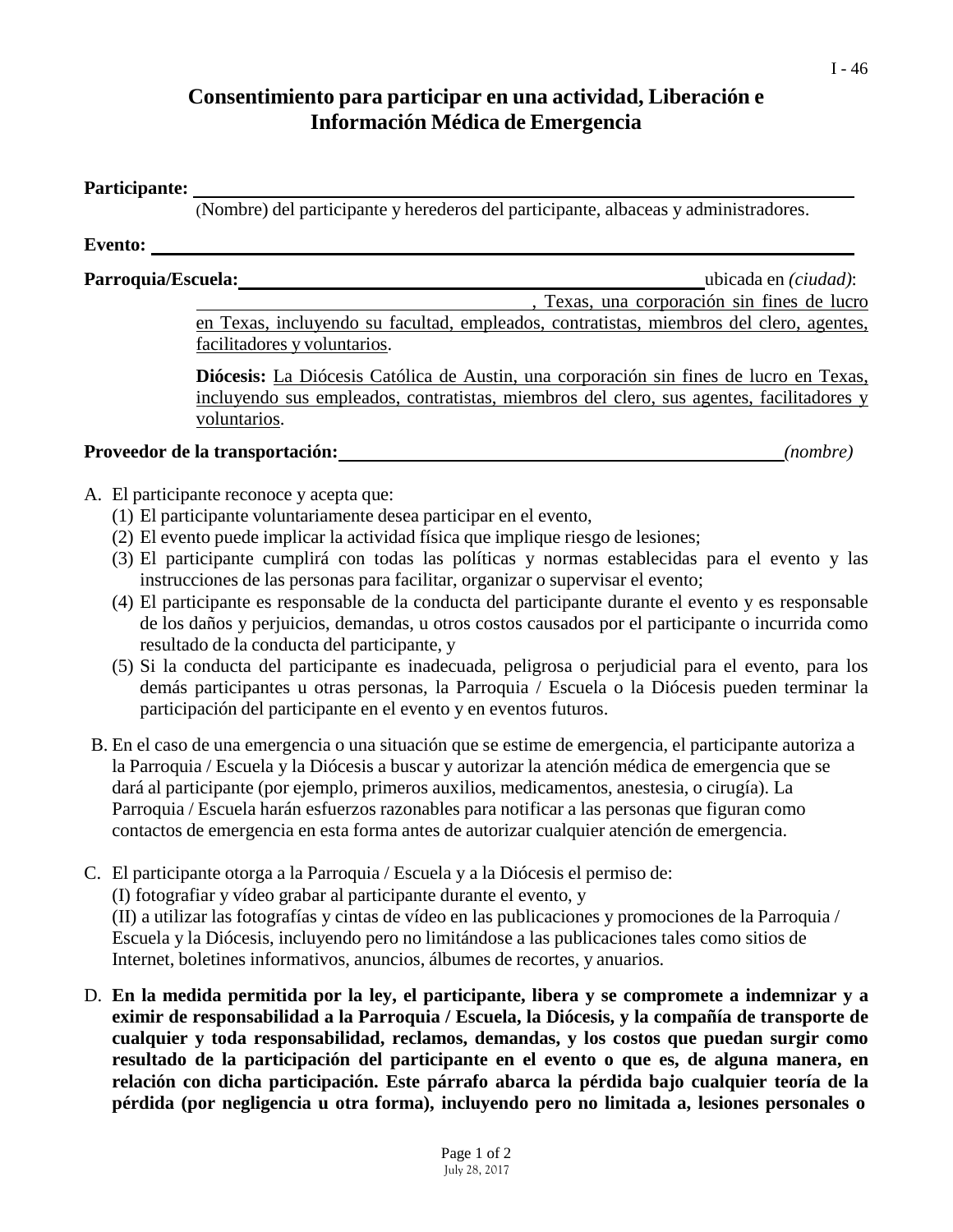**daños materiales. El participante asume todos los riesgos de lesiones o pérdidas por daños corporales o daños materiales.**

|  | Firma del participante: | Fecha <sup>.</sup> |
|--|-------------------------|--------------------|
|--|-------------------------|--------------------|

*Por favor proporcione la siguiente información:*

#### **Contacto de Emergencia e Información de Seguro Médico**

En el caso de una emergencia llame a:

*Teléfono(s) y dirección(es):* 

Contacto alternativo:

*Teléfono(s) y dirección(es):* 

Compañía del Seguro Médico del participante:

(*Teléfono*)

(*Dirección*)

(*Número de póliza*)

**Deberá adjuntar copia de la tarjeta de seguro médico.**

Fecha de la última vacuna contra el Tétanos:

El participante tiene las siguientes condiciones (alergias, condiciones médicas, etc):

El participante está tomando los siguientes medicamentos:

**Adjunte copias de la receta y las instrucciones relacionadas con el medicamento, incluyendo la cantidad y el horario de dosis.**

Instrucciones especiales u otra información: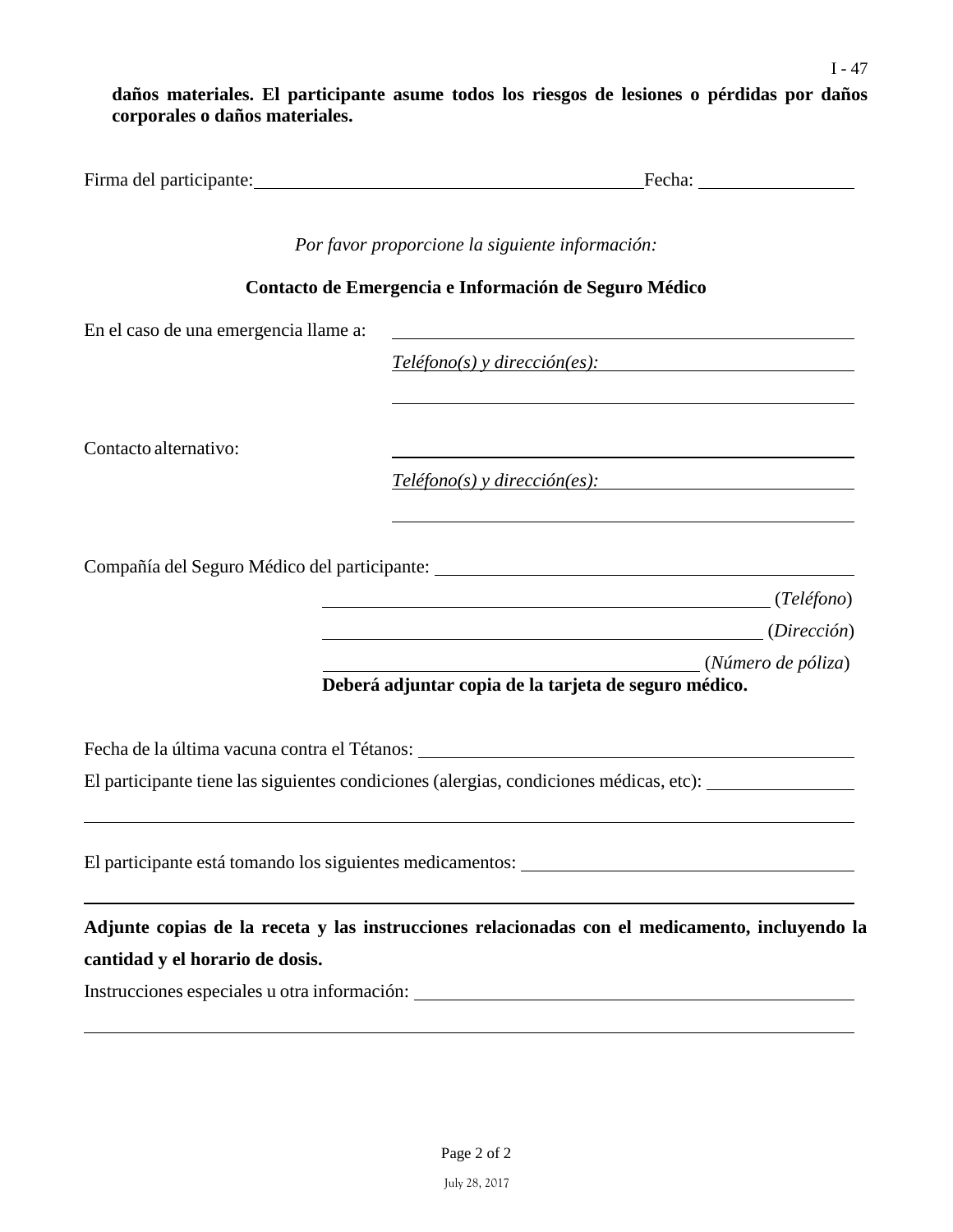### **DIOCESE OF AUSTIN** *<INSERT NAME OF PARISH HERE>*

# **INCIDENT REPORT FORM**

| Name of Event:         |                                                                                                                        |                                                                                                                        |  |
|------------------------|------------------------------------------------------------------------------------------------------------------------|------------------------------------------------------------------------------------------------------------------------|--|
| Description of Event:  | <u> 2008 - Andrea Andrew Maria (h. 1878).</u>                                                                          |                                                                                                                        |  |
|                        |                                                                                                                        |                                                                                                                        |  |
| Event Sponsored by:    | <u> 1989 - Johann Stoff, deutscher Stoffen und der Stoffen und der Stoffen und der Stoffen und der Stoffen und der</u> |                                                                                                                        |  |
| Date(s) of Incident:   |                                                                                                                        |                                                                                                                        |  |
| Location of Incident:  |                                                                                                                        |                                                                                                                        |  |
| (Place, Address, etc.) |                                                                                                                        |                                                                                                                        |  |
|                        |                                                                                                                        |                                                                                                                        |  |
| Person(s) Involved:    |                                                                                                                        |                                                                                                                        |  |
|                        | (2)                                                                                                                    | <u> 1989 - Johann Stoff, deutscher Stoffen und der Stoffen und der Stoffen und der Stoffen und der Stoffen und der</u> |  |
|                        | (3)                                                                                                                    | <u> 1980 - Johann Barn, mars ann an t-Amhain Aonaich an t-Aonaich an t-Aonaich ann an t-Aonaich ann an t-Aonaich</u>   |  |
|                        | (4)                                                                                                                    | <u> 1980 - Johann Barn, mars ann an t-Amhain Aonaich an t-Aonaich an t-Aonaich ann an t-Aonaich ann an t-Aonaich</u>   |  |
| Description            |                                                                                                                        |                                                                                                                        |  |
|                        |                                                                                                                        |                                                                                                                        |  |
|                        |                                                                                                                        |                                                                                                                        |  |
|                        |                                                                                                                        |                                                                                                                        |  |
|                        |                                                                                                                        |                                                                                                                        |  |
|                        |                                                                                                                        |                                                                                                                        |  |
|                        |                                                                                                                        |                                                                                                                        |  |
|                        |                                                                                                                        |                                                                                                                        |  |
|                        |                                                                                                                        |                                                                                                                        |  |
|                        |                                                                                                                        |                                                                                                                        |  |

Continued on Reverse Side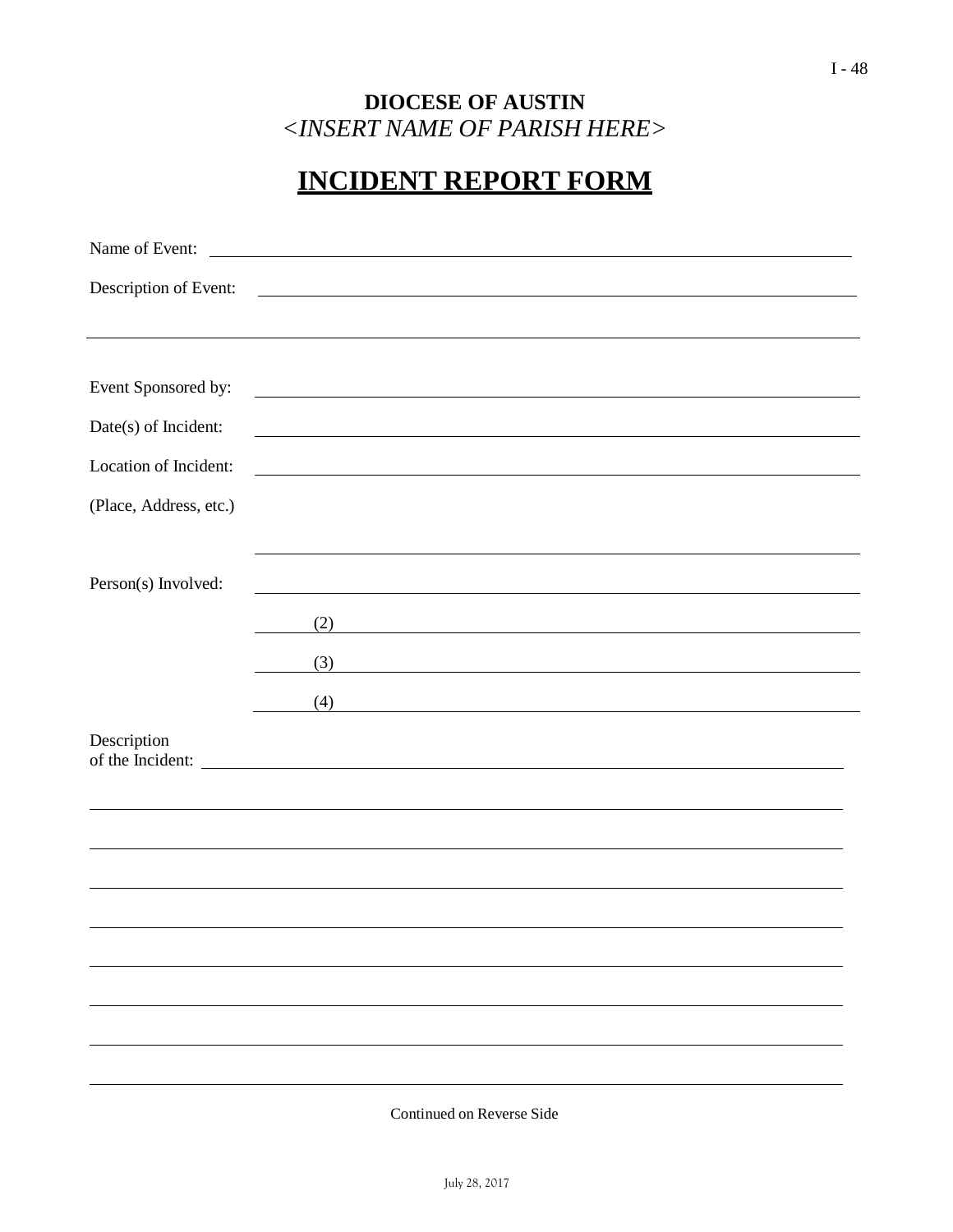| Other Relevant Details:                                                                                                                                                                                                              |  |
|--------------------------------------------------------------------------------------------------------------------------------------------------------------------------------------------------------------------------------------|--|
|                                                                                                                                                                                                                                      |  |
|                                                                                                                                                                                                                                      |  |
|                                                                                                                                                                                                                                      |  |
|                                                                                                                                                                                                                                      |  |
| Follow-up Recommended: <u>New York: New York: New York: New York: New York: New York: New York: New York: New York: New York: New York: New York: New York: New York: New York: New York: New York: New York: New York: New York</u> |  |
|                                                                                                                                                                                                                                      |  |
|                                                                                                                                                                                                                                      |  |
|                                                                                                                                                                                                                                      |  |
|                                                                                                                                                                                                                                      |  |
| Please attach additional sheets if necessary, as well as copies of any supporting information (i.e.:<br>permission / consent forms, behavior contracts, police reports)                                                              |  |
| Report Submitted by:                                                                                                                                                                                                                 |  |
| Contact Information:                                                                                                                                                                                                                 |  |
|                                                                                                                                                                                                                                      |  |
| Date Submitted:                                                                                                                                                                                                                      |  |

Copies of this report should be given to the pastor/principal and youth minister, and it should be made available to parents of minors and other involved persons. If necessary, a copy should be forwarded to the Diocesan Office of Youth and Young Adult Ministry and Campus Ministry and/or Bishop's Office. The original should be kept on file at the point of origination.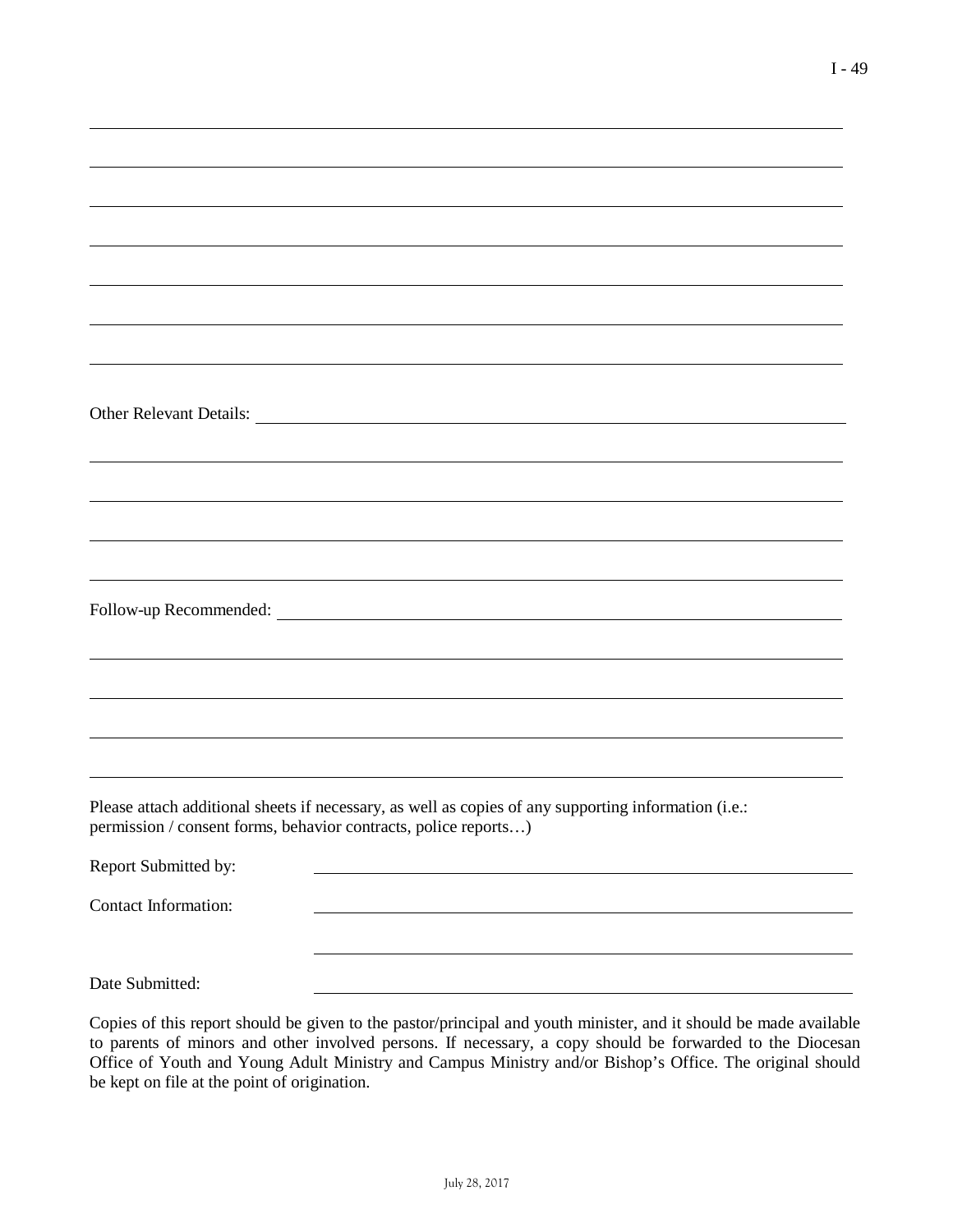### **Diócesis de Austin** *(INSERTE AQUI EL NOMBRE DE LA PARROQUIA)*

# **REPORTE DE INCIDENTE**

| Nombre del evento:         |     |                                                             |                                                                                                                                                                                                                               |                                                             |
|----------------------------|-----|-------------------------------------------------------------|-------------------------------------------------------------------------------------------------------------------------------------------------------------------------------------------------------------------------------|-------------------------------------------------------------|
| Descripción del evento:    |     |                                                             | <u> 1989 - Johann John Stone, markin fan it ferstjer fan de ferstjer fan it ferstjer fan de ferstjer fan de fers</u>                                                                                                          |                                                             |
|                            |     |                                                             |                                                                                                                                                                                                                               |                                                             |
| Evento Patrocinado por:    |     |                                                             | <u> 1989 - Johann Barn, fransk politik formuler (d. 1989)</u>                                                                                                                                                                 |                                                             |
| Fecha(s) del incidente:    |     |                                                             | <u> 1989 - Johann Barn, amerikan besteman besteman besteman besteman besteman besteman besteman besteman bestema</u>                                                                                                          |                                                             |
| Lugar del incidente:       |     | <u> 1989 - Johann Stoff, amerikansk politiker (d. 1989)</u> |                                                                                                                                                                                                                               |                                                             |
| (Lugar, dirección, etc)    |     |                                                             | <u> 1989 - Johann Stoff, amerikansk politiker (d. 1989)</u>                                                                                                                                                                   |                                                             |
|                            |     |                                                             |                                                                                                                                                                                                                               |                                                             |
| Persona(s) que participan: | (1) |                                                             | <u> 1980 - Johann Barbara, martxa amerikan bashkar (</u>                                                                                                                                                                      |                                                             |
|                            | (2) |                                                             | the control of the control of the control of the control of the control of the control of the control of the control of the control of the control of the control of the control of the control of the control of the control |                                                             |
|                            | (3) |                                                             |                                                                                                                                                                                                                               | <u> 1989 - Johann Stoff, amerikansk politiker (d. 1989)</u> |
| Descripción                | (4) |                                                             | <u> 1989 - Johann Stoff, deutscher Stoff, der Stoff, der Stoff, der Stoff, der Stoff, der Stoff, der Stoff, der S</u>                                                                                                         |                                                             |
| del Incidente:             |     |                                                             |                                                                                                                                                                                                                               |                                                             |
|                            |     |                                                             |                                                                                                                                                                                                                               |                                                             |
|                            |     |                                                             |                                                                                                                                                                                                                               |                                                             |
|                            |     |                                                             |                                                                                                                                                                                                                               |                                                             |
|                            |     |                                                             |                                                                                                                                                                                                                               |                                                             |
|                            |     |                                                             |                                                                                                                                                                                                                               |                                                             |
|                            |     |                                                             |                                                                                                                                                                                                                               |                                                             |
|                            |     |                                                             |                                                                                                                                                                                                                               |                                                             |

Continúa en el reverso